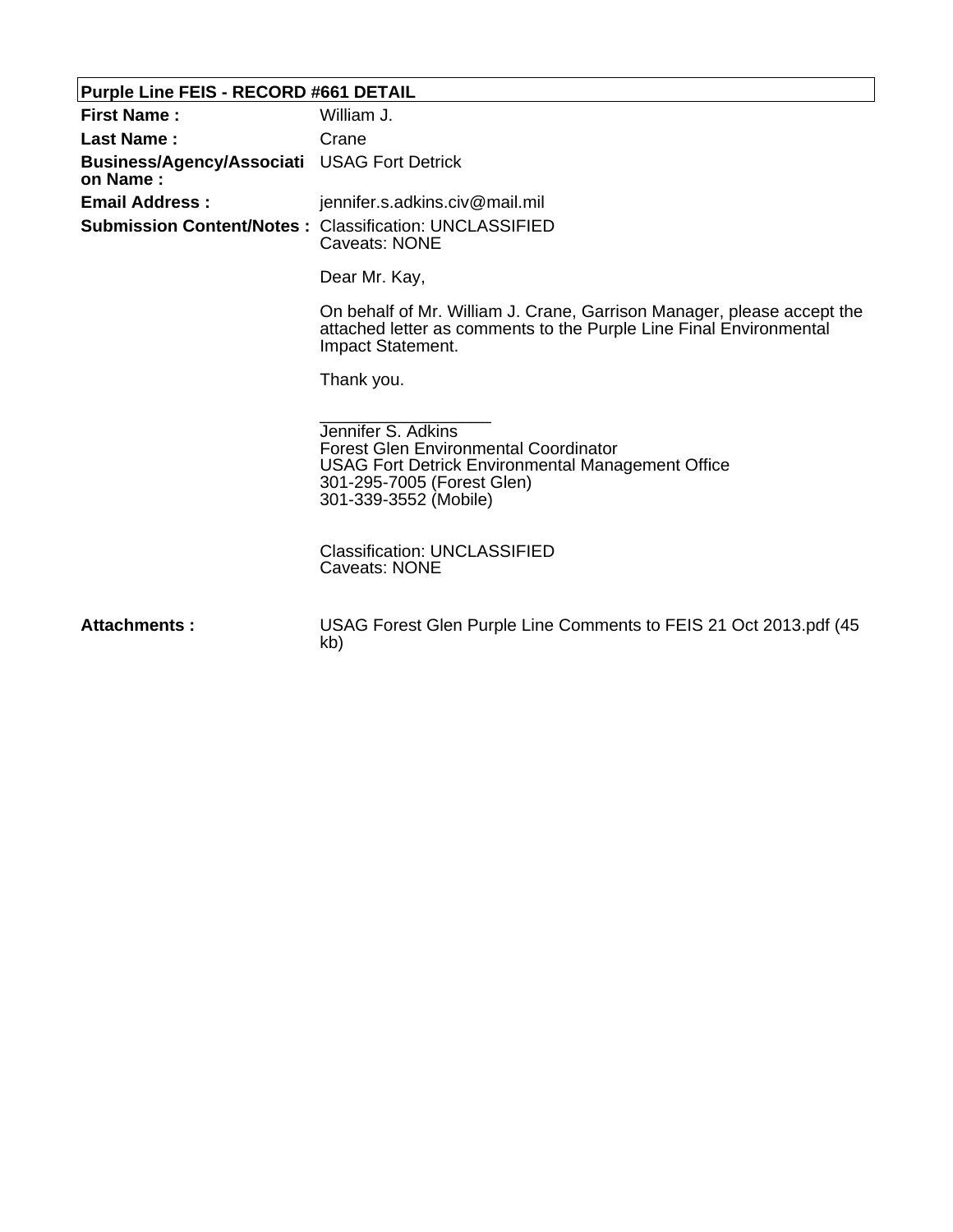## **Purple Line FEIS - RECORD #692 DETAIL**

| <b>First Name:</b>    | Victor                                                                                                                                                                                               |
|-----------------------|------------------------------------------------------------------------------------------------------------------------------------------------------------------------------------------------------|
| Last Name:            | Weissberg                                                                                                                                                                                            |
| on Name:              | <b>Business/Agency/Associati</b> Prince George's County Department of Public Works & Transportation                                                                                                  |
| <b>Email Address:</b> | VWeissberg@co.pg.md.us                                                                                                                                                                               |
|                       | <b>Submission Content/Notes:</b> Please find FEIS comments from Prince George's County                                                                                                               |
|                       | Vic Weissberg<br>Special Assistant to the Director<br>Department of Public Works & Transportation<br>9400 Peppercorn Place, Suite 300<br>Largo, MD 20774<br>Phone: 301.883.5600<br>Fax: 301.883.5709 |
|                       | This E-mail and any of its attachments may contain Prince George's<br>County Government or Prince George's County 7th Judicial Circuit                                                               |

County Government or Prince George's County 7th Judicial Circuit Court proprietary information or Protected Health Information, which is privileged and confidential. This E-mail is intended solely for the use of the individual or entity to which it is addressed. If you are not the intended recipient of this E-mail, you are hereby notified that any dissemination, distribution, copying, or action taken in relation to the contents of and attachments to this E-mail is strictly prohibited by federal law and may expose you to civil and/or criminal penalties. If you have received this E-mail in error, please notify the sender immediately and permanently delete the original and any copy of this E-mail and any printout.

**Attachments :** purple line feis coments and cover letter.pdf (331 kb)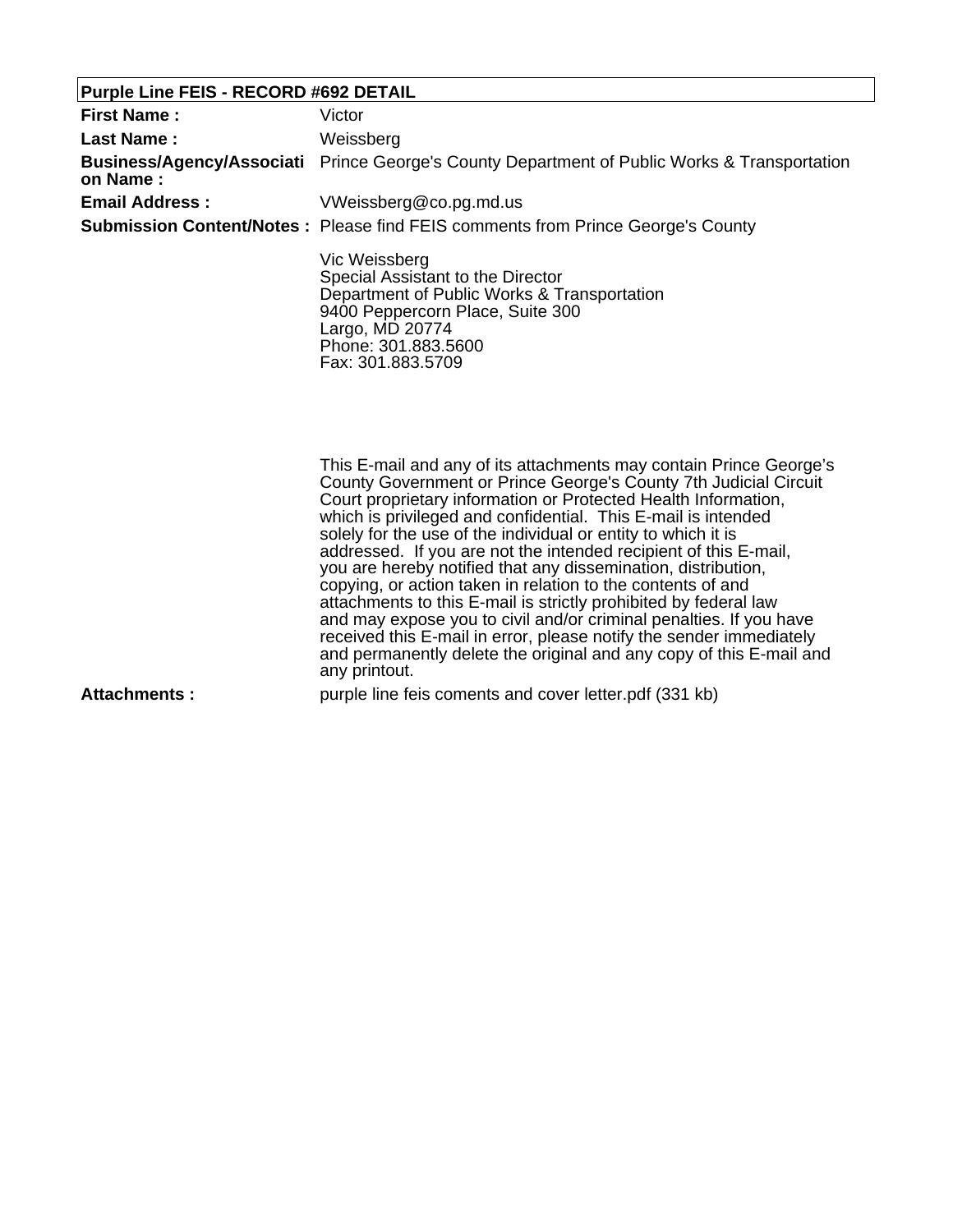

DEPARTMENT OF THE ARMY **US ARMY GARRISON FORT DETRICK** 810 SCHREIDER STREET FORT DETRICK, MD 21702-5000

**REPLY TO** ATTENTION OF:

October 21, 2013

SUBJECT: USAG comments to Purple Line Final Environmental Impact Statement

Mr. Henry Kay **Motor Transit Administration** 1000 South Charles Street Tower 2, Suite 700 Baltimore, MD 21201

Dear Mr. Henry Kay:

The US Army Garrison Forest Glen is located at 9000 Brookville Road in Silver Spring, MD with satellite facilities in the Bethesda area. The installation is within 50 feet of the proposed Purple Line corridor and within 1/2 mile of the proposed Lyttonsville Station. We look forward to partnering with local, state, and federal organizations, and synchronizing long term master plans.

Please accept the following comments to the Final Environmental Impact Statement. We would like you to consider mitigating the following during construction: vibration and blasting that could affect medical instrumentation (for example, electron microscopes and other sensitive equipment); air quality, noise and dust particles that could cause employee respiratory concerns; electrical disruption due to possible intermittent service; radio waves with the potential to interfere with sensitive equipment; traffic congestion from construction vehicles and detours interfering with installation access; and water and sewer utility disruptions. These comments address our concerns with crosswalks, traffic lights, sidewalks, ADA compliance, and safety. This will allow increased employee participation in public transportation and improved pedestrian access to the Purple Line stop across from the installation.

I'd like to reiterate that improving public transportaiton access is important to the 2.000+ servicemembers and civilians who will work on Forest Glen in the year 2020 and beyond. Thank you for your consideration of these impacts to the Forest Glen Installation. I look forward to working with you.

Sincerely, William

William J. Crane Garrison Manager, U.S. Army Garrison Forest Glen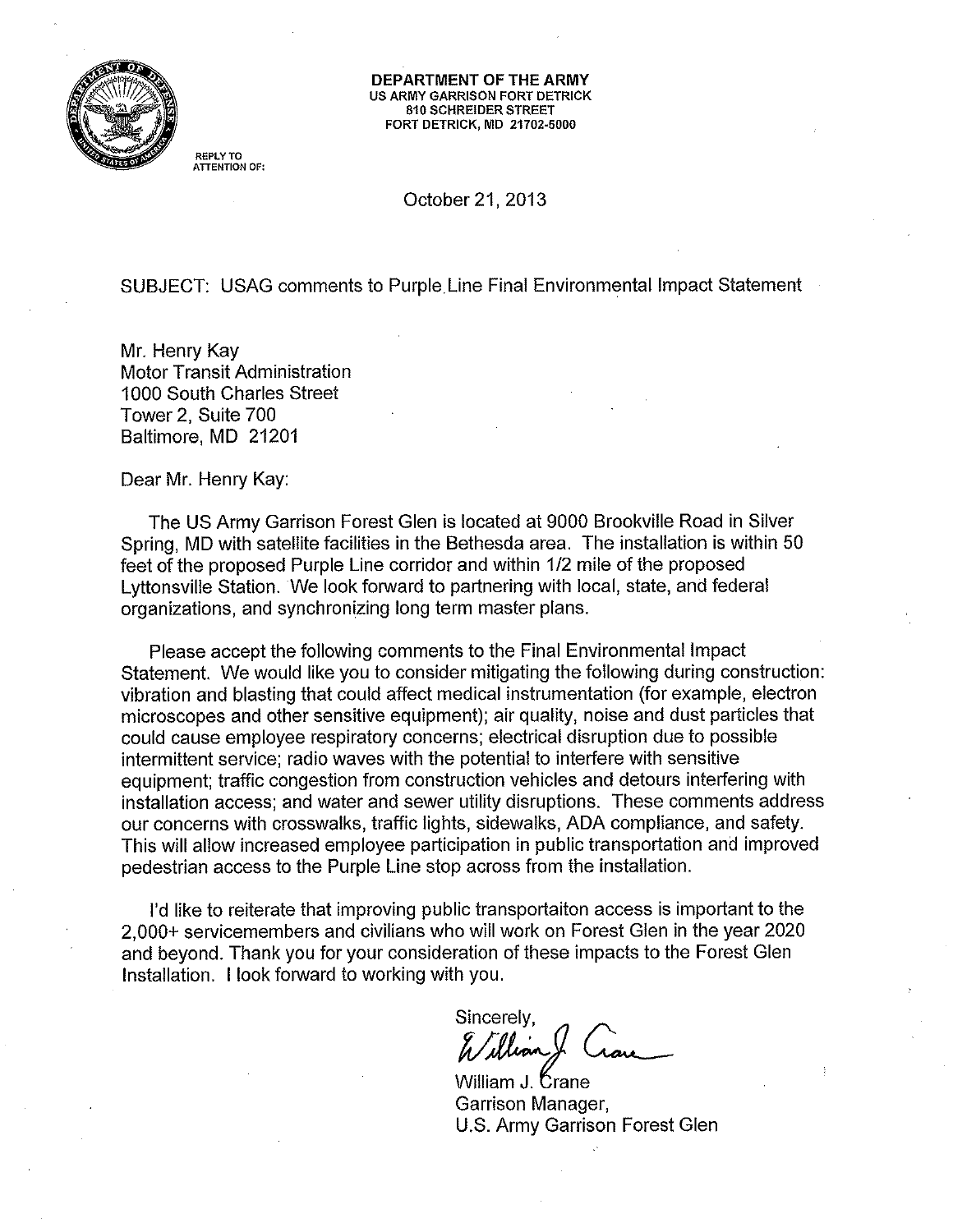# **Purple Line FEIS - RECORD #765 DETAIL**

| <b>First Name:</b>    | Francoise                                                                                                                                                                                                            |  |
|-----------------------|----------------------------------------------------------------------------------------------------------------------------------------------------------------------------------------------------------------------|--|
| Last Name:            | Carrier                                                                                                                                                                                                              |  |
| on Name:              | <b>Business/Agency/Associati</b> Montgomery County Planning Board                                                                                                                                                    |  |
| <b>Email Address:</b> | alexanderia.murph@montgomeryplanning.org                                                                                                                                                                             |  |
|                       | <b>Submission Content/Notes:</b> Please find the Montgomery County Planning Board Comments to the<br>FEIS attached.                                                                                                  |  |
|                       | Thank you.                                                                                                                                                                                                           |  |
|                       | Alexanderia Murph<br><b>Principal Administrative Assistant</b><br><b>Functional Planning &amp; Policy Division</b><br><b>Montgomery County Planning Department</b><br>8787 Georgia Avenue<br>Silver Spring, MD 20910 |  |
|                       | P Please consider the environment before printing this e-mail. Thank<br>you                                                                                                                                          |  |
| Attachments:          | Montgomery County Planning Board FEIS Comments.pdf (215 kb)                                                                                                                                                          |  |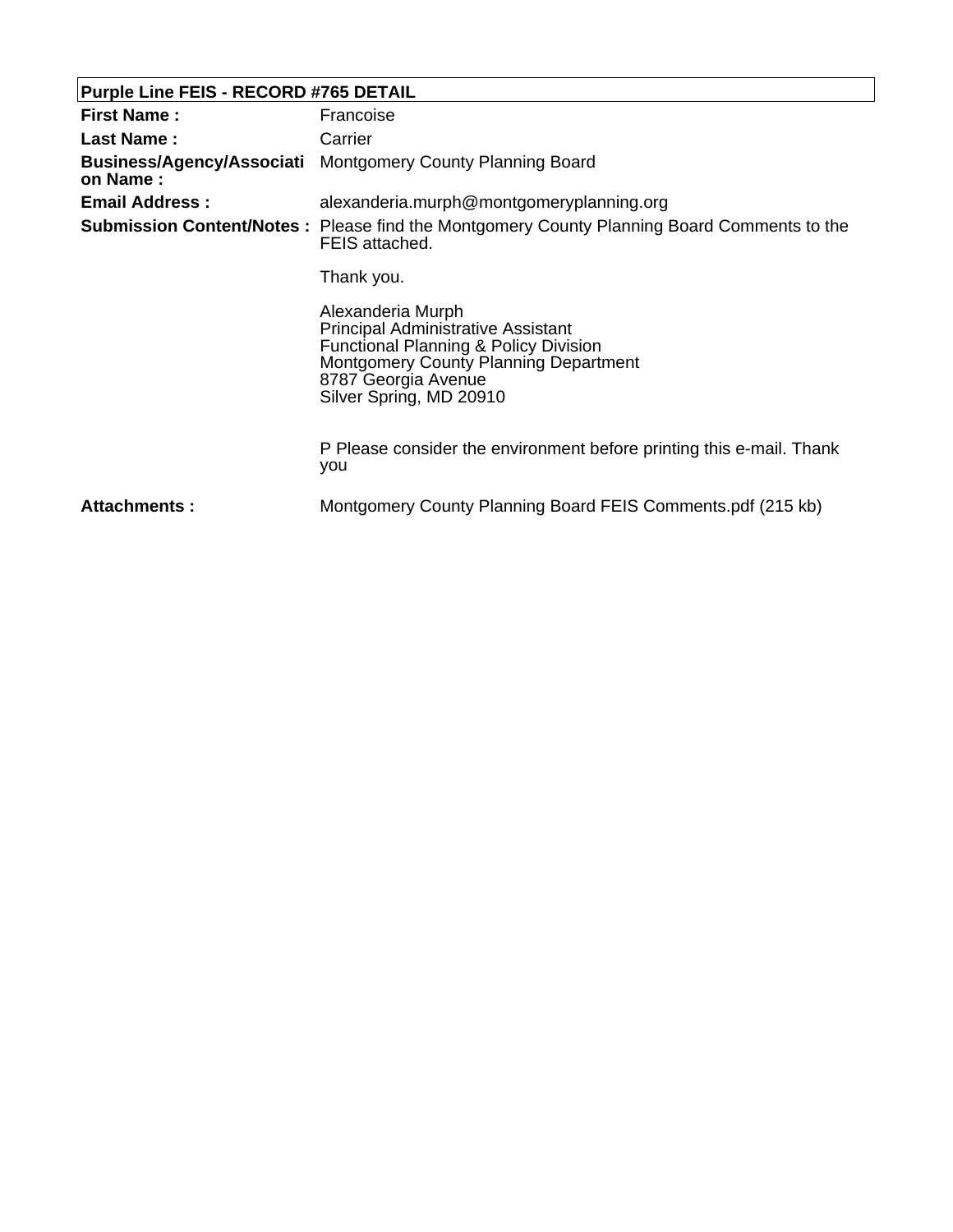**MONTGOMERY COUNTY PLANNING BOARD**

THE MARYLAND-NATIONAL CAPITAL PARK AND PLANNING COMMISSION



**OFFICE OF THE CHAIR**

October 21, 2013

Mr. Henry Kay Maryland Transit Administration 100 South Charles Street Tower 2, Suite 700 Baltimore, Maryland 21201

Subject: Purple Line Final Environmental Impact Statement (FEIS) & Draft Section 4(f) Evaluation

Dear Mr. Kay:

The Montgomery County Planning Board/Park Commission (hereby referred to as simply the "Planning Board") is pleased to submit the following comments in response to the Purple Line FEIS and Draft Section 4(f) evaluation. On behalf of the Board, I want to once again express our appreciation for the work of your staff led by Project Manager Mike Madden for their responsiveness, expertise, and overall commitment to this critical and complex project.

The Purple Line is central to the County's future if it is to grow smart and in a sustainable manner. It is for that reason – as noted in the FEIS - that the Purple Line has enjoyed long standing support in the form of numerous approved and adopted master and functional plans as well as in our on-going work programs like the anticipated resumption of the Greater Lyttonsville Sector Plan.

The Planning Board comments are in part a response to a detailed staff analysis that was presented and discussed by the Planning Board on October 17, 2013. That analysis, in the form of a staff memo, is available on our web site at montgomeryplanningboard.org.

While the FEIS demonstrates that the MTA has made significant effort to avoid or minimize adverse impacts along the right-of-way, additional minimization and mitigation measures must be developed in collaboration with Parks and Planning as design progresses. We expect that MTA will continue to work with both Parks and Planning staff to address these matters during final design, as well as in the Memorandum of Agreement (MOA) to be developed between our agencies. Specifically, we expect MTA to further develop and refine:

- 1) specific impacts to and mitigation for parkland;
- 2) details for stormwater management facilities;
- 3) habitat mitigation compensation;
- 4) details on culverts and bridge design;
- 5) compliance with Section 106 in the case of inadvertent discovery of archaeological sites in the project area; and,
- 6) impacts to the neighborhood centers.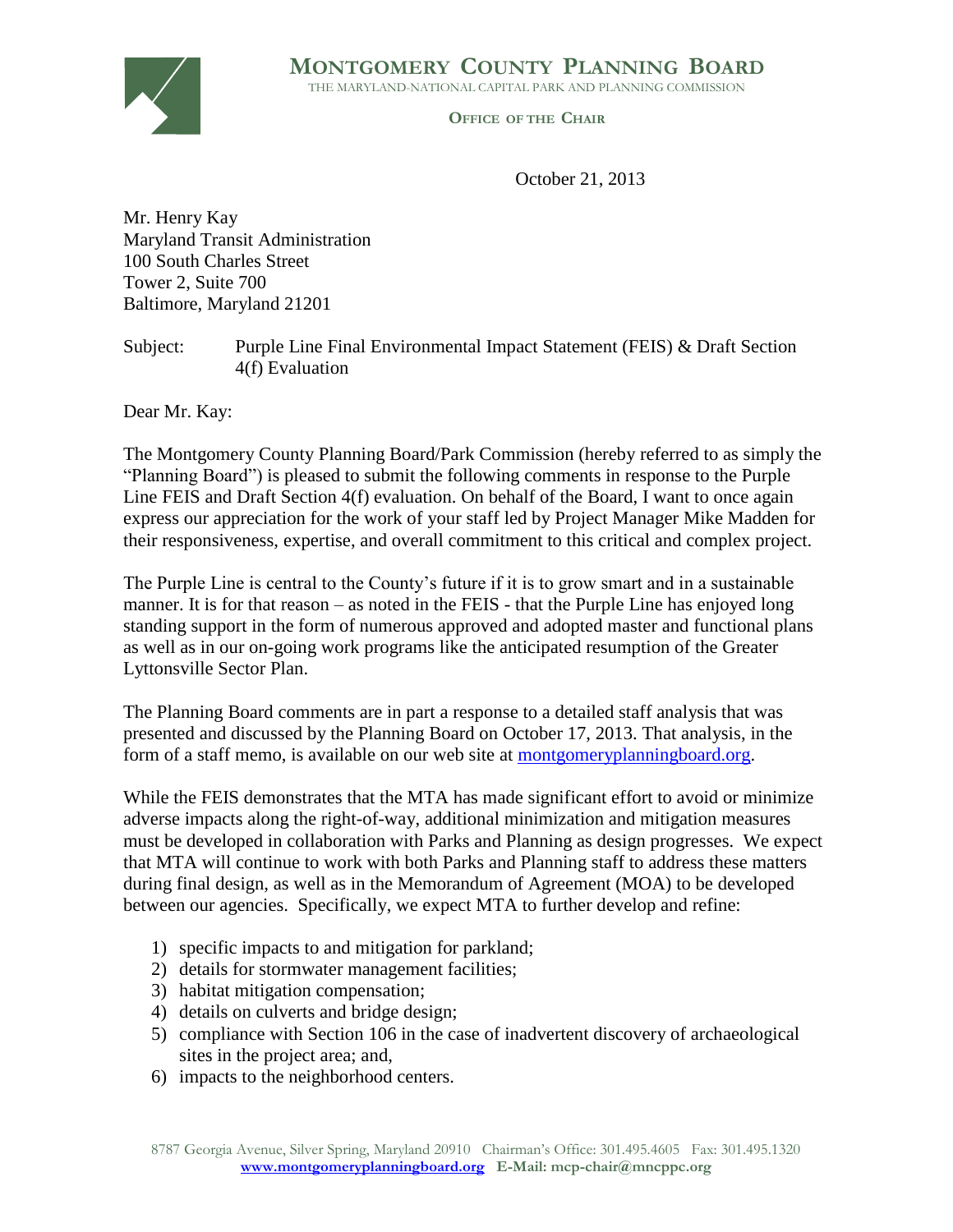Mr. Henry Kay October 21, 2013 Page 2 of 9

These details are important to ensure that the Purple Line continues to conform with County land use plans and includes appropriate mitigation.

Our specific comments are organized below in a manner that reflects the on-going nature of the project development. Our focus at this point is on the comments directly related to the FEIS and Draft 4(f) Evaluation, while at the same time recognizing that the development of agency-specific MOA's and the Mandatory Referral will be upon us in short order.

#### **Planning Department Comments**

#### **Comment 1 – Chevy Chase Lake and Takoma Langley Crossroads Sector Plan Status**

The FEIS (page 4-21) lists the Chevy Chase Lake and Takoma Langley Crossroads Sector Plans as "pending approval." These plans were approved and adopted in July 2013 and June 2012, respectively.

#### **Comment 2 – Bethesda Station**

The FEIS Preferred Alternative reflects a Bethesda Station area plan that no longer includes the Capital Crescent Trail above the Light Rail Train in the tunnel under Wisconsin Avenue. The trail instead would cross Wisconsin Avenue at grade – a feature also included in prior adopted master plans. The Planning Department is currently considering another design concept for the station as part of the Bethesda Purple Line Station Minor Master Plan Amendment process. Both designs would represent a change to the Purple Line Functional Master Plan and consideration of both plans as an eventual (if not preferred) outcome is consistent with current policy direction from the Planning Board and County Council.

#### **Comment 3 – Lynn Drive Crossing in Chevy Chase**

The master plan recommendation for the at-grade pedestrian crossing of the Purple Line right of way near Lynn Drive was dependent on further analysis of overall feasibility – especially the ability to provide a safe crossing. MTA analysis has indicated the at-grade crossing cannot be provided at the current design speed and the Planning Board concurs that reducing the speed in this section is undesirable.

#### **Comment 4 – Bridges over Connecticut Avenue**

The design calling for the bridges over Connecticut Avenue to be placed on fill or box structures is not consistent with prior policy guidance and previous representations and is therefore highly undesirable. The design for this gateway location should be refined to better respond to adopted design guidance in local master plans and prior MDOT supporting technical advice for TOD along this specific segment.

#### **Comment 5 – Master Plan Street B-1 in Chevy Chase Lake**

The design for the bridges that carry the Purple Line and Capital Crescent Trail over Connecticut Avenue should accommodate the master planned street B-1 that is proposed to connect Manor Road and Chevy Chase Lake Drive.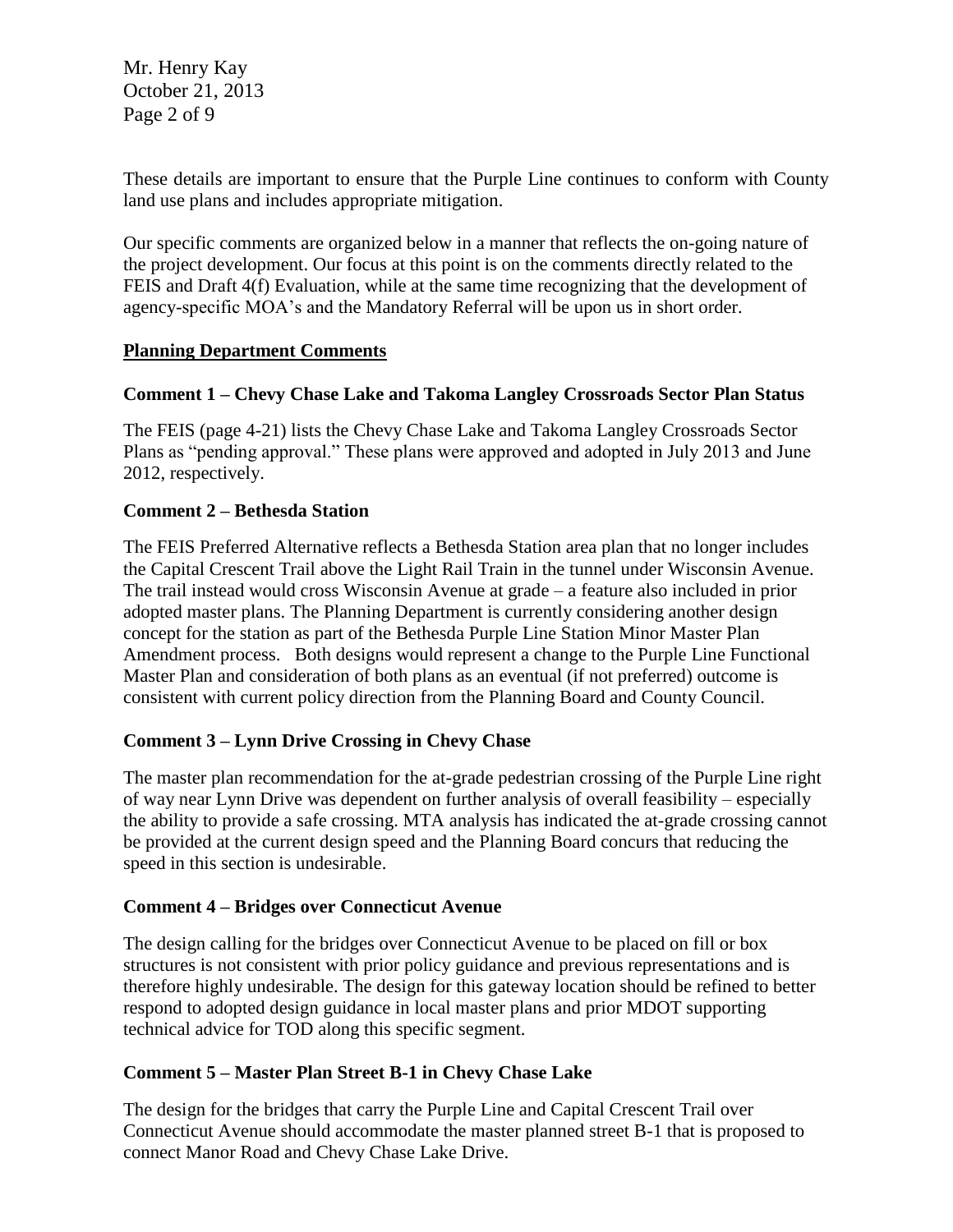Mr. Henry Kay October 21, 2013 Page 3 of 9

#### **Comment 6 – Lyttonsville Maintenance and Storage Facility**

The revised concept plan for the Lyttonsville Maintenance and Storage Facility is generally consistent with the latest vision for the area and will be one of the underlying assumptions when work on the Greater Lyttonsville Sector Plan resumes.

### **Comment 7 – Capital Crescent Trail between Lyttonsville Road and 16th Street**

Recently, MTA received communication from CSX that clarifies their position. CSX's new policy permits them to sell land for a trail as long as it is at least 50 feet from the centerline of their tracks. Based on the new CSX policy, MTA will be able to construct the Capital Crescent Trail between Lyttonsville Road and 16th Street consistent with the Purple Line Functional Plan. This is a very positive outcome.

#### **Comment 8 – Arliss Street**

The FEIS is consistent with the current vision for the Purple Line side running alignment on Arliss Street, as recommended in the Long Branch Sector Plan. The Long Branch Sector Plan also includes an acknowledgment that the intersection at the north end of the station platform on Arliss Street is intended to provide both right and left turns into and out of the immediately adjacent parcels and their internal street network.

#### **Comment 9 – Bike Lanes on Piney Branch Road and University Boulevard**

We understand that MTA intends to revise its concept plans for a four-lane University Boulevard to include bike lanes on Piney Branch Road and University Blvd, consistent with the Long Branch Sector Plan, and we support this change.

#### **Comment 10 – Access to Long Branch Local Park and Community Center**

The Long Branch Sector Plan also recommends that MTA "resolve vehicular access issues to the Long Branch Pool and Recreation Center in light of proposed traffic restrictions along Piney Branch Road associated with the Purple Line". This issue is addressed further in Comment 12 below and in comments from the Department of Parks.

#### **Comment 11 – University Boulevard Cross Section**

The Purple Line FEIS is consistent with the current vision for University Blvd because it is able to accommodate traffic forecasts with improvements to the roadway network. Furthermore, reducing University Blvd from six lanes to four lanes may help implement other aspects of the Long Branch Sector Plan outside of the traffic lanes, including the bike lanes, landscaped panel, sidewalks, and cycle tracks.

#### **Comment 12 - Community Facility and Business Access Challenges**

The Department of Parks has recently acquired the property on Piney Branch Road where the Miles Glass Company was previously located in order to partially mitigate the impact on access to the Long Branch Local Park and Community Center. Consideration should be given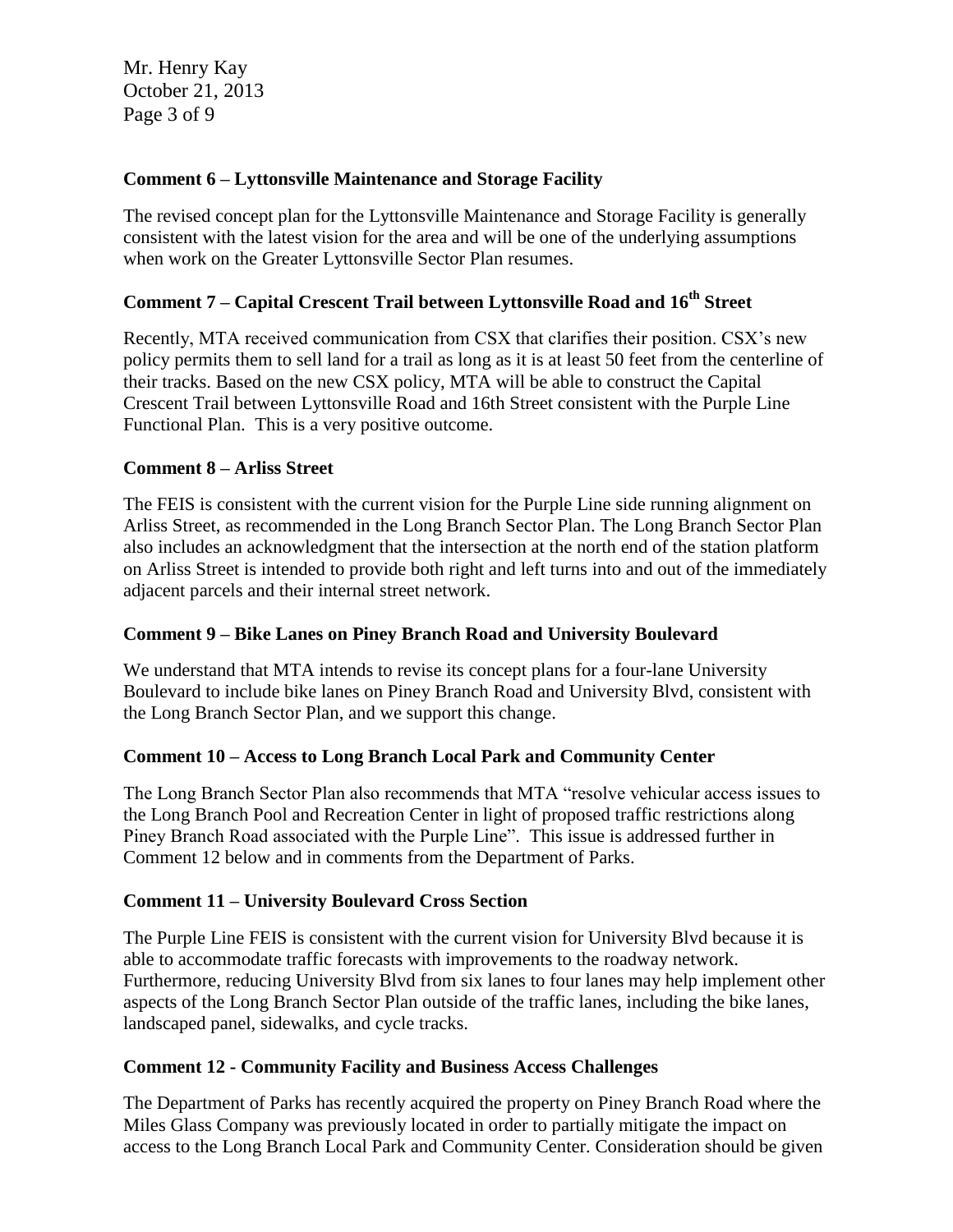Mr. Henry Kay October 21, 2013 Page 4 of 9

to highlighting in the P3 solicitation process those locations along the alignment where alternative design or access concepts would be considered – given the unique challenges associated with those sites. These include the property owners along Arliss Street, the Long Branch Local Park and Community Center on Piney Branch Road, businesses along Bonifant Street with on-street parking, Silver Spring International Middle School on Wayne Avenue, and Rosemary Hills Elementary School on Porter Road and near Talbot Avenue, the Capital Crescent Trail, and the CSX right of way. In general, the Planning Board supports every effort to mitigate access and other impacts to existing community facilities and businesses.

#### **Comment 13 – Noise and Vibration Mitigation**

The FEIS identifies potential noise and vibration impacts and includes a commitment to develop appropriate mitigation measures. Technology related to noise and vibration suppression is evolving and efforts should therefore be made in the P3 solicitation to place a premium on responses and unique approaches that advance mitigation measures where feasible. The effort going forward should reflect the fact that this light rail alignment is adjacent to a number of sensitive sites in an evolving inner suburban setting.

### **Comment 14 – Location and Compatibility of Traction Power Substations**

We expect that MTA will continue to work with community stakeholders to identify specific approaches for addressing traction power substation compatibility with the surrounding setting. The following proposed locations (as shown in Table 4-4 of the FEIS) for these stations are in residential settings and are of particular interest:

- Montgomery Avenue approximately 1,600 feet beyond (east of) Wisconsin Avenue
- Georgetown Branch right of way approximately 300 feet prior to (west of) Connecticut Avenue
- Approaching CSX tracks (from west) near Kansas Avenue
- Wayne Avenue just past (east of) Cloverfield Road
- Arliss Street just past (east of) Flower Avenue
- $\bullet$ University Boulevard just past (south of) Seek Lane

#### **Comment 15 – Public Private Partnership (P3) Procurement**

The P3 procurement process should provide a mechanism for consideration of design refinements after the completion of the NEPA process for both the Purple Line and the CCT as noted in the FEIS. In addition and more specifically, the MTA should issue written guidance within the next 30 days on how on-going design refinements will be considered and included (where there is concurrence) during the P3 procurement process.

## **Comment 16 – Three Affected National Register-Eligible Properties**

Staff recommends continued consultation to identify appropriate mitigation measures for the three affected National Register-eligible properties.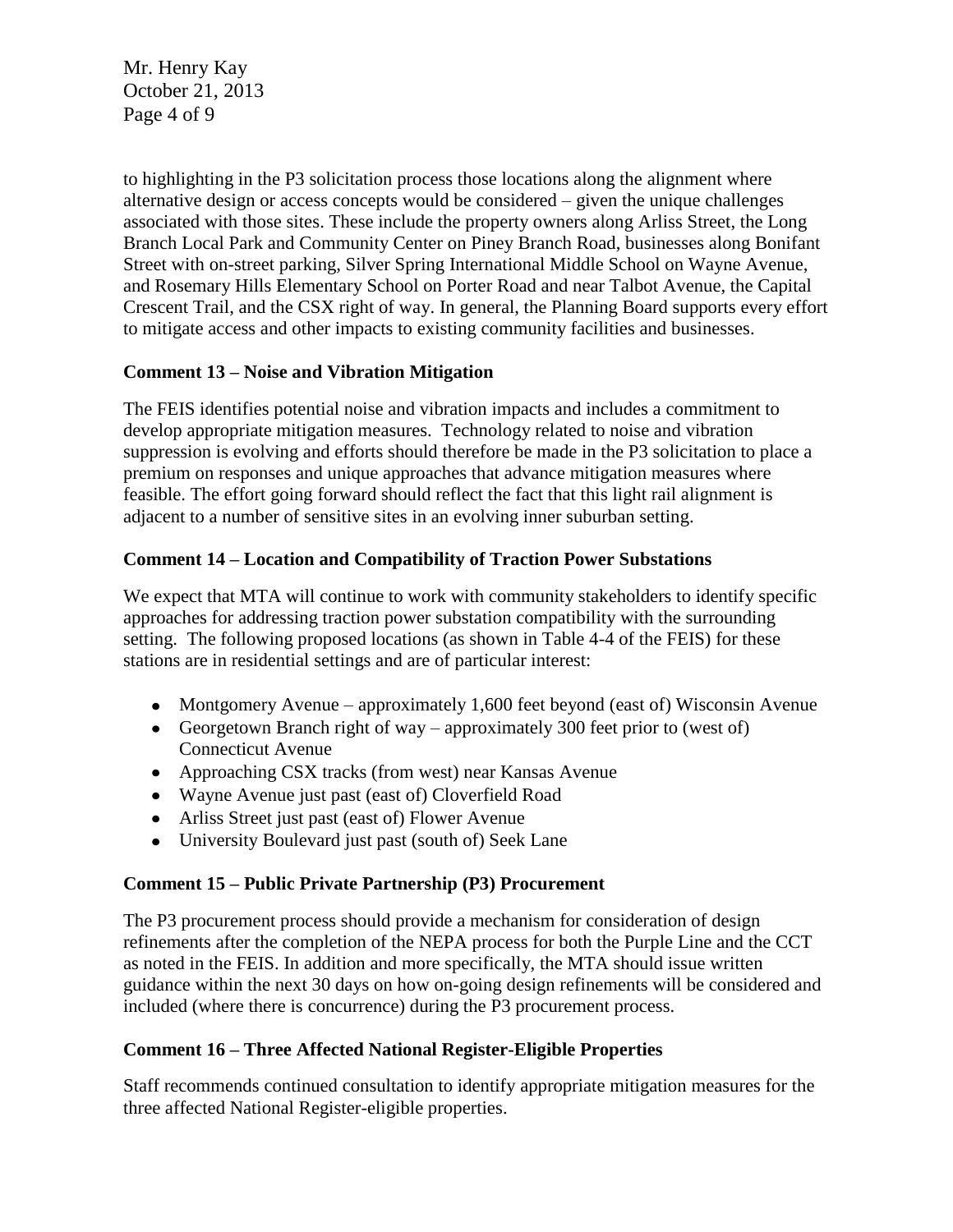Mr. Henry Kay October 21, 2013 Page 5 of 9

#### **Comment 17 – Eight County-Designated Resources**

Although not a requirement under Section 106, staff recommends that MTA work with Planning staff to study eight County-designated historic resources to determine whether the project will have an effect on them, and if so, to identify appropriate mitigation measures.

This list includes eight resources that are designated in the Master Plan for Historic Preservation:

Chevy Chase Lake Trolley Station, #35/11 Madonna of the Trails statue, #35-14-2 Bethesda Post Office, #35/14-5 Brooks Photographers, #35/14-6 Community Paint and Hardware, #35/14-7 Tastee Diner, #36/13 Armory Place, #36/14 Little Tavern, #36/16

#### **Comment 18 – Natural Resources**

Planning staff has reviewed the sections of the FEIS regarding the natural environment. While we find that MTA has made significant effort to avoid and minimize adverse impacts along the ROW, additional minimization and mitigation details must be developed in collaboration with MNCPPC Parks and Planning for further refinement. We expect that MTA will continue to work with Parks and Planning staff to address these matters during final design, as well as in the Memorandum of Agreement to be developed between our agencies.

The specific design details to be worked through and concurred upon for areas outside of parkland, within the ROW and its perimeter, include:

- details and types of stormwater management facilities;
- additional habitat impact reduction;
- suitable habitat (tree) mitigation compensation;
- details on culverts with springs, seeps and/or perennial streams;
- neighborhood impacts mitigation;
- additional analysis and mitigation measures for secondary or minor activity areas such  $\bullet$ as the Chevy Chase Lake and Lyttonsville neighborhoods.

Planning staff would also like to see MTA go beyond regulatory minimums regarding but limited to the following areas:

- Noise mitigation measures for residents affected by "Moderate Impacts" (M-23, M-26, M-27A & M-28);
- Mitigation for specimen tree lost throughout the ROW;
- Additional use of "green tracks" beyond the Georgetown Branch where feasible, with  $\bullet$ preference for use in sensitive areas such as Rock Creek, Sligo Creek, Long Branch,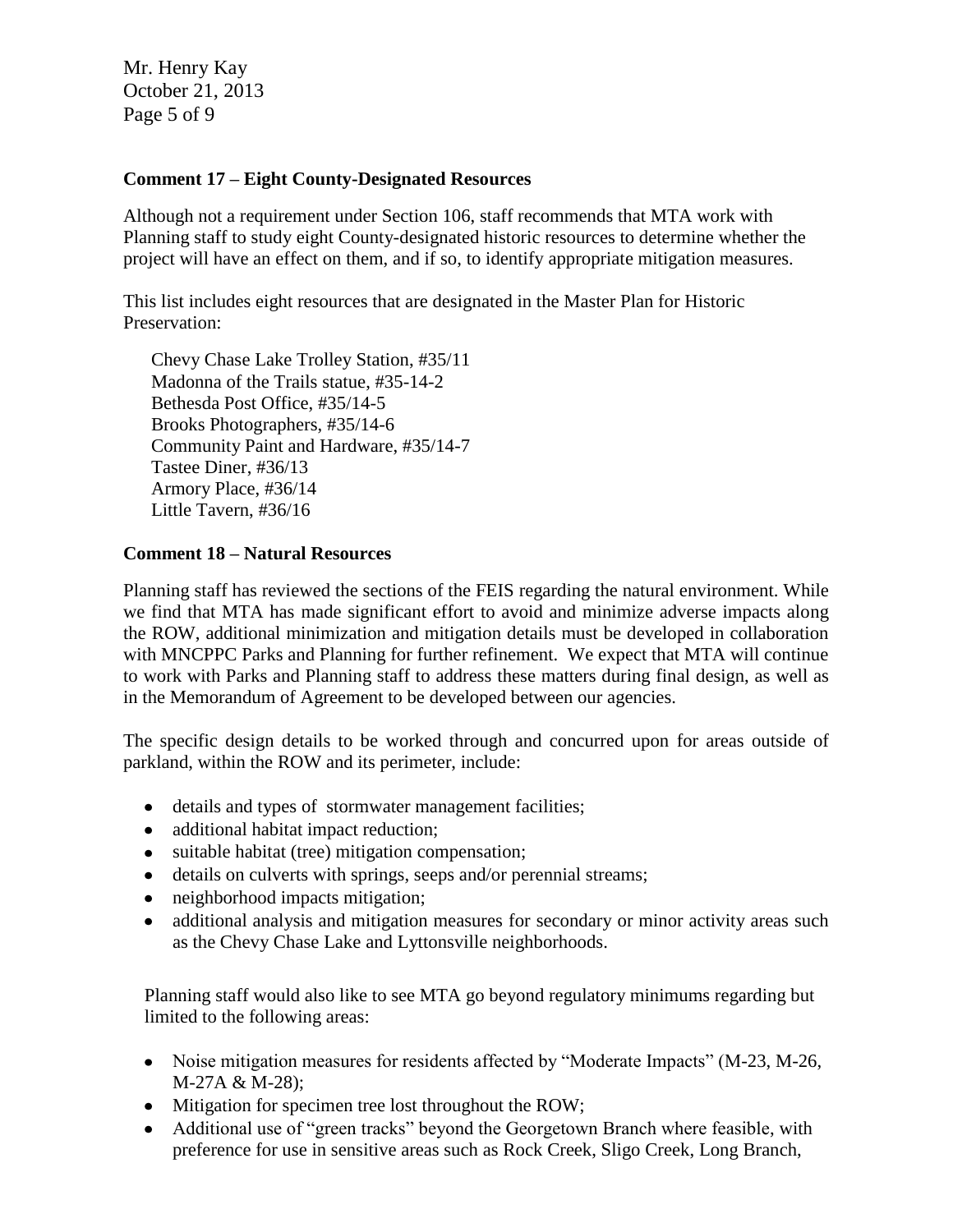Mr. Henry Kay October 21, 2013 Page 6 of 9

> and Northwest Branch to reduce heavy metals, salt, organic molecules, and nutrients entering the receiving waterways;

• Protection of the colony of herons within the forested floodplain of Coquelin Run in close proximity to the ROW. Implement protection measures to ensure roosting grounds during brooding are undisturbed during the months of May through mid-June.

### **Comment 19 – Sligo Creek Trail**

The Department of Parks and the Planning Department support widening the shared use path on the Wayne Avenue bridge to 14 feet wide, as well as enlarging the receiving area for the trail on the southwest side of the intersection.

### **Department of Parks Comments**

Parks staff appreciates MTA's coordination on park impacts thus far and looks forward to working with MTA throughout the detailed design and construction phases of this project to address park impacts and associated mitigation and minimization measures. Below are the Department's general commitments/conditions, followed by specific impacts expected at each park affected by Section 4(f), and then proposed mitigation for parkland impacts. The Planning Board supports de-minimus findings (with mitigation) for all parks affected by Section 4(f), on the condition that MTA provides adequate mitigation and minimization measures for the project. The Planning Board expects the commitments and mitigation package to be incorporated into the Record of Decision (ROD) and into the MOA.

#### **General Commitments/Conditions**

#### **Comment 20 – Stormwater Management/Erosion Control and Sediment Control**

M-NCPPC's National Pollution Discharge and Elimination System (NPDES) MS4 permit compels us to incorporate stormwater retrofits for untreated impervious areas into infrastructure improvement projects. MTA should commit to retrofit outfalls onto parkland to treat previously untreated areas of roads, parking lots, etc. prior to discharge onto parkland.

#### **Comment 21 – Forest Fragmentation and Stream Valley Buffer Impacts**

MTA should commit to minimize tree loss and limit impacts to natural resources, particularly where the Purple Line project crosses stream valleys. This effort would include providing appropriate tree preservation measures and additional plantings to offset vegetative impacts.

#### **Comment 22 – Stream Crossings**

MTA should commit to utilizing environmentally sensitive designs at all stream crossings and improving existing riparian conditions.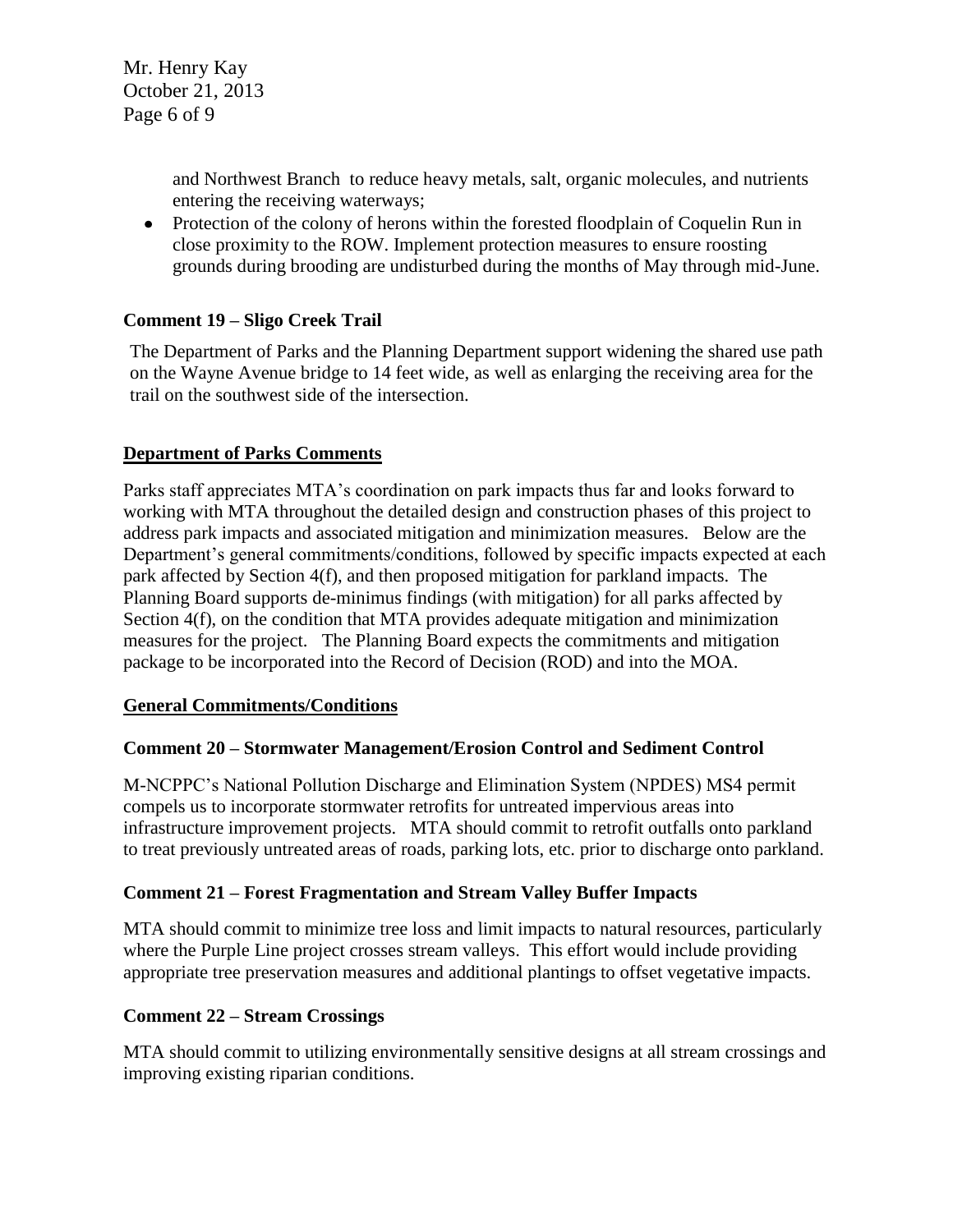Mr. Henry Kay October 21, 2013 Page 7 of 9

#### **Comment 23 – Interim Conditions/Park Modifications**

MTA should commit to providing appropriate improvements to existing park facilities to accommodate the Purple Line and restore full functional usage of each park.

### **Comment 24 – Minimize Disruptions to Park Users**

MTA should ensure that park facilities remain open during the construction of the Purple Line project, unless otherwise approved by the Department of Parks. This will involve providing temporary facilities and transitions, detours, public notifications, etc. as needed.

### **Comment 25 – Technical Review and Park Permits**

All construction on parkland will require Parks' technical review and approval of the proposed designs and issuance of Park Construction Permits. MTA should commit to developing a coordination and review protocol that allows sufficient input throughout the design process in a timely manner with respect to staff workloads. Please note that should MTA desire a "fast-track" review process, they will likely need to provide additional resources to Parks staff, as other public agencies managing large scale projects with parkland impacts have done.

### **Specific Impacts Expected At Each Park**

#### **Comment 26 – Elm Street Urban Park**

In addition to the Purple Line, numerous future and proposed projects will be impacting (or may impact) this park. These include developer-funded improvements to the playground, Montgomery County Department of Transportation's Capital Crescent Surface Trail, a proposed bike share station and possibly a new tunnel route for the mainline Capital Crescent Trail. The sequencing of these improvements is unknown. Therefore, MTA will need to provide an interim condition for the park that adequately provides for safely redirecting the Capital Crescent Trail through the park to  $47<sup>th</sup>$  Street, while maintaining functional use of the rest of the park. This work shall be completed prior to closing the tunnel under Wisconsin Avenue, to accommodate diverted trail traffic passing through the park.

## **Comment 27 – Rock Creek Stream Valley Park**

Although the Purple Line project will be primarily constructed within the Georgetown Branch right-of-way, it will still have impacts to park resources. MTA's design should improve stream valley conditions, including removal of the existing trestle bridge abutments in and adjacent to the stream channel to at least 18" below finished grade and appropriate channel stabilization. MTA must also connect the CCT to the Rock Creek Trail and should improve the trail where it passes under the new bridges to reduce sedimentation problems and incorporate sustainable trail design elements. Finally, consistent with Planning Department recommendations, MTA should design the new transit line bridge and Capital Crescent Trail bridge as signature facilities with aesthetic considerations for park users. Likewise, MTA should also design all associated retaining walls in the stream valley with aesthetic consideration for park users.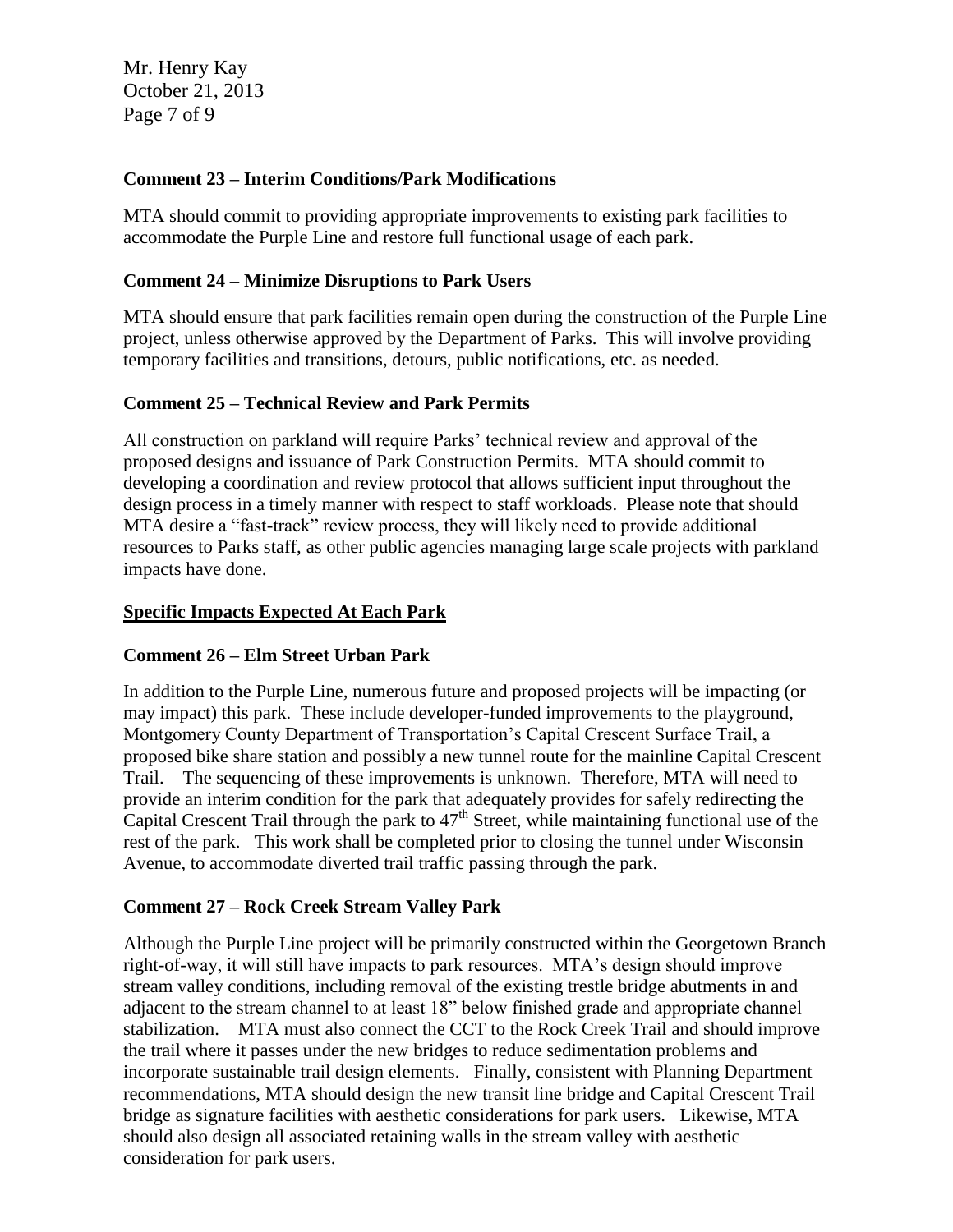Mr. Henry Kay October 21, 2013 Page 8 of 9

#### **Comment 28 – Sligo Creek Stream Valley Park**

When MTA reconstructs the Wayne Avenue bridge over Sligo Creek to accommodate the Purple Line project, MTA should design the bridge as an environmentally sensitive crossing, realigning the stream in a stable plan form to pass under the new bridge, extend the upstream and downstream limits of stream restoration in consultation with Parks, and provide appropriate grade control, aquatic habitat, and stabilization of the new channel. MTA will need to provide interim conditions to maintain access to the playground, parking lot, and trail during construction. The finished design should provide functional use, stormwater management retrofits for existing untreated impervious areas, and ADA access for the playground, trail, and parking lot areas. Parks staff notes that the Wayne Avenue bridge is entirely on parkland; it is not along a dedicated right-of-way or on an easement.

#### **Comment 29 – Long Branch Local Park & Long Branch Stream Valley Park**

The Department of Parks considers the access restrictions to the pool and recreation center to substantially impair the park's operation and substantially diminish the use by park patrons. To provide functional use of the existing park, MTA should reimburse M-NCPPC for the purchase price of the Miles Glass Company property (bought to maintain adequate access). MTA will need to construct a new driveway entrance off Piney Branch Road to align with Barron Street and redesign the existing parking lot to accommodate the widening of Piney Branch Road and the new park entrance. Additionally, MTA should take responsibility for realigning the Long Branch Trail to cross Piney Branch Road at Barron Street and parallel the new driveway as it enters the park. This reconfiguration will also require stormwater retrofits and ADA access for the new park entrance/driveway and the new segment of park trail. The existing box culvert that carries Long Branch stream under Piney Branch Road is inadequate for the drainage it currently conveys, and extending the existing culvert to accommodate the new road/train cross section will further impair the stream system. MTA will need to replace and/or augment the existing box culvert under Piney Branch Road to create an environmentally sensitive crossing and provide stream improvements both upstream and downstream of the road crossing for long term stream stability and fish passage.

#### **Comment 30 – New Hampshire Estates Neighborhood Park**

Construction of the Purple Line along University Boulevard will require significant parkland impacts to widen the road's right-of-way. The project also will reconstruct the portion of University Boulevard across the park's frontage. This will restrict pedestrian access and eliminate vehicular access to the parking lot during construction. To provide an interim condition for the park, MTA must provide alternative access to the park's facilities during construction, as well a temporary replacement parking area dedicated to park users. MTA also must provide for functional use of the park following the Purple Line (but preceding the construction of Gilbert Street extended, recommended in the Long Branch Sector Plan). The design must provide full restoration of all amenities directly and indirectly impacted by the Purple Line to create a park user experience equal to or better than the current conditions. MTA also must replace all parkland lost throughout the corridor in the Long Branch community, ideally adjacent to this park.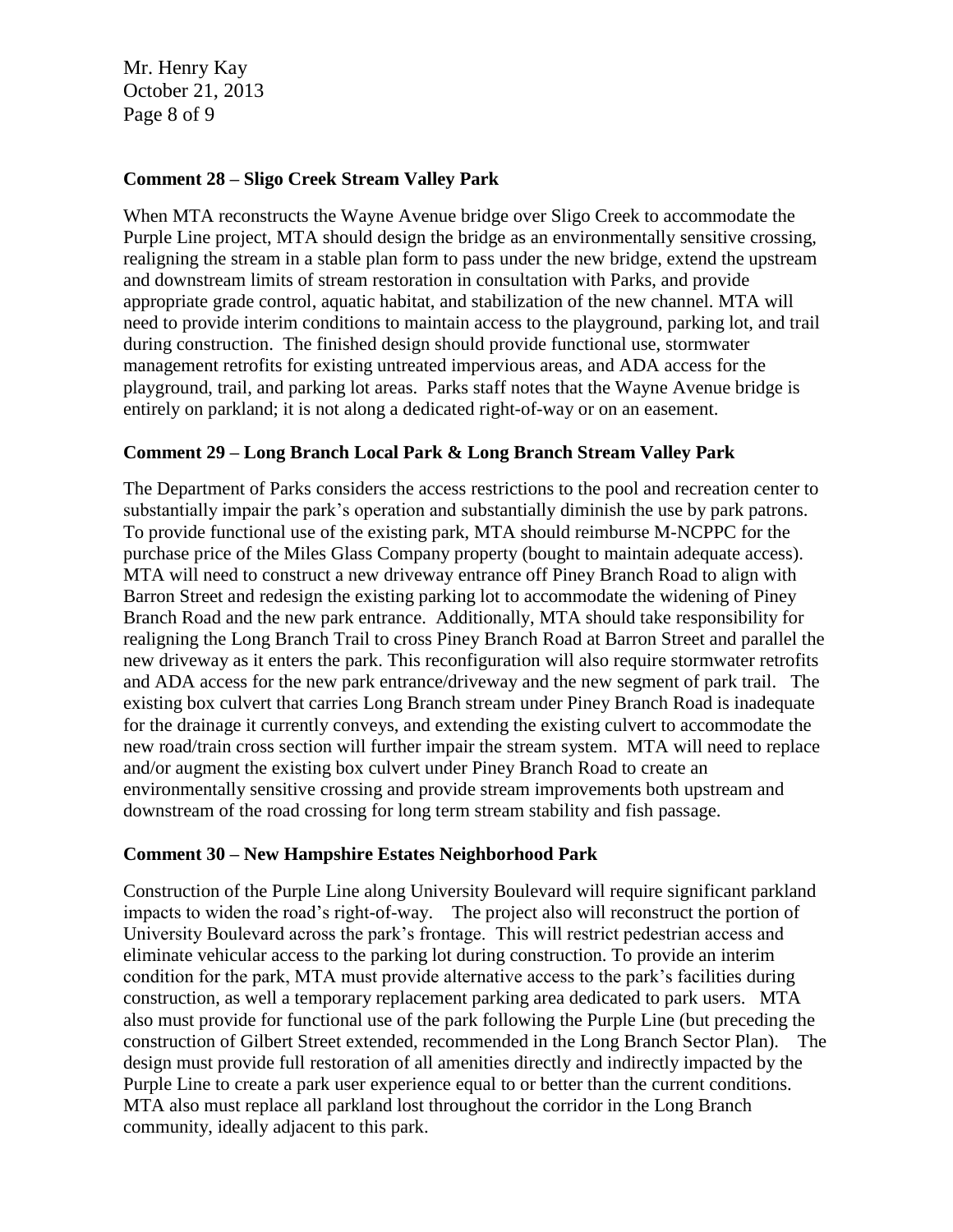Mr. Henry Kay October 21, 2013 Page 9 of 9

#### **Proposed Mitigation for Parkland Impacts:**

- Reimbursement for the purchase of the Miles Glass Company property
- SWM retrofit of the entire Long Branch Local Park
- SWM retrofit for the Long Branch Library site
- SWM retrofit for the untreated impervious areas draining to the existing ditch on the eastern boundary of New Hampshire Estates Neighborhood Park
- Sligo Creek stream restoration between Schuyler Road and Bradford Road  $\bullet$

Finally, our staff memo for the Purple Line agenda item on October 17, 2013 includes additional detail on issues more closely related to any Memorandum of Agreement with this or other agencies, and other issues (largely related to the Capital Crescent Trail) in which the Planning Board role is generally advisory in nature. We encourage MTA to review the entire staff memo as it outlines many issues to be addressed in the development of the upcoming MOA's and the Mandatory Referral.

Thank you again for the opportunity to comment on the Purple Line Final Environmental Impact Statement and Draft 4(f) Evaluation.

Sincerely, Hancaise M.

Chair

cc: Nancy Navarro, President, Montgomery County Council Art Holmes, Director, Montgomery County Department of Transportation Elizabeth M. Hewlett, Chair, Prince George's County Planning Board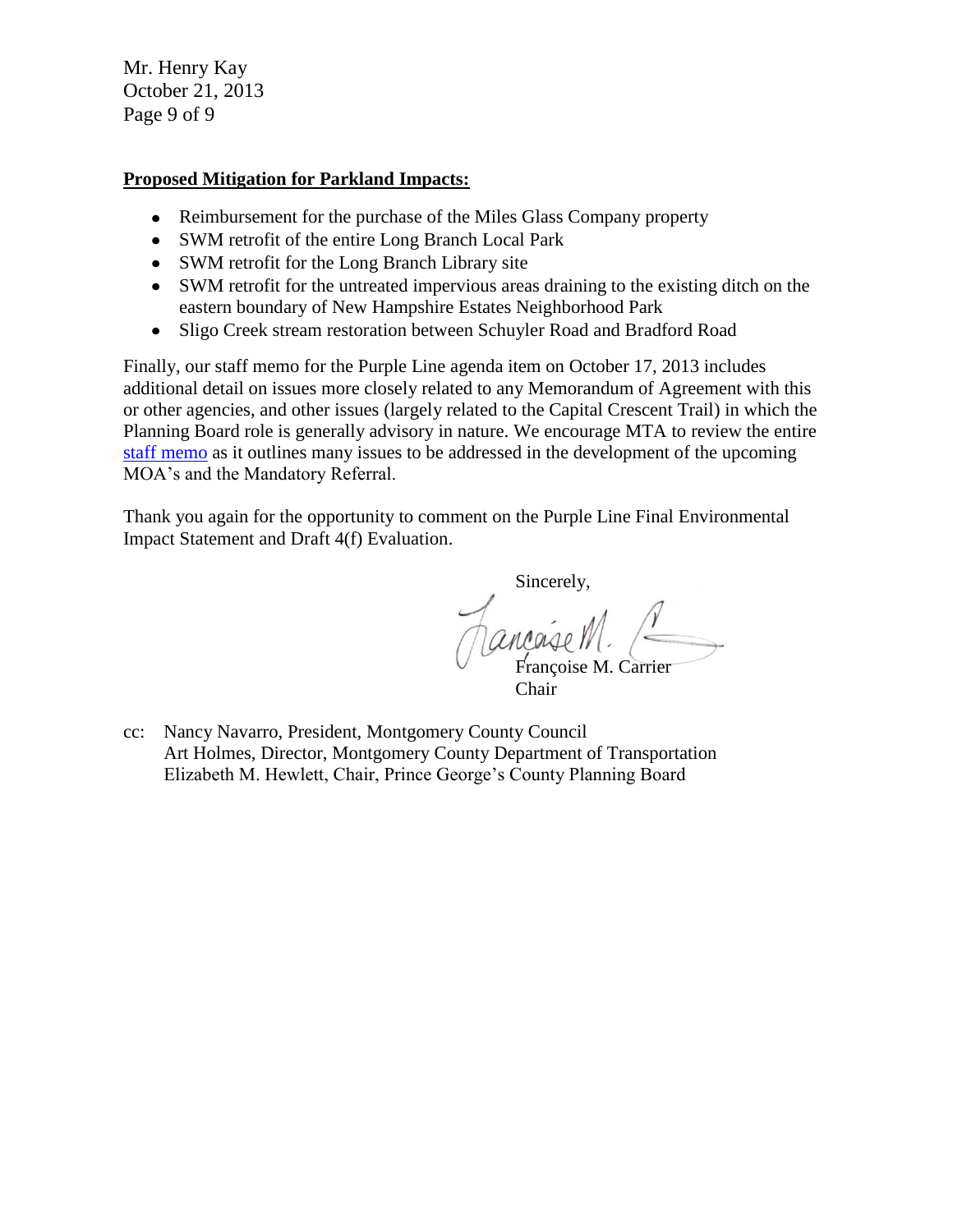# **Purple Line FEIS - RECORD #1021 DETAIL**

| <b>Comment Date:</b>                         | 10/18/2013                                               |
|----------------------------------------------|----------------------------------------------------------|
| <b>First Name:</b>                           | <b>Bob</b>                                               |
| <b>Last Name:</b>                            | Rosenbush                                                |
| <b>Business/Agency/Associati</b><br>on Name: | Maryland Department of Planning - Clearinghouse comments |
| <b>Address:</b>                              | 301 West Preston Street                                  |
| Apt./Suite No.:                              | Room 1104                                                |
| City:                                        | <b>Baltimore</b>                                         |
| State:                                       | MD                                                       |
| Zip Code:                                    | 21201                                                    |
| <b>Email Address:</b>                        | brosenbush@mdp.state.md.us                               |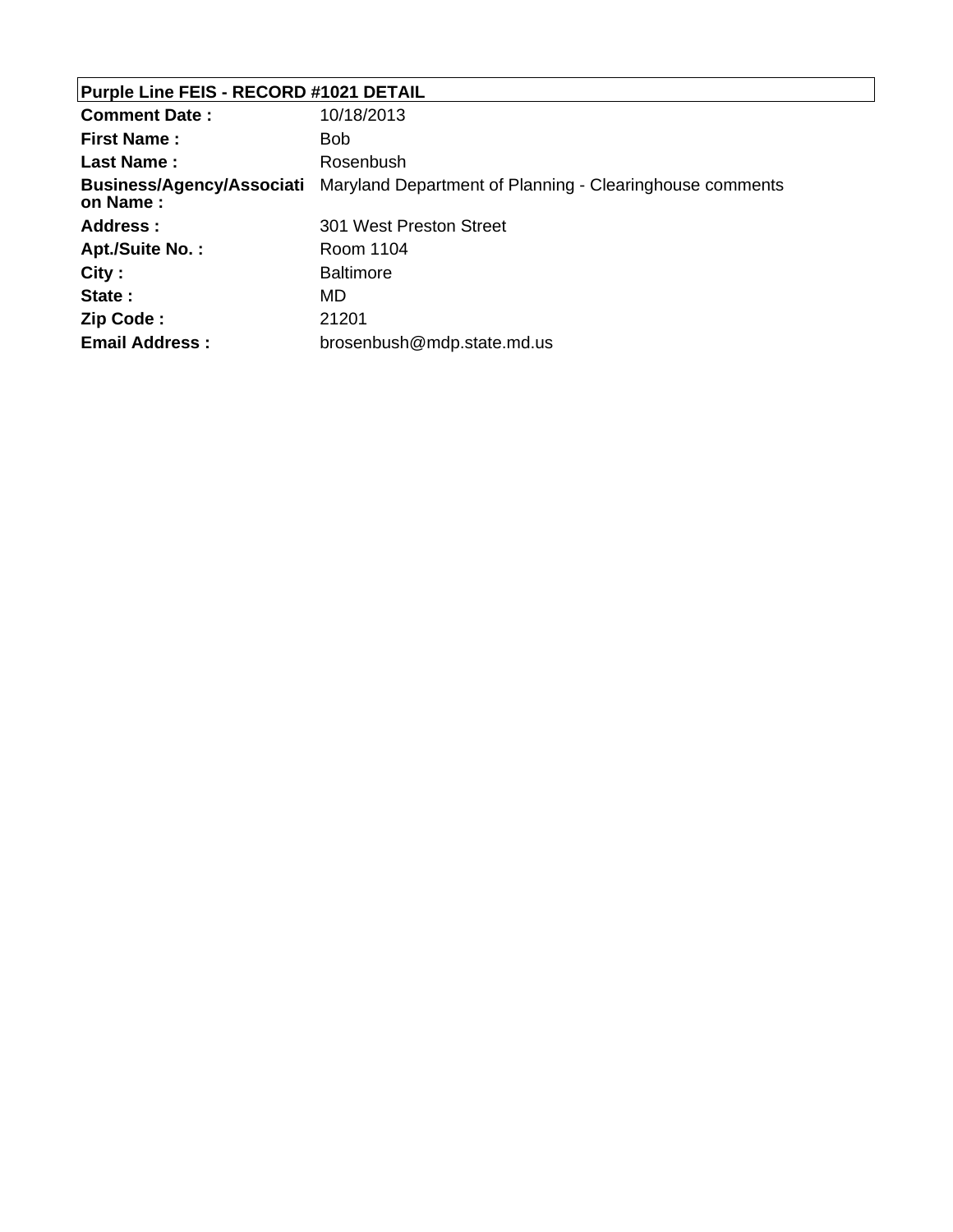**Submission Content/Notes :** Hello Henry: Here are the Purple Line comments that the Clearinghouse has received to date.

#### From MDE:

 1. Any above ground or underground petroleum storage tanks, which may be utilized, must be installed and maintained in accordance with applicable State and federal laws and regulations. Underground storage tanks must be registered and the installation must be conducted and performed by a contractor certified to install underground storage tanks by the Land Management Administration in accordance with COMAR 26.10. Contact the Oil Control Program at (410) 537-3442 for additional information.

2. Any solid waste including construction, demolition and land clearing debris, generated from the subject project, must be properly disposed of at a permitted solid waste acceptance facility, or recycled if possible. Contact the Solid Waste Program at (410) 537-3315 for additional information regarding solid waste activities and contact the Waste Diversion and Utilization Program at (410) 537-3314 for additional information regarding recycling activities.

From the Maryland Historical Trust (MHT): MHT is working with MTA to complete the Section 106 review process for this undertaking. The project will adversely affect historic properties. MTA, MHT, and the Consulting Parties are preparing a Programmatic Agreement that outlines commitments and mitigation measures concerning historic and archeological resources under Section 106.

From DNR: MD DNR, through our Integrated Policy and Review Unit, Project Review Division (formerly the Environmental Review Unit), has been participating in the MD Streamlined Process for Transportation Review for the Purple Line project. Comments and review notes have been provided in the past at appropriate stages, and the Division will continue its review efforts as project planning continues. The project in its planning stages has generally remained consistent with the programs of the Department

From MDP: MDP strongly supports the Purple Line project as it will reduce single-occupancy vehicular trips and associated reductions of traffic congestion and greenhouse gas emissions in the Baltimore and Washington region. The Purple Line will stimulate concentrated mixeduse development along the alignment through Transit-Oriented Development (TOD), which will encourage citizens to live, work, shop and play in or near transit-accessible communities. The purple line will help to reduce commuter congestion and reduce the wear and tear on the region's roadways by providing an sustainable, alternative transportation option. MDP has been actively involved in the Purple Line's planning process since project inception and looks forward to working with MDOT and local jurisdictions to support TOD along the transit line.

The Maryland-National Capital Park & Planning Commission, in both Prince George's and Montgomery Counties, will send their comments directly to you.

MSDE, Montgomery County, and the City of Takoma Park (see the attachment) found the project consistent with their plans, programs, and objectives.

DGS had no comment. Our recommendation letter to follow next week. Thanks for your cooperation.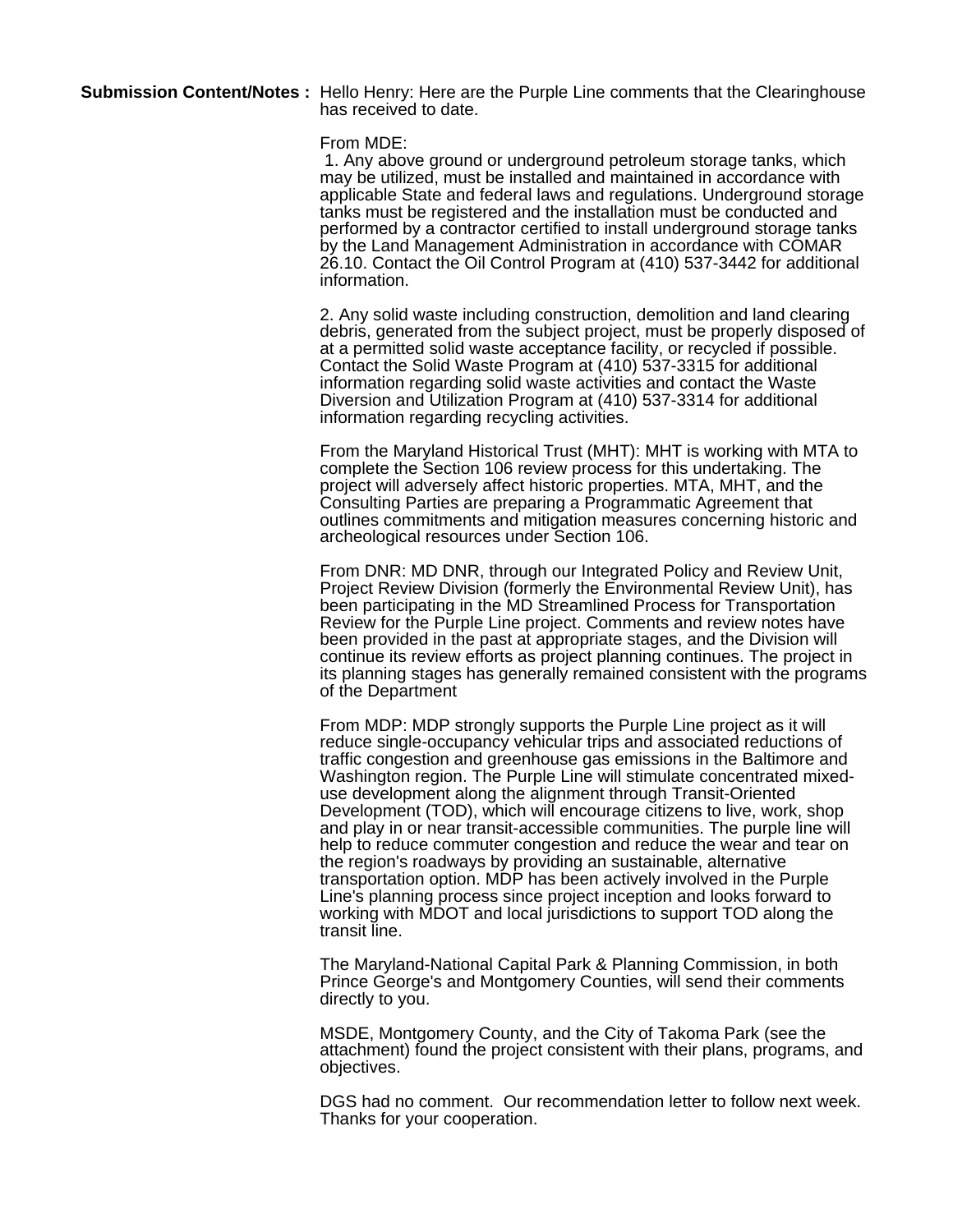# **Purple Line FEIS - RECORD #1022 DETAIL**

| <b>Comment Date:</b> | 10/18/2013                                                 |
|----------------------|------------------------------------------------------------|
| <b>First Name:</b>   | Fern                                                       |
| <b>Last Name:</b>    | Piret                                                      |
| on Name:             | Business/Agency/Associati M-NCPPC - Prince George's County |
| Address:             | 14741 Governor Oden Bowie Drive                            |
| City:                | Upper Marlboro                                             |
| State:               | MD                                                         |
| Zip Code:            | 20772                                                      |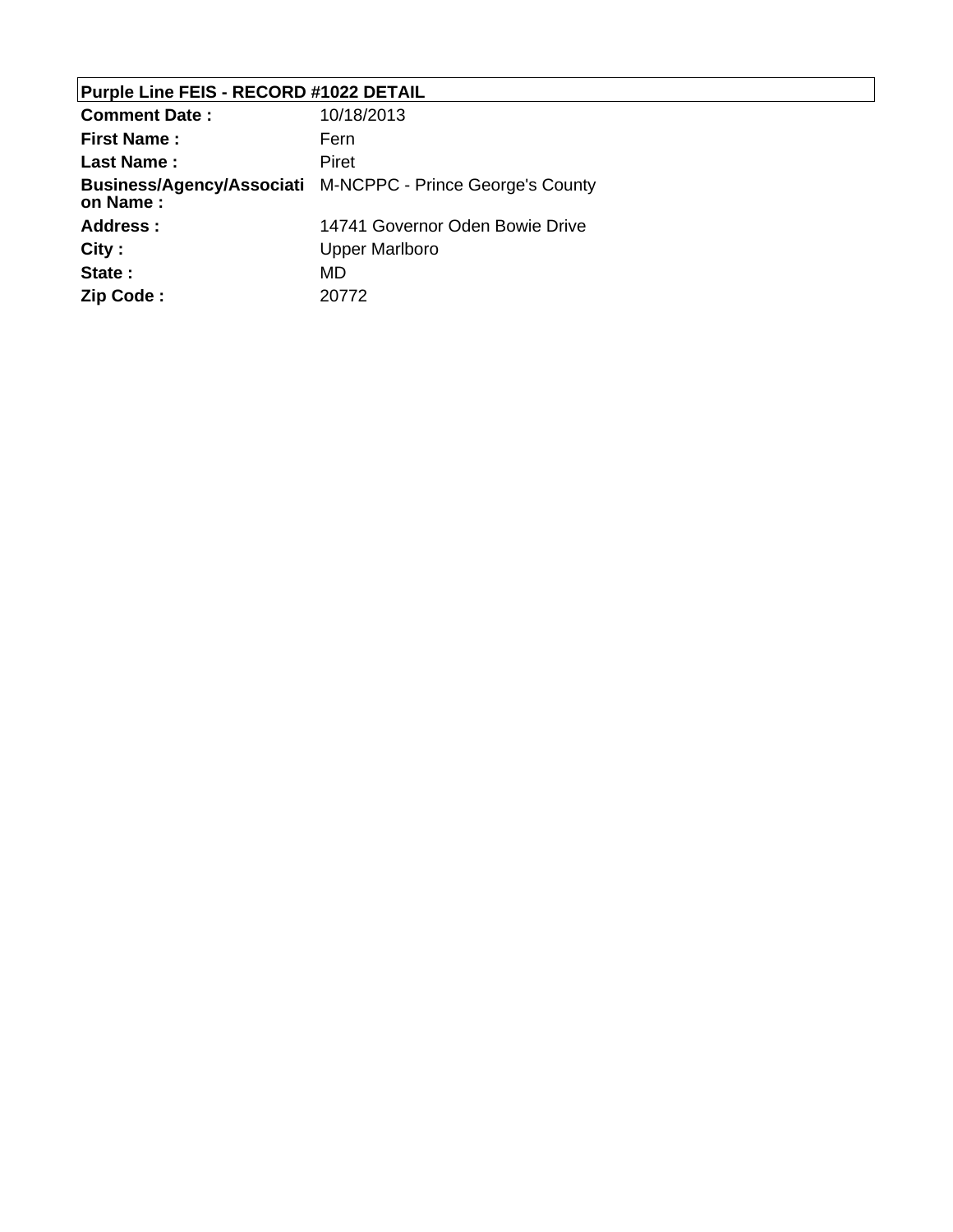Mr. Robert L. Smith, Administrator Maryland Transit Administration Maryland Department of Transportation 6 St. Paul Street Baltimore, Maryland 21202-161 3

RE: Purple Line Final Environmental Impact **Statement** 

Dear Mr. Smi th:

The Prince George's County Planning Department appreciates the opportunity to review and provide comments on Volumes lru1d ll of the August 201 3 Final Environmental Impact Statement & Draft Section 4(F) Evaluation (herein after FElS) for the proposed Purple Li ne. This document represents the

cu l m i nation of more than two decades of work by th e Maryland Department of Transportation (MDOT), the Maryland Transit Administration (MTA), Prince George's and Montgomery Counties, The Maryland- National Capital Park and Planning Commission (M-NCPPC), and numerous other agencies and stakeholders.

The Prince George's County Planning Department of M-NCPPC strongly supports the Preferred

Alternative for the proposed Purple Line light rail transitway. The Preferred Alternative is a responsive and

th oughtful transit a alternative to the pressures of continued growth in the Washington Metropolitan Region and offers a remedy to the current lack of east-west connectivity between Prince George's and Montgomery Coun ties. The No-Bu i ld A lternative would result in a sign ificant increase i n automobile

traffic and commuting travel times, a nd d iminished economic opportunities compared to t he Preferred

A lternative. The P referred A l ternative would become a vital regional transportation linkage that maximi zes th e potentia l for m i xed-use, tra nsit-oriented development (TOO) at the 21 proposed stations, I I of which are located w ithin Prince George's County. As noted in th e FETS, Pr ince George's County cont in ues to proactively plru1 for the future of numerous proposed Pu rpl e Line station areas in anticipation of new TOO and economic development opportunities.

The Planning Department looks forward to continued coordination w ith MTA during the final engineering des ign and construction of the Purple Lin e. At this time, the Planning Department offers the followi n g comments and observations on the FEIS.

Mr. Robert L. Smith October I8, 2013 Page 2 of8

Volume I

Executive Summary

I. Page ES-4 of the FETS notes that the Purple Line "transitway, stations, and related infrastructure would be integrated w ith ex isting and planned transportation facilities in a manner that accommodates or enhances automobile, bus, bicycle, and pedestrian circulation." Prince George's County and the Planning Department have collaborated w ith the MTA in the development of recent sector plans for Takoma/Langley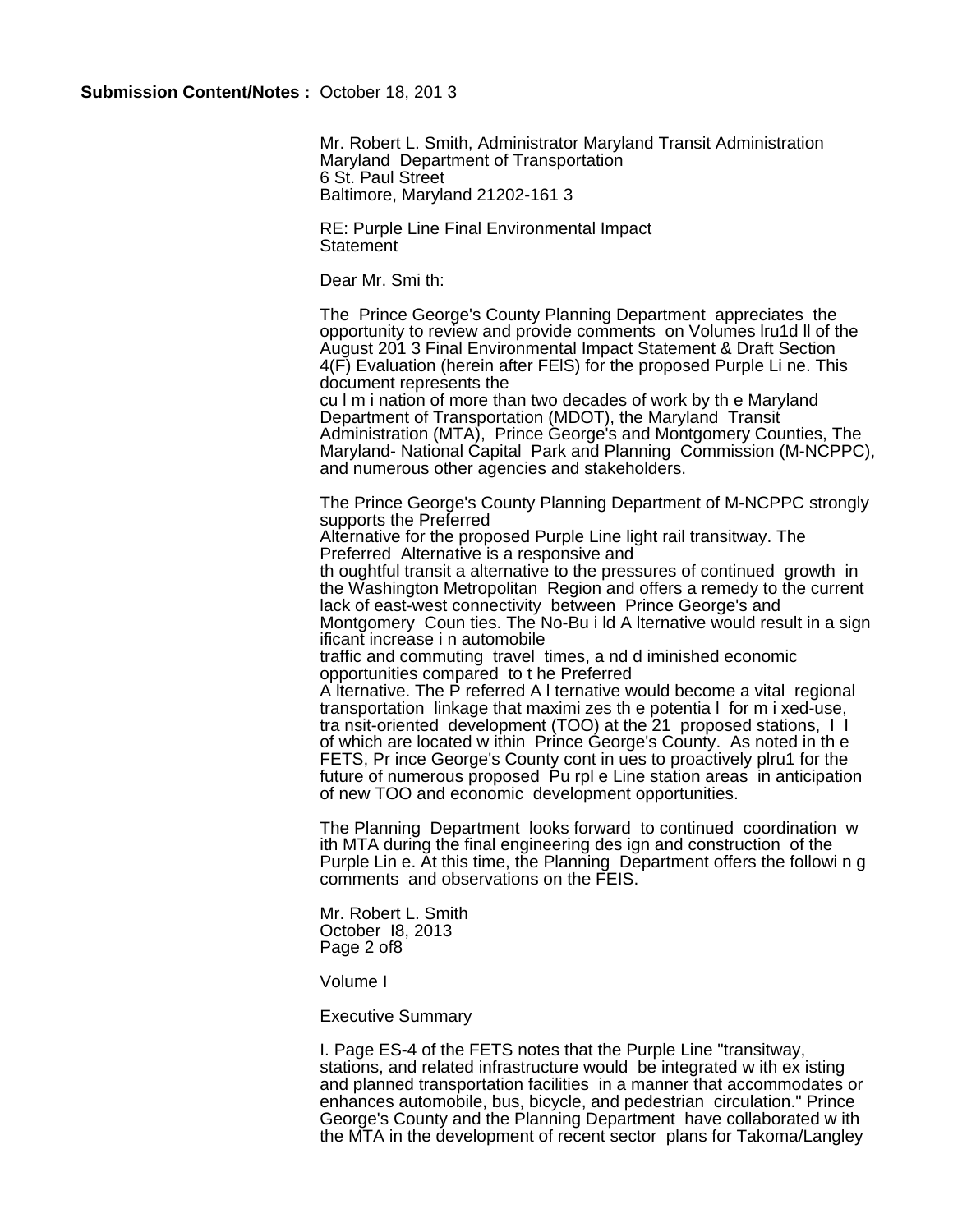Park, the Central US I Corridor, Central An napolis Road, and the New Carrollton Metro Station area. Additionally, MTA was a major partner in the development of the 2013 Purple Line TOD Study. These plans an d stud ies advocate multimodal connectivity as essenti al to the successfu l implementation ofTOD. The Planning Department looks forward to the cont in ued coord in ation with MTA as the Department develops the staff draft of the update to the 1 997 College Park-Riverdale Park Transit District Development Plan, where two of the Purple Line stations are proposed to be located. It is essenti a l that we con tin ue to work cl osely to ensure convenient, safe, and multimodal access to and from Purple Line stations and adjoining offices, activity centers, and neighborhoods.

2. With regard to subsection ES 4.3, Pedestrian and Bicycle Facilities (pages ES-5 and

ES-6), collaboration should continue in order to i dentity locations where addition al sidewa lks, bicycle racks, and storage fac ilities are most appropriate and feasible. Review of the FETS suggests that some stations located in Prince George's County are not as we ll served by these station access elements:

•River Road- bicycle and pedestrian facilities/connectivity •Beacon Heights- additional bicycle consideration •Riggs Road, West Campus/Adelphi , East Campus and A nnapolis Road - bicycle racks

We look forward to coordinating with MTA regarding the needed station access facilities as may be appropriate and desired given the intended character of development and anticipated future usage.

3. The funding mechanisms to construct these facilities are as important as the locations of these multimoda l transportation facilities. The opportun i ty exists following the Record of Dec ision to pursue add itional partnerships and funding sources that may provide the abi lity to improve overall connectivity near Purple Line stations. MTA touches on this need un der section ES.7, Next Steps (page ES-9), and the P lann ing Department is eager to continue working with MTA on project planning and implementation with multimoda l connecti vity as a major point of emphasis.

1.0 Purpose and Need for the Proposed Action

1. Section 1 .3.3 Ex isting Transit Serv ice (page 1-9) should note th at WMATA provides rush hour "R ush Plus" Yellow Line Metrorail service to supplement the Green Line serv ice at the West Hyattsv ille, Prince George's Plaza, College Park-U of MD, and Greenbelt stations.

2. Figu re 1-4, Existing East-West Bus Serv ice (page 1-12) does not show Metrobus Route F4, although paragraph 1 in the left-hand col umn on page 1-13 mentions the F4 Route as one of two Metrobus routes servi ng the area between Silver Spring and New Carrollton.

2.0 Alternatives Considered

I. The FEIS identifies "G reen Track" as one of th e four track ty pes being considered for t he Pu rple

Lin e transitway on page 2-29. We strongly endorse the use of"Green Track" in areas where hi gh-i ntensity TOD is en visioned and where stormwater management synergies can best be leveraged. A ppropriate locations for MTA to consider "Green Track" include areas south of the College Park Metro station a l ong R iver Road to Ken i l worth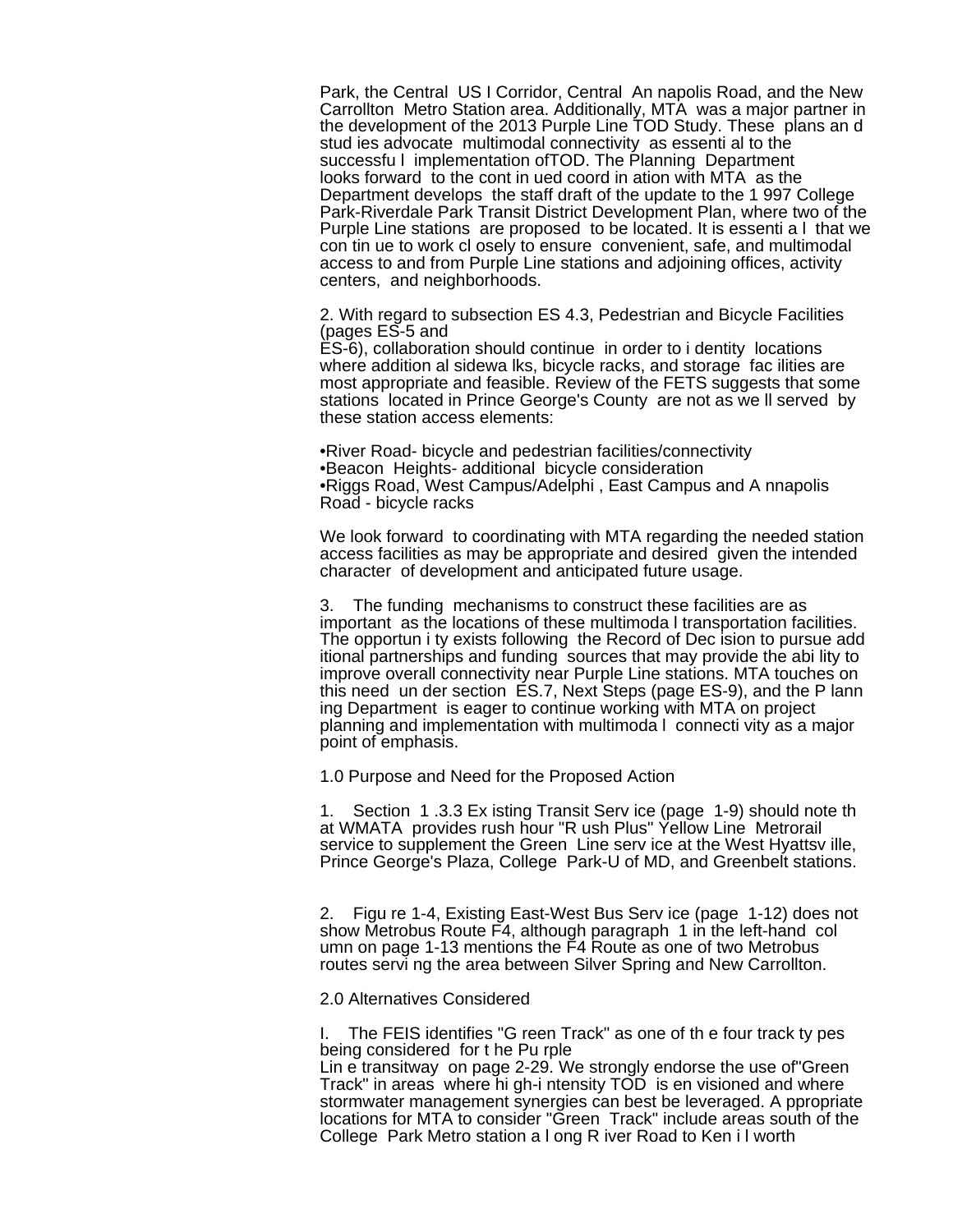Avenue/MD 20 I , east of the R iggs Road station to the Adel phi Road/West Campus station along Un iversity Boulevard /MD 1 93, an d along Veterans Parkway/MD 410 between the Beacon Heights and A nn a polis Road/G ien ridge stations.

2. Pages 2-32 and 4-1 70 d iscuss traction power su bstations, which MTA com m its to build "with landscapin g or appropriate architectural treatments to be compati ble w ith adjacent land uses i n areas of moderate or high v isual sensitiv ity." We note that the concept of v isua l sens itiv i ty (as used in the FEI S) is associated with en viron menta l v isual impacts, and asserts that the overall character and q ua l ity of the bui I t en v i ronme nt and the v isua I sensi tiv ity of en vironmentally sensitive

l ocations are eq uall y im portant. We encou rage MTA to approach t he construction of every traction power substation-and every signal bu ngalow-in Prince George's Countyas if they were in areas of hi gh v isual sensitiv i ty. Un iq ue and i nteresting architectu ral treatment; d urable, attractive

mater ials; appropriate landscaping and screening; and architectura l com pat ibility shou ld be incorporated in every one of these structures with i n the county in ord er to ensure the highest quality of urban design and to mitigate potential negative v isua l impact, es pec ially as these areas devel op or red evelo p.

3. Figure 2-1 7 on page 2-33 shows the proposed configu ration of th e G lenridge Maintenance Faci l ity. We suggest that MTA provide appropriate landscaping and screen ing of the proposed facility and associated parking areas given thei r h igh visibility from Veterans Parkway!MD 41 0, and recommend landscapi n g treatments in excess of the minimu m requ irements of the Prince George's County Landscape Manual for this location.

3.0 Transportation Effects

I . Pedestrian safety has been a long-standing concern along the Internation a l Corridor (Un iversity Boulevard/MD 193) in northwestern Prince George's County. Pedestrian connections a long and across U niversity Bo ulevard/MD 1 93 near and between the proposed Takoma/Langley and Riggs Road stations are needed in order to facilitate con venient and safe pedestrian crossings ru1d l in kages.

2. Bicycling should be recognized on page 3-7 as a major Station Mode of Access. Bicycle

accessibi l ity to proposed Pu rple Li ne stations--especially those colocated at Metro stat ions- is an em phasis of Pri nce George's County's transportation pol icies and is particularly important for the U niversity of Maryland, College Park campus stations and the College Park Metro and River Road stations given the prox imity of more than 37,000 college studen ts.

3. The Preferred Alternative results in a forecast decrease of 12,243 daily vehicle trips in 2040 in the four areas located in Prince George's County, as compared to the No-Build Alternative. This represents a significant decrease in the projected vehicle trips and, when combined with the 45 minute time savings that may be realized between New Carrollton and Bethesda by 2040, it clearly demonstrates the positive potential transportation benefits of the Purple Line Preferred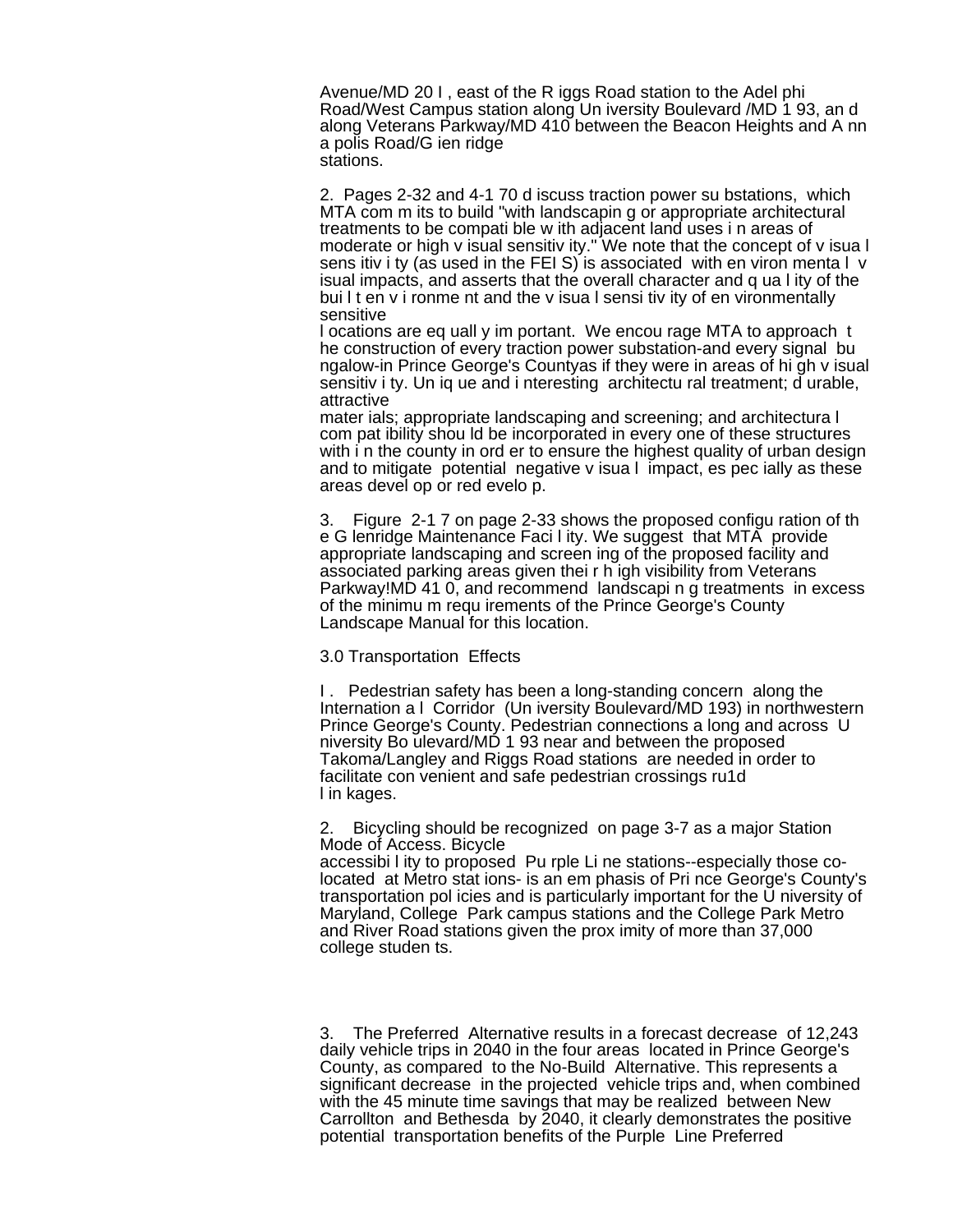Alternative.

4. Table 3-6 on page 3.9 suggests that 15 intersections along the Purple Line transitway will fail (Level of Service F) under the No-Build Alternative by the year 2040-11 in Prince George's County. The Preferred Alternative results in 9 failing intersections with only 5 in Prince George's County; it is noted that 5 intersections are currently failing in the county. This analysis suggests that the Preferred Alternative, when built, will contribute to significantly improved intersection conditions in northwestern Prince George's County along the transitway route.

4.0 Environmental Resources, Impacts and Mitigation

I. Section 4.2.1 , Regulatory Context and Methodology (page 4-5) contains outdated regulatory guidance references. In 2012, the Maryland Genera l Assembly repealed Articles 66B and 28 and replaced them with a consolidated Land Use Article. This Land Use A1ticle now provides state- level regulation and guidance applicable to land use within Prince George's and Montgomery Counties.

2. In the first paragraph of the Zoning subsection of 4.2.2, Affected Environment (page 4-14), there is a reference to the 2007 Edition of the County Code ofPrince George's County, Subtitle 27. On May 7, 2013 the County Council, sitting as the District Council, enacted CB-9-2013 which officially codified the 20 II Edition of the Zoning Ordinance of Prince George's County, being also Subtitle 27 ofthe Prince George's County Code.

3. Figure 4-1 on page 4-17 does not accurately reflect the extent of the M Square research and office park north of theM Square Station on the existing land use and planned development map. Properties in this area shown as "commercial" are undeveloped today, whereas some properties classified as "other" are developed with office uses. In general terms, the rest of the major existing land uses depicted for the Prince George's County segment of the Purple Line Preferred Alternative are accurately reflected.

4. Table 4-2, Planned Developments (page 4-19) incorrectly identifies the existing land use for the Cafritz Property Development as "forested area and single-family residential." No single-family residences currently exist on this property. Additionally, theM Square Research Park is not "undeveloped land;" rather, the research park is partially undeveloped and partially developed with more than 500,000 square feet of commercial office space.

5. The proper name ofthe current sector plan for the US I corridor (see pages 4-20 and 4-21) is the 20 I 0 Approved Central US 1 Corridor Sector Plan and Sectional Map Amendment. The pertinent planning document for the Purple Line Corridor as reflected on Table 4-3 on page 4-21 should read "Purple Line Transit Oriented Development Study (May 2013)".

October I 8, 2013 Page 5 of8

6. The discussion on pages 4-14 and 4-22 suggests that Prince George's Cou n ty continues to follow the policy guidance ofthe 1964 On Wedges and Corridors, a General Plan for the Maryland- Washington Regional District in Montgomery and Prince George's Counties. A lthough some of this policy guidance has been implemented since 1964,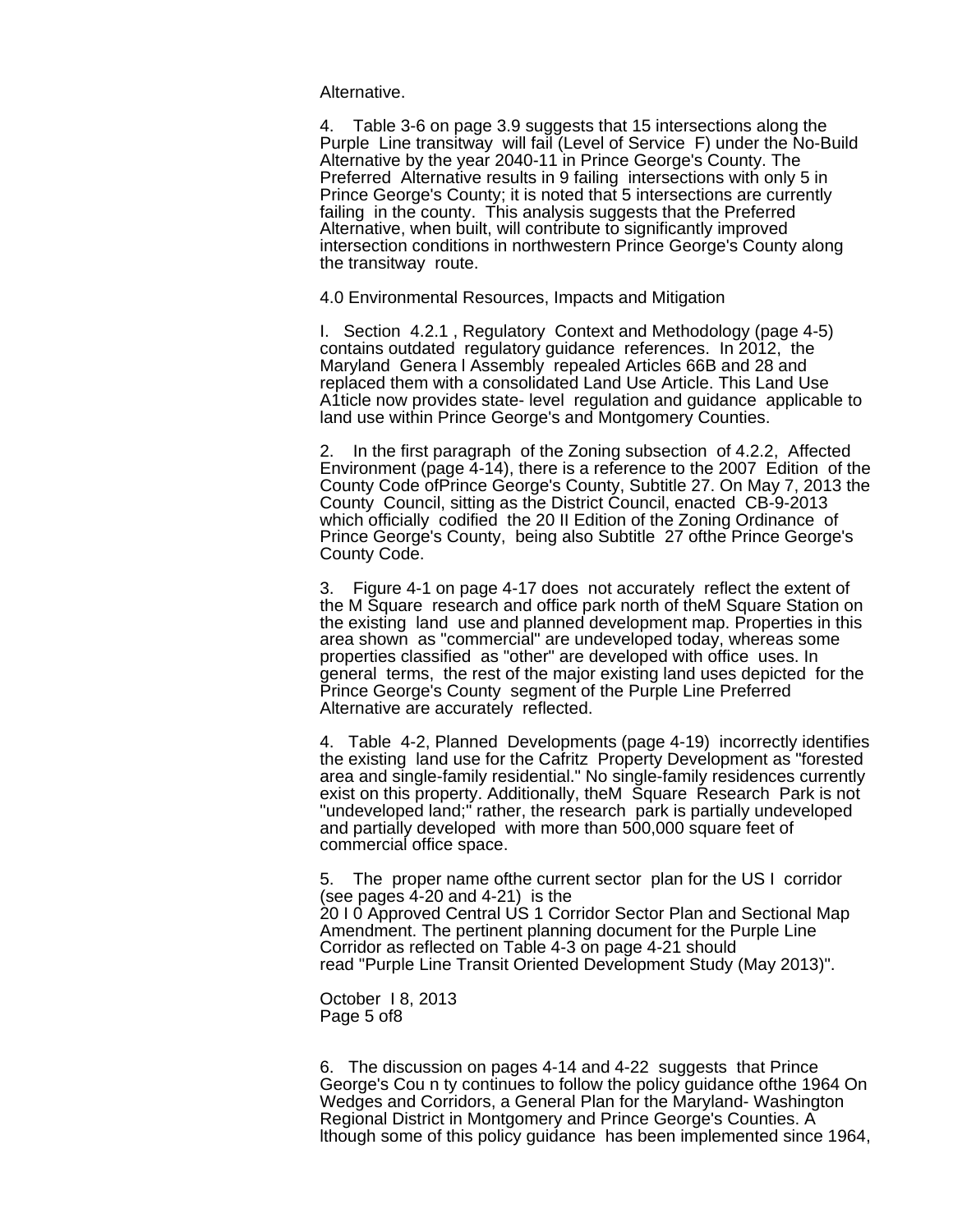and some of the 1 964 guidance remained (or remains) in current policy documents, it should be noted th at Prince George's County officially established a new general plan for growth and deve lopment in 1982. The county's current genera l plan is the 2002 Prince George's County Approved General Plan, and this is the document that provides countywide policy, land use, and development guidance for Prince George's County.

7. With regard to the earli er comment on traction power substation design and Table 4-4, Proposed Traction Power Substation Locations and Existing Land Use, planning staff are particu larly concerned with stations Q1 2, Ql3, Q14, Q17, and Q18 given their proximity to the Central US I Corridor, College Park-U of MD Metro station, Ce ntral Annapolis Road Corridor, and New Carrollton Metro station . All of these locations are subject to recent or ongoing master pl anning efforts that establish development standards to ensure high-quality development.

8. The description of the Preferred Alternative alignment through the U niversity ofMaryland, College Park campus on page 4-73 contains an erroneous reference to the Eppley Recreation Center. This facility is located approximately Y2 mile to the northwest of the location referenced in the second paragraph of the "Trans itway Within the District" subheading on this page.

9. Table 4-49, Ridership Projections (page 4-156), reflects a 48 percent to 93 percent increase in Preferred Alternative transit trips compared to the No-Build Alternative in the four areas located in Prince George's County. These forecast changes are s ignificant and agai n point to the importance oft he Preferred Altern ative to the future of Prince George's County.

#### Volume II

Planning Department staff rev iewed the technical documentation and preliminary engineering drawings contained in Volume II of th e FEIS to identify potential issues that m erit additional discussion and coordination following the Record of Decision.

1. Generally speaking, the engineering plan drawings indicate pavement removal areas along the flanks of the proposed transitway through Prince George's County, but do not indicate what type of surface or vegetation is anticipated to replace the removed pavement. Selec't illustrative section drawings suggest planted areas but additional discussion is warranted to ensure that potential impacts are minimized and that appropriate repl acements to ex isting paved areas are identified and implemented.

2. The existi ng pedestrian/ bike activated signal a long Paint Branch Parkway at the Rhode Island (Trolley) Trail crossing sh ou ld be identified (drawin g CV-54, page 1 47).

3. The engineering plans for the College Park Metro station (see sheet 150, drawing CY-57) do not show the rel ocated and reconfigured bus loop that has been the subject of much coordination between MTA, WMATA, and Prince George's County. Additional clarity as to the configuration and location of this bus facili ty is important s ince the Planning Department is currentl y workin g on

October 18, 2013 Page 6 of8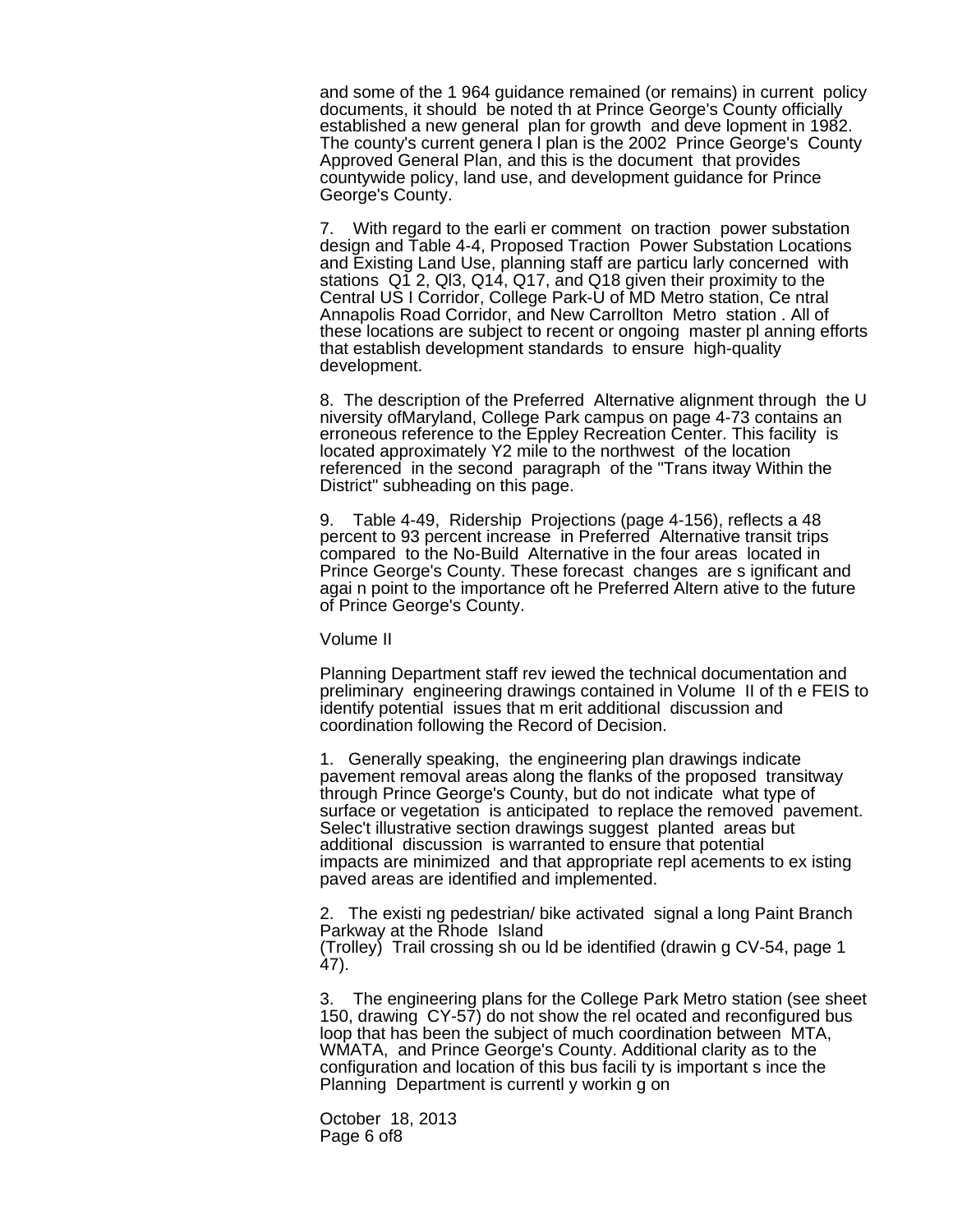an update to the College Park-Riverdale Transit District Development Plan (TDDP) that guides land use, zoning, and urban design in this location.

4. Consider including a median treatment to prevent mid-block pedestrian crossings along River

Road at the western end of the proposed M Square Station (drawing CV-61, page 154).

5. The importance of the segment of the Preferred Alternative between US 1 and Kenilworth Avenue/MD 201 is rei nforced by the Planning Department's ongoing work to update the TDDP for the College Park-Riverdale Park transit district. This location is also identified in the 2013

Preliminary Prince George's County Plan 2035 (General Plan update) as part of the county's

primary employment area. Properties to be served by the Purple Line along Paint Branch Parkway and River Road are of utmost importance to the economic and TOO future of Prince George's County.

A major concern in this area is the open drainage typical section for the Purple Lin e along River Road (see drawings CV-59 through CV-62, pages 152 through 155) in the vicinity ofthe proposed M Square Station platform, because the abutting land is planned to be developed with frontage on River Road. A drainage ditch and cut slope is proposed that, at most locations along River Road, is contrary to best practices for TOD design and site preparation. This design would detract from development of these properties with a high-intensity mix of uses and sever

new development from direct access to sidewalks, bike lanes, and theM Square Station. The open drainage typical section design would be an element that runs counter to the feedback and input that the TDDP update team is hearing from residents, property owners, elected officials, and other stakeholders.

MTA is encouraged to reconsider the design of this entire segment of the Preferred Alternative to provide for a more urban solution to any stonnwater management issues that may have led to the proposed open drainage typical sections. The incorporation of"Green Track", as previously recommended, is one way to help mitigate any impacts, and planning staff is eager to work with MTA to identify additional positive solutions.

6. Utilize decorative architectural retaining walls where opportunities ex ist along Kenilworth Avenue/MD 201 and MD 410 (drawings CV-63 thru CV-68, pages 156-161), possibly with themes from the approved Anacostia Trails Heritage Area (ATHA) Management Plan. Public artwork along Kenilworth Avenue and MD 410 can support the implementation strategies contained in the approved ATHA Management Plan. Such strategies could include the creation of interpretive trails systems and a transit rider's guide to ATHA (see page 16 of the ATHA Plan). Consider the use of decorative panels on both sides of the raised approaches to the East-West Highway/MD 410 overpass bridge (drawing CV-65, page 158).

7. Consider installation of a pedestrian-activated traffic signal and crosswalks on all approaches along East-West Highway/MD 410 at Riverdale Road (drawing CV-66, page 159).

8. Drawing CV-67 (page 160) suggests that no pedestrian improvements are planned on this segment of Riverdale Road/MD 410.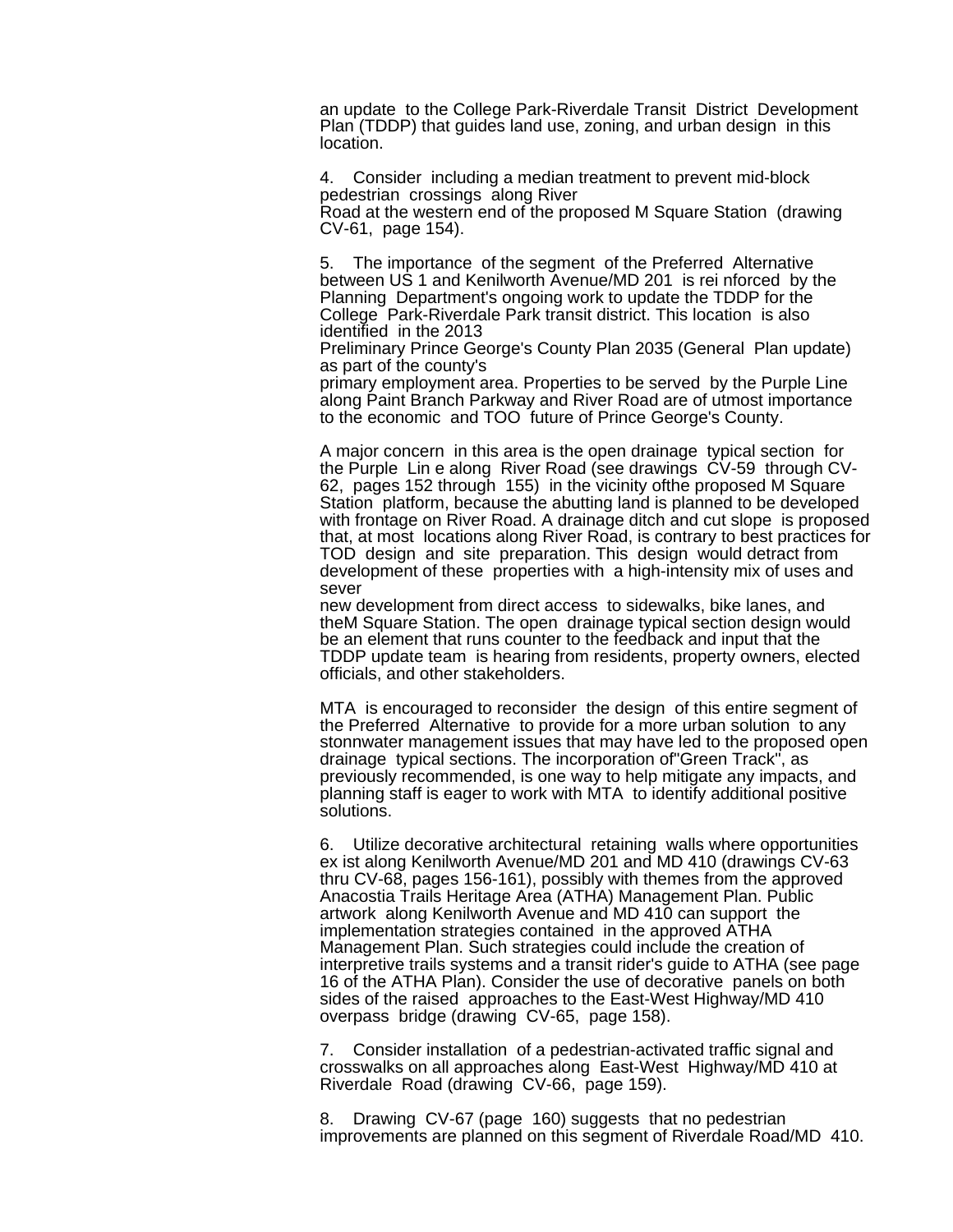However, there is an existing dirt pathway on the south side of the roadway, and consideration should be given to providing a paved sidewalk to formalize this passage ru1d ensure safer pedestrian connectivity. It is our understa nding that SHA desires to have

October I 8, 201 3 Page 7 of8

both on-road bike lanes and a sidepath along MD 41 0 in some situations. In the event that such a 'dual-route facility' cannot be accommodated, we are recomm e nding the provision of a 1 0-foot wide multi-use pathway (sidepath) between the Riverdale Park Station and the Annapolis Road Station. However, if some sections of this pathway are required to be narrower than I 0 feet, then they should be si gned accordingly for safety. This pathway should

9. Consider usin g the shoulder to be provided along Riverdale Road!MD 410 (drawing CV-68, page 1 61) as a marked bicycle lane.

1 0. Consider direct ali gnment for extension of 641 Avenue to Patterson Street in lieu of the proposed s-curve alignment (draw ing CV-69, page 162).

11. A shared use path should be considered along Riverdale Road /MD 410 between (at minimum) Veterans Parkway/MD 410 and the Baltimore-Washington Parkway (d raw ings CV-70 and 71 , pages 163 and 164) because the right-of-way in this location is too narrow to accommodate on- street bicycle lanes and the traffic conditions likely preclude shared roadway usage.

12. Consideration should be given to providing a landscape buffer along the north side of Riverdale Road /MD 41 0 along and west of the intersection w ith Veterans Parkway/MD 41 0 drawing CV-71, page 164).

13. Consider installation of a traffic si gn al along Riverdale Road /MD 410 at General Access Road (draw ing CV-75, page 168).

General Comments/Considerations

be illuminated along its entire length.

I. The inclusion of bicycle parking facil ities a long the rights-of-way of state and cou nty roads should be pursued where needed and feasible. MTA has done an excellent job of providing the conceptual improvements to the ri ghts-of-way, including bicycle parking a long MD 193 that will make the areas near the proposed stations more accessible and usable for modes of t ransportation other than the automobile.

2. Consider uti li zi ng LED or other high visibility safety s ignage to warn pedestrians and bicyclists of oncomin g trains and to control busy track crossings.

3. Consider utili zing channeling d evices to help encourage desired safe beh avior in pedestrians when they attempt to cross rail tracks. One example is th e use of horizontal sw ing gates with high visibi lity markings to indicate the direction from wh ich the train would be entering the stations.

Th is can reduce incidents related to inattention at locations that pedestrians have bee n routed to by the station design and wayfind in g.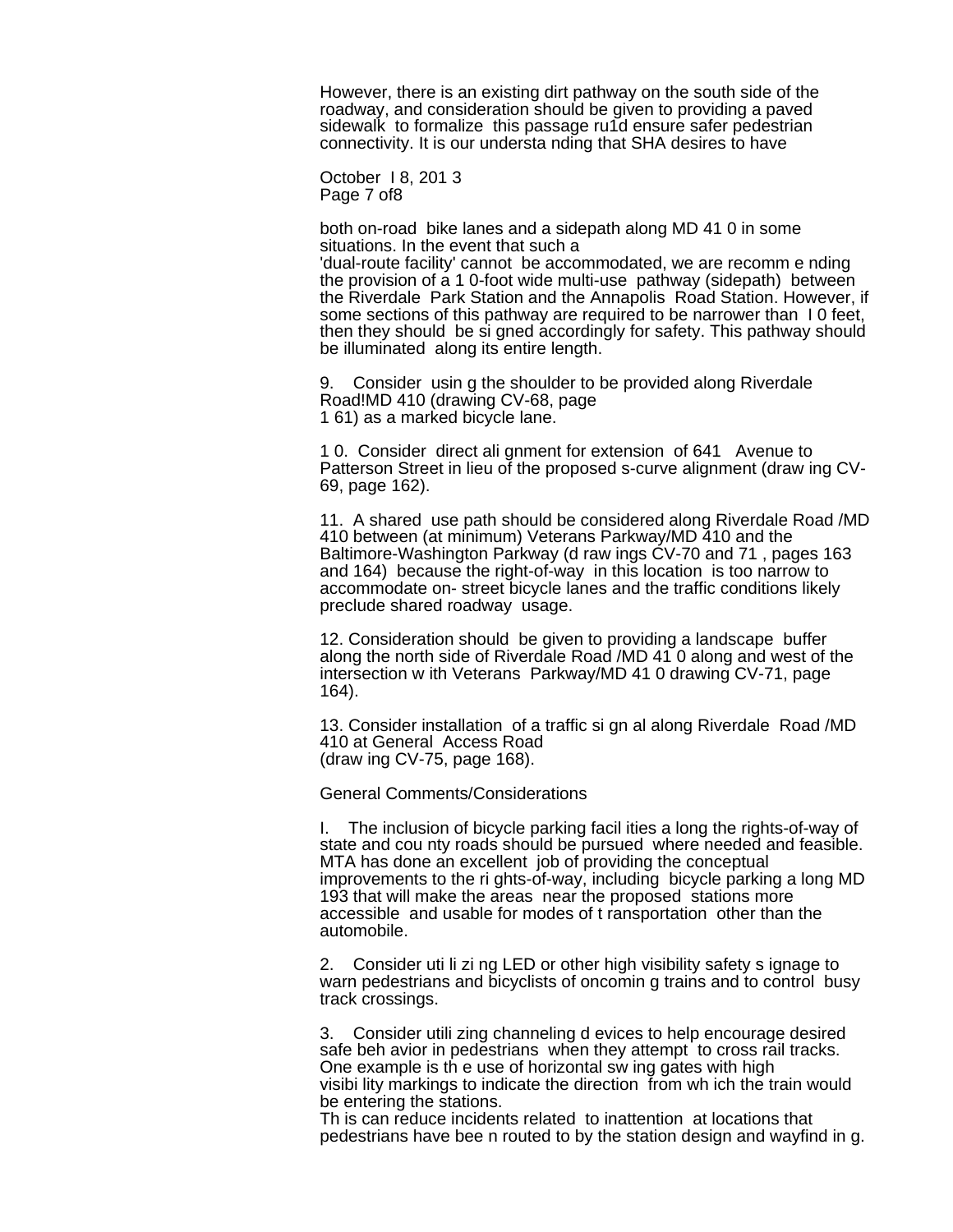These swing gates are operated by the pedestrian and can reduce the number of "dart outs" into the path of an oncoming train .

4. Continue to work with the county to identify appropriate drop off locations near some stations where feasible.

October 18, 2013 Page8of8

5. Finally, the most imp011ant quality of service factors for passengers as they relate to the design of the project should be identified. There a re many of these factors to be considered, such as safety from crime at stations a nd platforms, signs and information, and transfer issues. See TCRP Report

47 - Chapter 2- Quality of Service Factors.

The Prince George's County Planning Department of the M-NCPPC appreciates the opportunity to comment on the FEIS and our staff looks forward to future coordination with MTA on station area development and access planning during the review of the engineering plans for the Purple Line. If there are any questions, please contact Mr. Eric Foster of the Transportation Planning Section at 301-952-31 17 or eric.foster@ppd. mncppc.org, or Mr. Derick Berlage, Chief of the Countywide Planning Division at 301-

952-4711 or derick.berlage@ppd.mncppc.org.

Sincerely, !1.d-- Fern Piret Planning Director

c: Elizabeth M. Hewlett, Chairman, Prince George's County Planning Board

Ronnie Gathers, Director, Department of Parks and Recreation Vanessa Akins-Moseley, Special Program Coordinator, Strategy and Implementation

Derick Berlage, Chief, Countywide Planning Division Ivy Lewis, Chief, Community Planning Division

Eric Foster, Supervisor, Transportation Planning Section

John Kaii-Ziegler, Supervisor, South Section, Community Planning Div ision

Faramarz Mokhtari, Planner Coordinator, Transportation Planning Section

William Washburn, Planner CoordiJ1ator, Central Section, Community Planning Division Chad Williams, Planner Coordinator, North Section, Community Plann i ng Division Hyojun g Garland, Senior Planner, North Section, Community Planning Division

Dan Janousek, Senior Pla nner, Transportation Planning Section Victor Weissberg, Special Assistant to the Director, DPW&T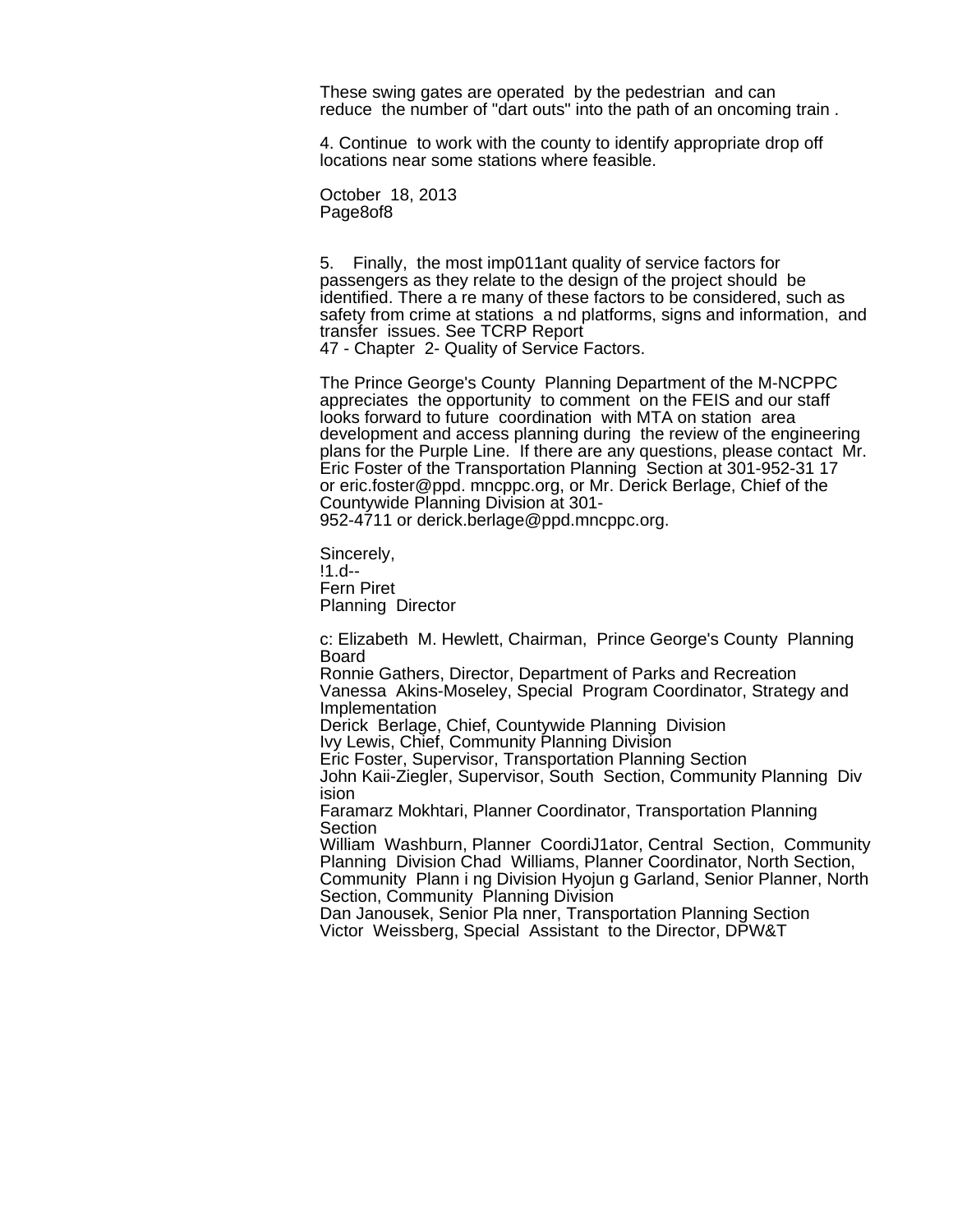# **Purple Line FEIS - RECORD #1037 DETAIL**

| <b>Comment Date:</b> | 10/29/2013                                                       |
|----------------------|------------------------------------------------------------------|
| <b>First Name:</b>   | <b>Barbara</b>                                                   |
| <b>Last Name:</b>    | <b>Rudnick</b>                                                   |
| on Name:             | <b>Business/Agency/Associati</b> Environmental Protection Agency |
| <b>Address:</b>      | 1990 K Street, NW                                                |
| Apt./Suite No.:      | Suite 510                                                        |
| City:                | Washington                                                       |
| State:               | DC                                                               |
| Zip Code:            | 20006                                                            |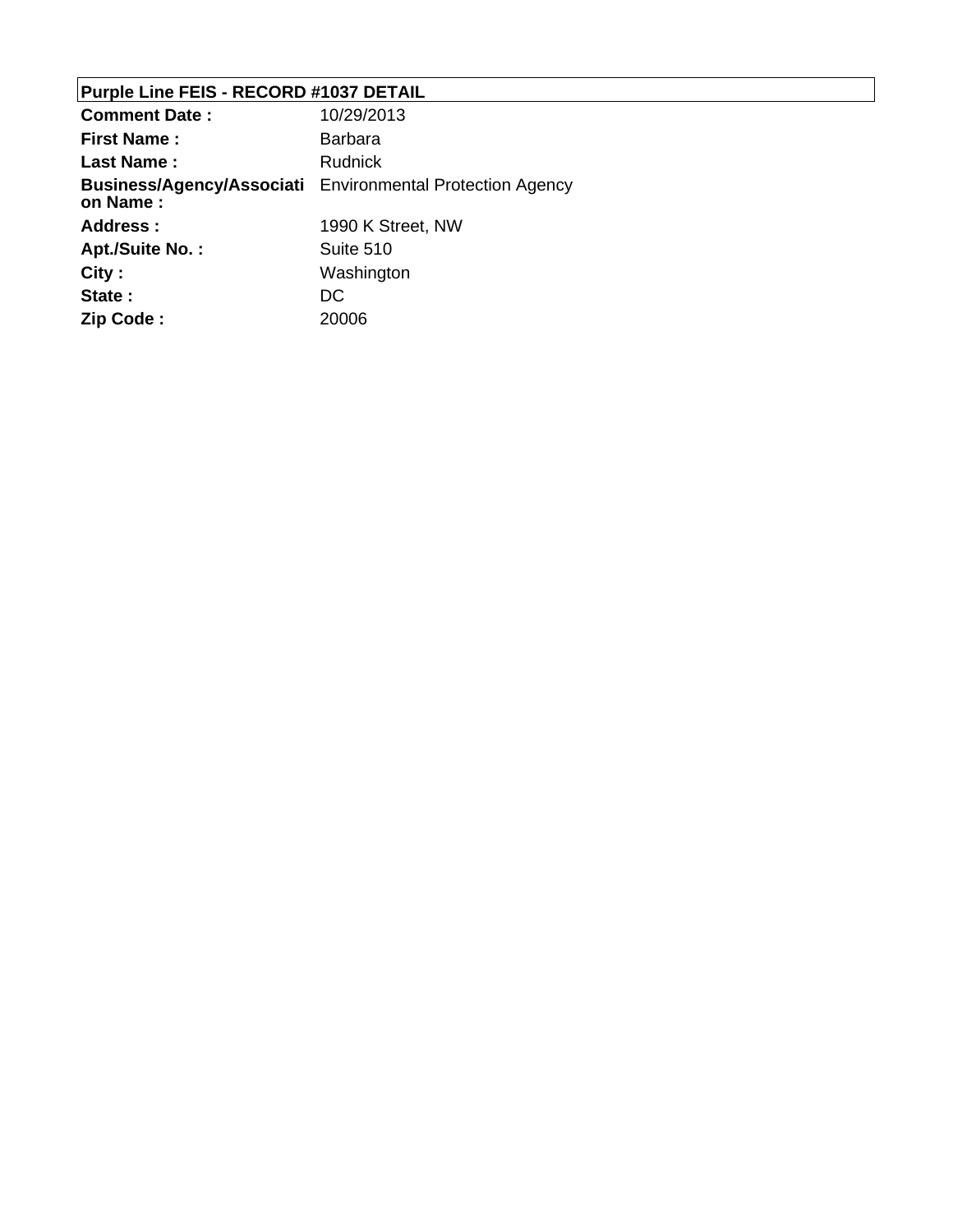**Submission Content/Notes :** Dear Misers Koenig and Kay:

In accordance with Section 102(2) (C) of the National Environmental Policy Act (NEPA), 42 U.S.C. § 4332(2) (C), Section 309 ofthe Clean Air Act, 42 U.S.C. § 7609, and the Council on Environmental Quality (CEQ) regulations, 40 CFR Parts 1500-1508, the United States Environmental Protection Agency (EPA), has reviewed the Final Environmental Impact Statement (FEIS) for the above referenced project. The FEIS was prepared by Federal Transit Administration (FTA) and is dated December 2012. EPA reviewed the September 2008 Alternatives Analysis/ Draft EIS, and submitted a comment letter dated January 14, 2009•. In this letter EPA rated the DEIS as "L0-1" (Lack of Objections-Adequate), according to the EPA rating system described on the website www.epa.gov/compliance/nepa/comments/ratings.html.

The FEIS analyzes two alternatives, including the no build alternative and the preferred alternative. The preferred alternative involves the construction and operation of a new light rail transit corridor over 16.2 miles from the Bethesda Metrorail station in Montgomery County to the New Carrollton Metrorail/MARC/Amtrak station in Prince George's County. Adverse environmental impacts to ecological resources resulting from the preferred alternative are relatively low. Stream impacts are approximately 5,507 linear feet, wetland impacts of0.88 acres, forest impacts of approximately 48 acres, and 8.63 acres of park acquisition. EPA recognizes that updated and detailed analysis for many resources has been completed since the DEIS and that while several resource impacts have been decreased, some, including parks, have increased. Additional avoidance and minimization techniques should be incorporated where pr'acticable, and appropriate mitigation developed, as the project moves forward.

EPA recognizes efforts made to evaluate and address community concerns and impacts, to coordinate this project with the community and resource agencies, and detail avoidance and minimization efforts as well as mitigation. EPA has appreciated efforts to present updated project information and developments at Interagency Review Meeting. EPA would be pleased to

continue to be involved in the project as well as participate in more detailed development of wetland and stream compensatory mitigation. We appreciate efforts taken to improve and update the environmental justice analysis and the cumulative effects analysis for the FEIS using most recently available data.

The FEIS includes mitigation for long-term operational impacts as well as construction effects; however, there still remains a great deal of information that should be or is planned to be shared with the public, including information regarding noise, vibration, utility disruptions, and traffic and pedestrian movements. EPA suggests that FTA and Maryland Transit Administration (MTA) consider the best ways to share and communicate relevant information, which may not yet be available, with the public and local stakeholders after the Record of Decision (ROD) and during construction. EPA supports memorializing environmental and community commitments in order to ensure that the efforts and mitigation identified in the FEIS are carried forward during future phases. We understand that a Transportation Management Plan (TMP) and Environmental Compliance Plan (ECP) will be developed after the ROD and prior to the initiation of construction. Please find additional suggestions for your consideration regarding future communication and environmental commitments that may be included in the ECP or TMP.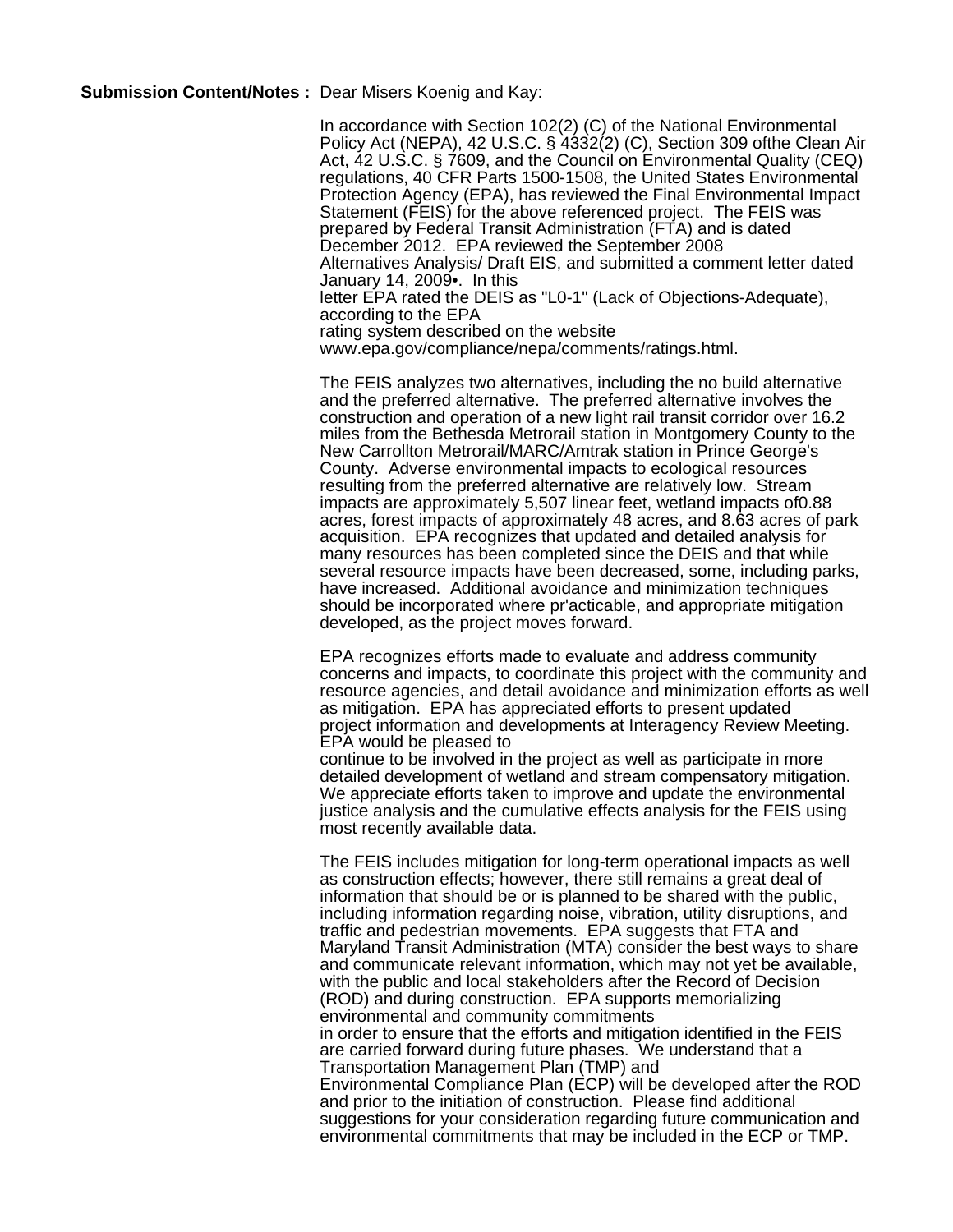Thank you for providing EPA the opportunity to review the Purple Line Project FEIS. EPA looks forward to working with FTA and MTA as the project moves forward. If you have any questions regarding these comments, the staff contact for this project is Ms. Alaina McCurdy; she can be reached at 215-814-2741.

Sincerely,

Barbara Rudnick NEPA Team Leader Office of Environmental Programs Attachments : EPA.pdf (248 kb)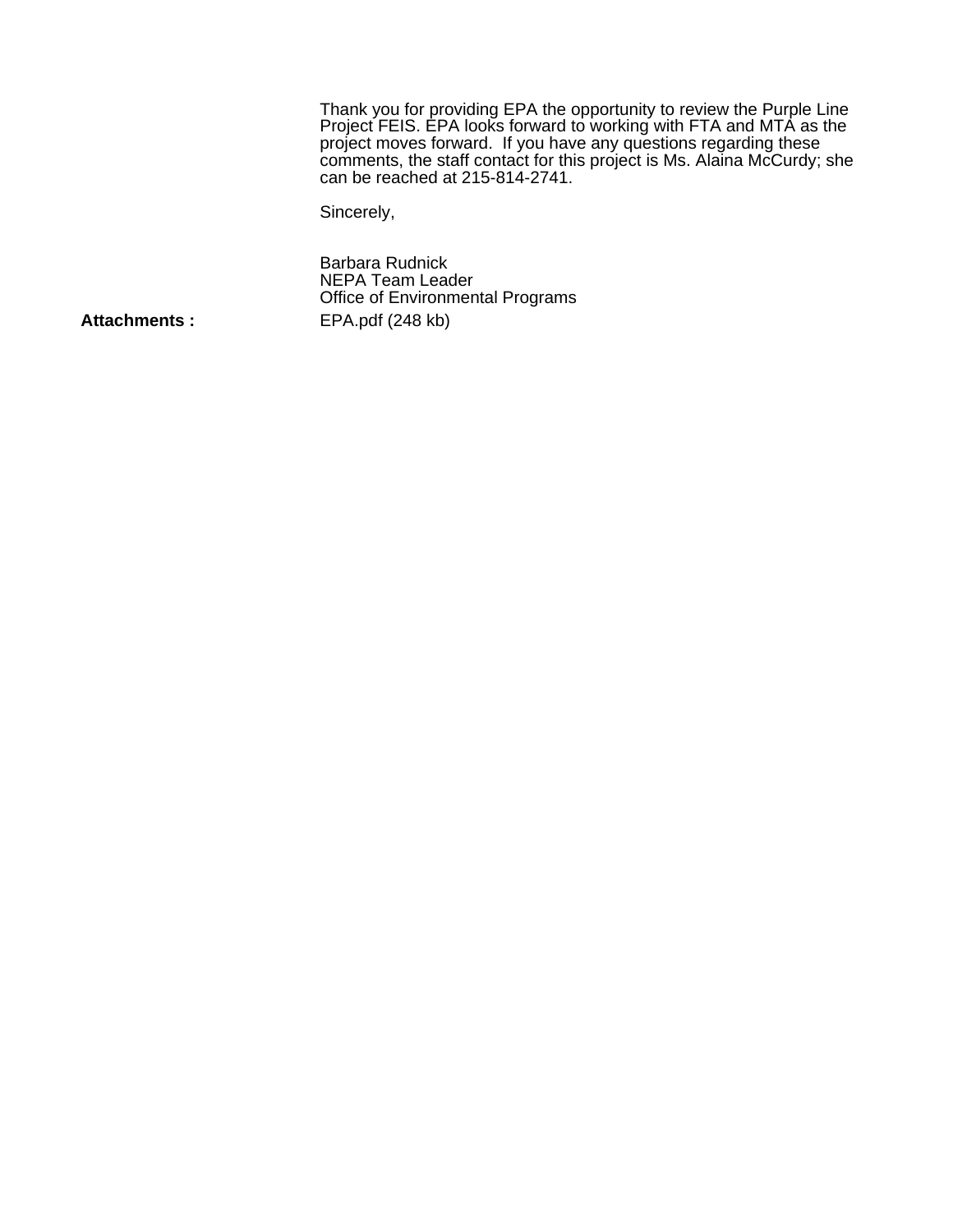

UNITED STATES ENVIRONMENTAL PROTECTION AGENCY **REGION III** 1650 Arch Street Philadelphia, Pennsylvania 19103-2029

 $OCT = 29 = 2913$ 

Daniel Koenig **Federal Transit Administration** 1990 K Street, NW, Suite 510 Washington, DC 20006-1178

Henry Kay Maryland Transit Administration 100 South Charles Street Tower 2, Suite 700 Baltimore, Maryland 21201

Purple Line Final Environmental Impact Statement and Draft Section 4(f) Evaluation,  $RE:$ Montgomery and Prince George's Counties, Maryland, August 2013, CEQ # 20130259

Dear Misers Koenig and Kay:

In accordance with Section 102(2) (C) of the National Environmental Policy Act (NEPA), 42 U.S.C. § 4332(2) (C), Section 309 of the Clean Air Act, 42 U.S.C. § 7609, and the Council on Environmental Quality (CEQ) regulations, 40 CFR Parts 1500-1508, the United States Environmental Protection Agency (EPA), has reviewed the Final Environmental Impact Statement (FEIS) for the above referenced project. The FEIS was prepared by Federal Transit Administration (FTA) and is dated December 2012. EPA reviewed the September 2008 Alternatives Analysis/ Draft EIS, and submitted a comment letter dated January 14, 2009. In this letter EPA rated the DEIS as "LO-1" (Lack of Objections-Adequate), according to the EPA rating system described on the website www.epa.gov/compliance/nepa/comments/ratings.html.

The FEIS analyzes two alternatives, including the no build alternative and the preferred alternative. The preferred alternative involves the construction and operation of a new light rail transit corridor over 16.2 miles from the Bethesda Metrorail station in Montgomery County to the New Carrollton Metrorail/MARC/Amtrak station in Prince George's County. Adverse environmental impacts to ecological resources resulting from the preferred alternative are relatively low. Stream impacts are approximately 5,507 linear feet, wetland impacts of 0.88 acres, forest impacts of approximately 48 acres, and 8.63 acres of park acquisition. EPA recognizes that updated and detailed analysis for many resources has been completed since the DEIS and that while several resource impacts have been decreased, some, including parks, have increased. Additional avoidance and minimization techniques should be incorporated where practicable, and appropriate mitigation developed, as the project moves forward.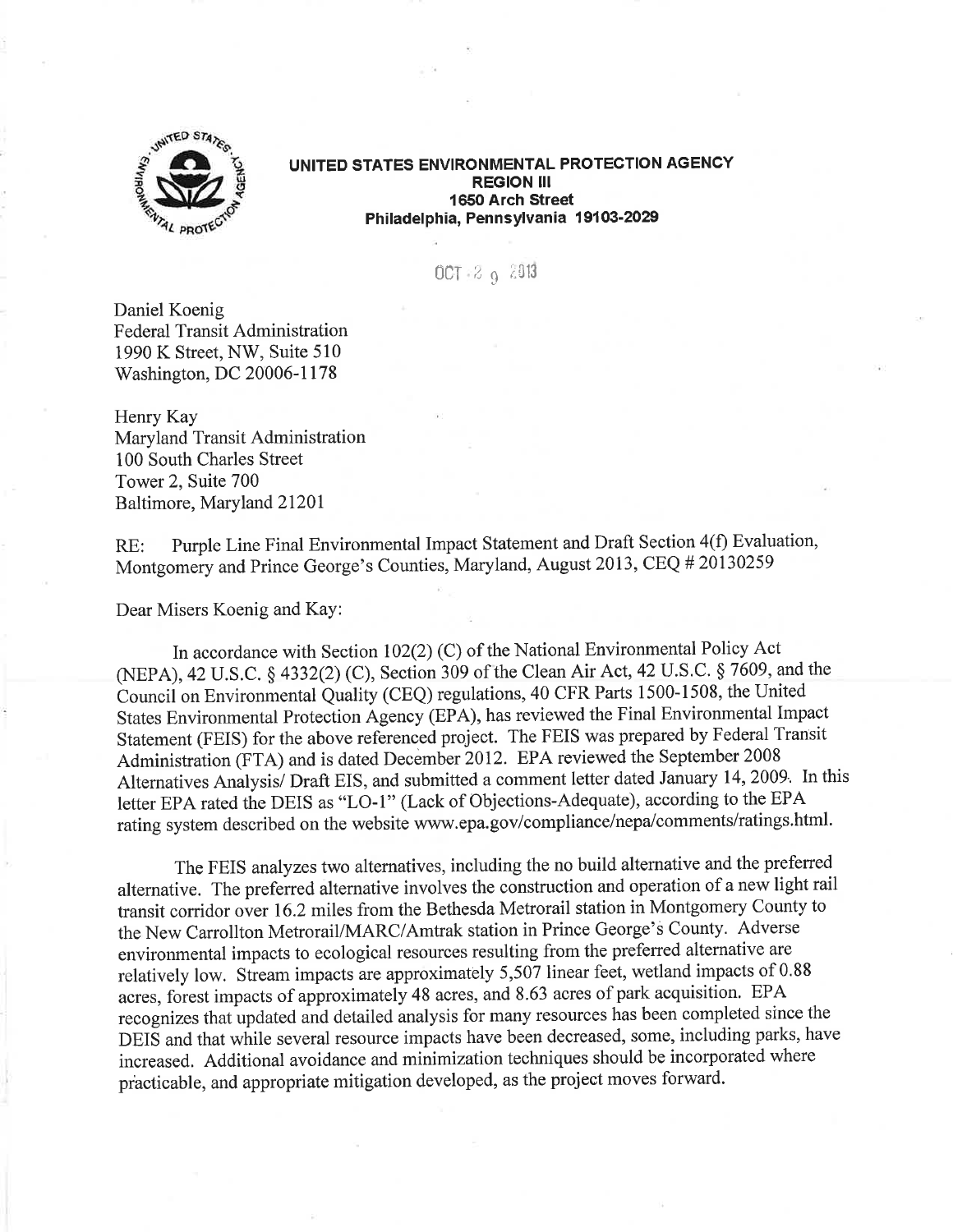EPA recognizes efforts made to evaluate and address community concerns and impacts, to coordinate this project with the community and resource agencies, and detail avoidance and minimization efforts as well as mitigation. EPA has appreciated efforts to present updated project information and developments at Interagency Review Meeting. EPA would be pleased to continue to be involved in the project as well as participate in more detailed development of wetland and stream compensatory mitigation. We appreciate efforts taken to improve and update the environmental justice analysis and the cumulative effects analysis for the FEIS using most recently available data.

The FEIS includes mitigation for long-term operational impacts as well as construction effects; however, there still remains a great deal of information that should be or is planned to be shared with the public, including information regarding noise, vibration, utility disruptions, and traffic and pedestrian movements. EPA suggests that FTA and Maryland Transit Administration (MTA) consider the best ways to share and communicate relevant information, which may not yet be available, with the public and local stakeholders after the Record of Decision (ROD) and during construction. EPA supports memorializing environmental and community commitments in order to ensure that the efforts and mitigation identified in the FEIS are carried forward during future phases. We understand that a Transportation Management Plan (TMP) and Environmental Compliance Plan (ECP) will be developed after the ROD and prior to the initiation of construction. Please find additional suggestions for your consideration regarding future communication and environmental commitments that may be included in the ECP or TMP.

Thank you for providing EPA the opportunity to review the Purple Line Project FEIS. EPA looks forward to working with FTA and MTA as the project moves forward. If you have any questions regarding these comments, the staff contact for this project is Ms. Alaina McCurdy; she can be reached at 215-814-2741.

Sincerely,

40  $\theta$  $\mu$ 

Barbara Rudnick NEPA Team Leader Office of Environmental Programs

Enclosure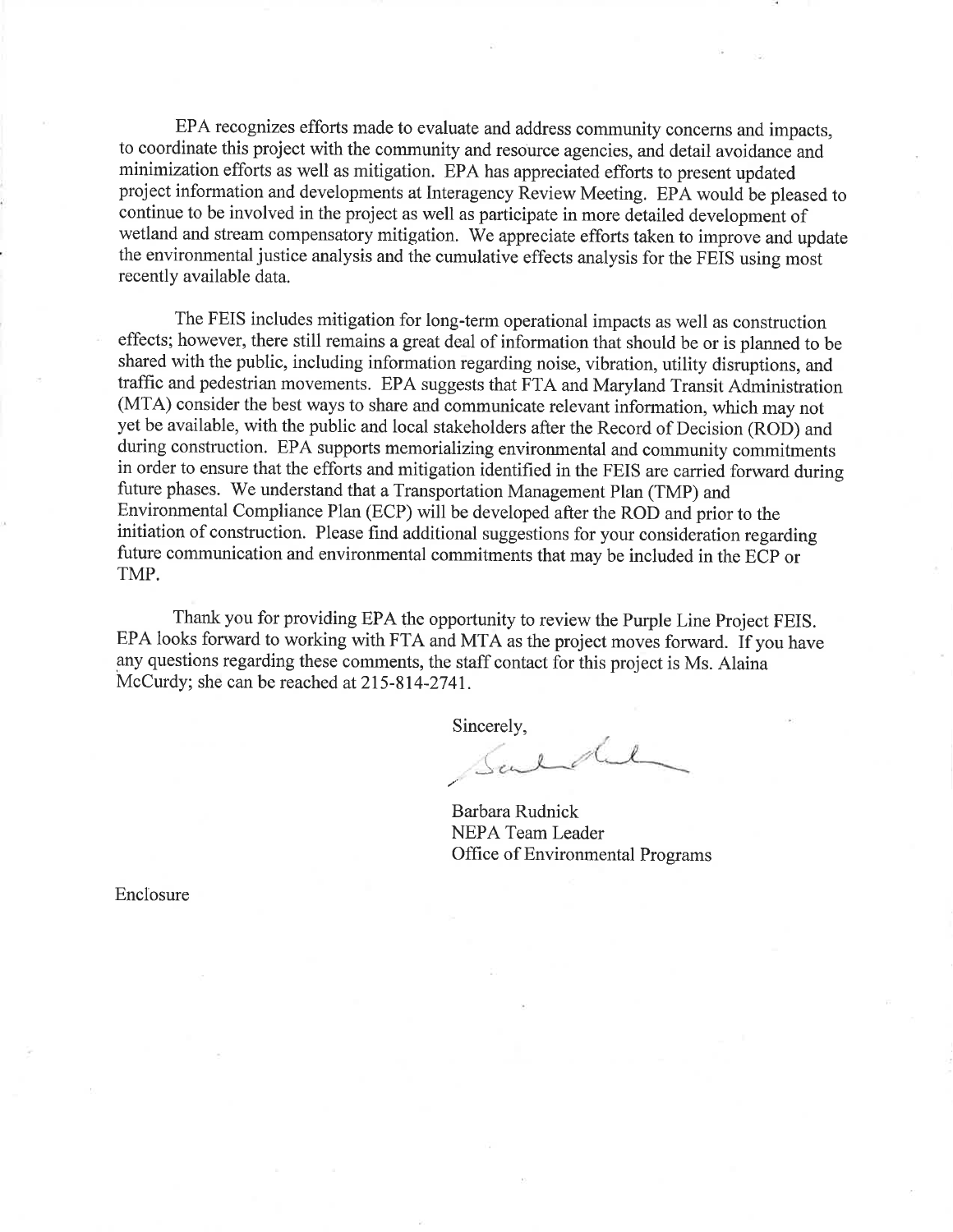#### **Purple Line FEIS**

### **Enclosure- Additional Environmental Commitments for Consideration**

Air

- Consider whether an air quality and dust control specification could be put in place, which would outline necessary measures and requirements for contractors to follow in order to control on- and off-site nuisance dust. Consider implementing a dust control program.
- Consider whether a PM-10 or PM-2.5 monitoring program should be utilized.
- · Use ultra-low sulfur diesel (ULSD) fuel in off-road construction equipment with an engine horsepower (HP) rating of 50 HP or above.
- Use diesel engine retrofit technology in off-road equipment to further reduce emissions. Such technology may include diesel oxidation catalyst/ diesel particulate filter (DOC/DPF), engine upgrades, engine replacements, or combinations of these strategies;
- Limit unnecessary idling times on diesel-powered engines to three minutes;
- Locate diesel-powered exhausts away from fresh air intakes  $\bullet$
- Control dust related to the construction site through a Construction Environmental Protection Program (CEPP), including a Soil Erosion and Sediment Control Plan that includes, among other things, spraying of a suppressing agent (nonhazardous, biodegradable) on dust piles, containing fugitive dust, and adjusting construction activities to respond to meteorological conditions, as appropriate.

Noise and Vibration

- Where practicable, schedule individual project construction activities to avoid or minimize adverse impacts. Consider using noise barriers, including temporary barriers, semi-permanent barriers, noise curtains, and/or noise tents. Consider using vibration reducing techniques or mitigation measures. Consider how best to communicate the use of these techniques to the public.
- Coordinate construction activities with projects under construction in adjacent and nearby locations to avoid or minimize impacts.
- Consider condition of surrounding buildings, structures, infrastructure, and utilities, where appropriate. Consider whether pre-construction building inspections are warranted. Consider whether any special protection is needed for historic properties.
- Prepare contingency measures in the event established limits are exceeded. Consider steps to avoid generating noise/vibration from cumulative operations that may exceed noise limits.
- Consider establishing a public communication plan in order to keep the public informed  $\bullet$ and attempt to reduce public frustration. This plan could include regular public meetings, emails, a hotline, and other notices. The plan could also include expanded and clarified information on the construction impacts, operations and schedule.
- Consider whether a noise technician/acoustical engineer is needed during peak  $\bullet$ construction phases.
- Suggest restricting the use of certain types of equipment during noise/vibration-sensitive  $\bullet$ hours. Consider restricting night work all together. Consider sharing information specific to pile-driving and blasting operations and whether special notification procedures may be necessary.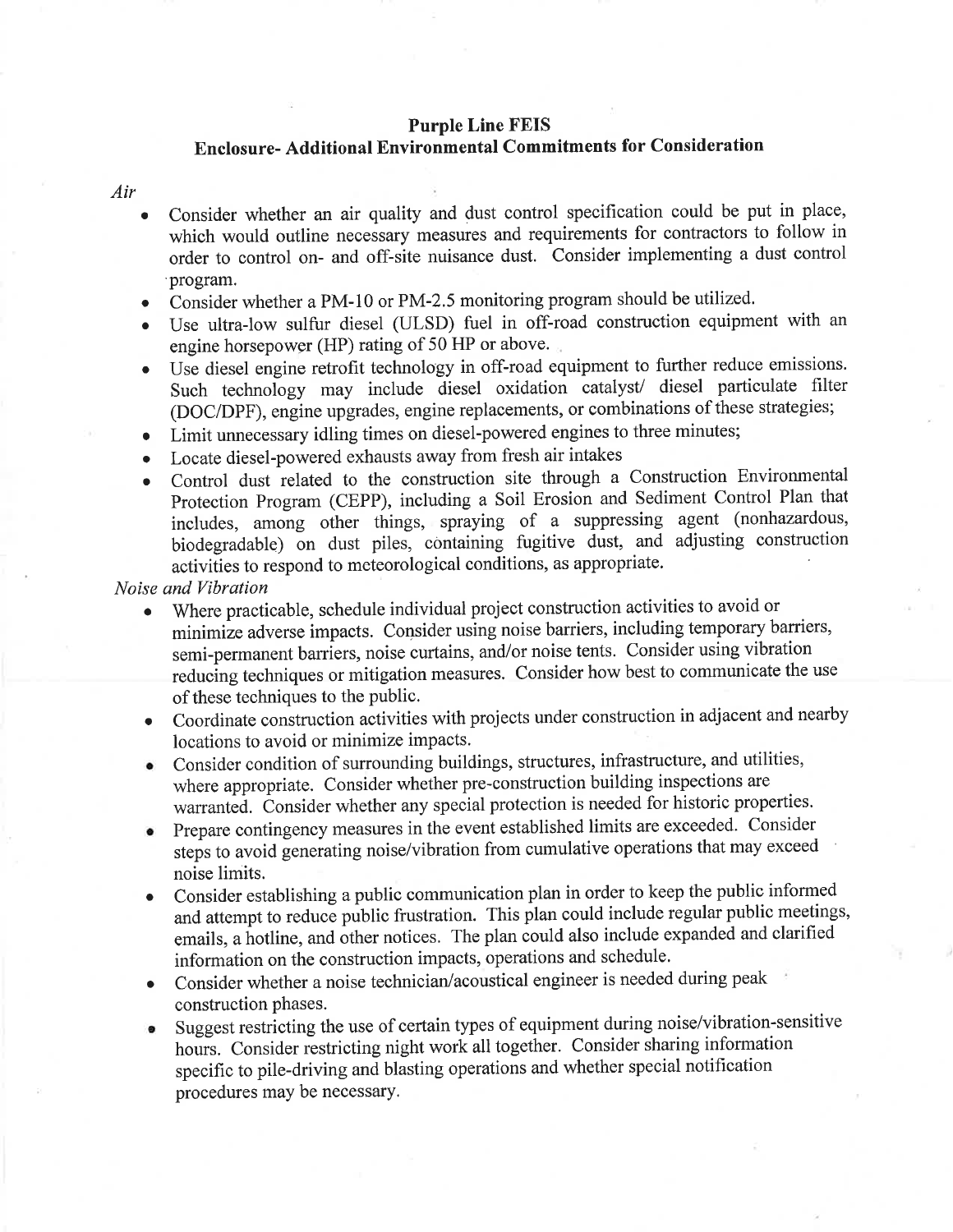Consider whether temporary relocations of noise/vibration-sensitive receptors are an  $\bullet$ option or whether relocations are necessary.

#### Other

- We encourage that each of the commitments outlined in Section 4.20 be included in the  $\bullet$ ROD.
- Consider how to communicate final forest planting mitigation plans that will be  $\bullet$ coordinated with the Department of Natural Resources to the public.
- Be sure to communicate construction related and/or permanent park access and other  $\bullet$ property access changes with the public as more information becomes available closer to construction.
- Suggest providing additional, more detailed information to the public during construction  $\bullet$ regarding construction generated dust and congestion and associated effects on community resources, as limited information was available at the time of the FEIS.
- As more information becomes available through coordination with utility service  $\bullet$ providers, please consider the best way to share this information with the public who may be impacted by service disruptions. Suggest memorializing how residents will be notified of disruptions, and when notifications will be given. Consider what steps/actions may need to be taken in the event of an unexpected service outage.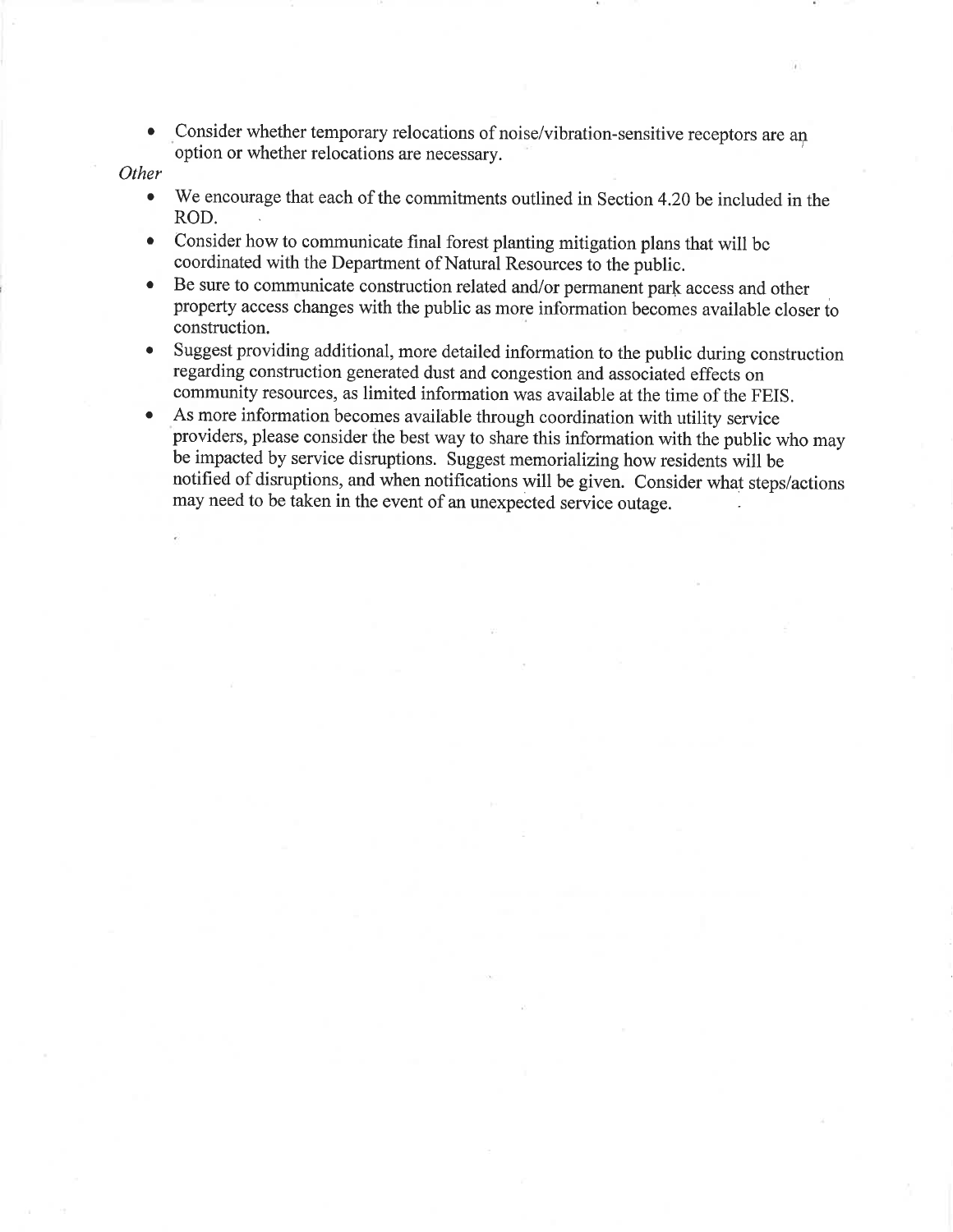# **Purple Line FEIS - RECORD #1041 DETAIL**

| <b>Comment Date:</b>                       | 12/11/2013                             |
|--------------------------------------------|----------------------------------------|
| <b>First Name:</b>                         | Michael                                |
| <b>Last Name:</b>                          | Weil                                   |
| Business/Agency/Associati NCPC<br>on Name: |                                        |
| State:                                     | MD                                     |
| <b>Email Address:</b>                      | michael.weil@ncpc.gov                  |
| Attachments :                              | NCPC STAFF COMMENTS - FEIS.pdf (35 kb) |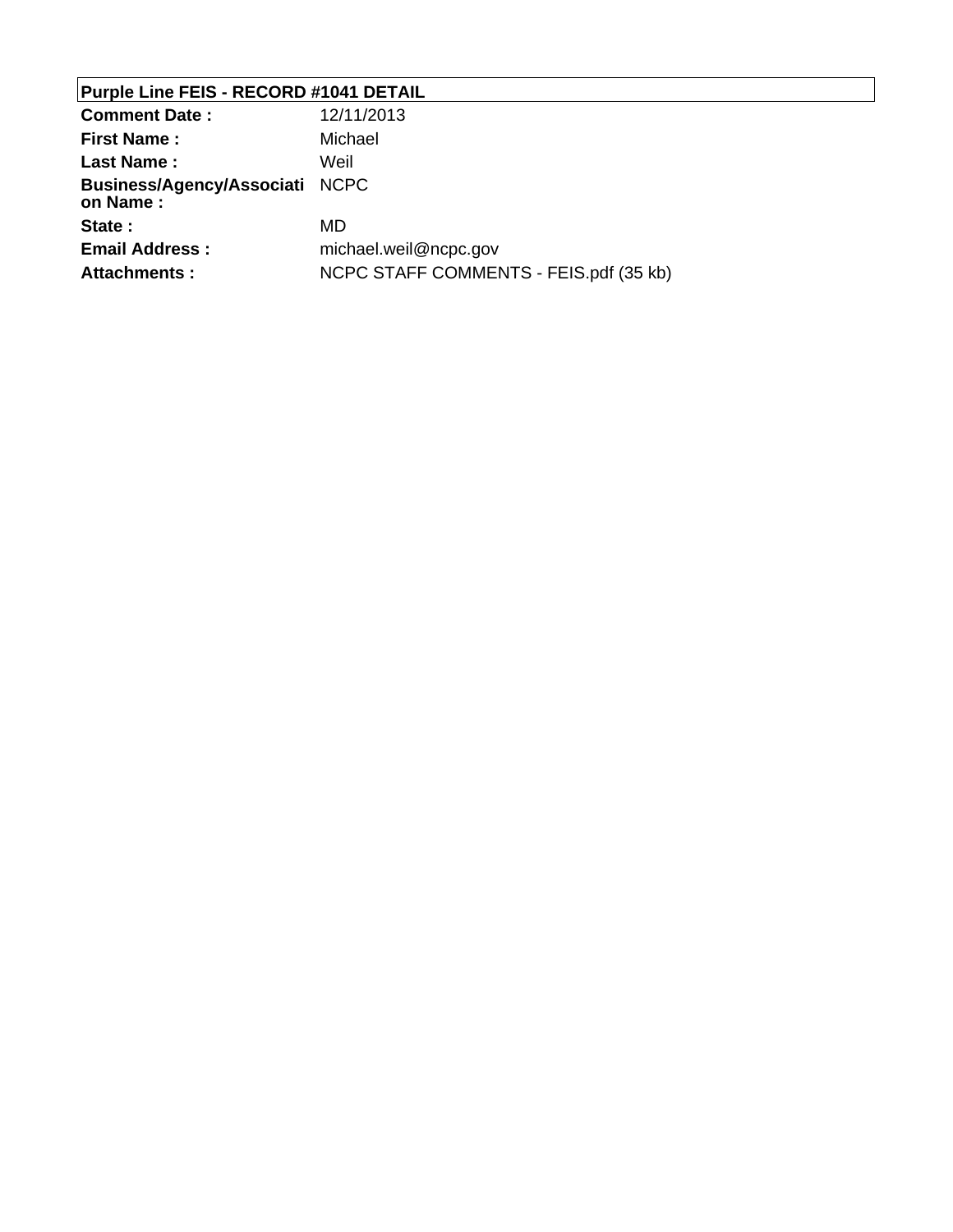## **NCPC STAFF COMMENTS**

**PROJECT:** MTA/FTA Purple Line FEIS (NCPC File No. 6884)

**NCPC POINT OF CONTACT:** Michael Weil (email: michael.weil@ncpc.gov, phone: 202.482.7253)

**DATE:** Oct. 30, 2013

| <b>Section</b>      | Page     | <b>Comment</b>                                                        |
|---------------------|----------|-----------------------------------------------------------------------|
| 4.6.1 Regulatory    | $4 - 49$ | In reference to "NCPC has interpreted this Act to mean that any       |
| Context and         |          | proposed development within the lands acquired with funding under     |
| Methodology - "U.S. |          | the Capper-Cramton Act must be submitted to NCPC for review and       |
| Capper-Cramton Act  |          | to the M-NCPPC for review and approval." Suggested Revision:          |
| of 1930"            |          | NCPC has interpreted this Act to mean that any proposed               |
|                     |          | development within the lands acquired with funding under the          |
|                     |          | Capper-Cramton Act must be submitted to NCPC for review and           |
|                     |          | approval, in addition to the M-NCPPC review process.                  |
|                     | $4 - 49$ | In reference to "In compliance with the Capper-Cramton Act, the       |
|                     |          | NCPC would review the analysis of the impacts of the project to these |
|                     |          | stream valley parks, and the M-NCPPC would approve the analysis       |
|                     |          | based upon comments received from the NCPC." Suggested Revision:      |
|                     |          | In compliance with the Capper-Cramton Act, the NCPC would fully       |
|                     |          | analyze and approve all proposed project-related changes to the       |
|                     |          | stream valley parks with guidance from federal, State, and M-         |
|                     |          | NCPPC planning policies, and public comments acquired through         |
|                     |          | the NEPA process.                                                     |
|                     | $4 - 49$ | In reference to "During their review of the AA/DEIS, the NCPC sent    |
|                     |          | correspondence, dated January 16, 2009, informing FTA and MTA         |
|                     |          | that it will consider the following factors when reviewing plans for  |
|                     |          | development in these parks" Suggested Removal: "Approval of the       |
|                     |          | alignment of the future extension of the Capital Crescent Trail."     |
|                     |          | NCPC would not have approval authority over any future Capital        |
|                     |          | Crescent Trail improvements unless they require physical disturbance  |
|                     |          | of Capper-Cramton acquired property. It appears from the preliminary  |
|                     |          | construction plans (August, 2013) that this will not be the case.     |
| 4.6.2 Affected      | $4 - 50$ | In reference to "The five stream valley parks (Rock Creek, Sligo      |
| Environment         |          | Creek, Northwest Branch, Paint Branch, and Anacostia River) are       |
|                     |          | subject to NCPC review and M-NCPPC review and approval under          |
|                     |          | the Capper-Cramton Act." Suggested Revision: The five stream valley   |
|                     |          | parks (Rock Creek, Sligo Creek, Northwest Branch, Paint Branch, and   |
|                     |          | Anacostia River) are subject to review and approval by both NCPC      |
|                     |          | and M-NCPPC under the Capper-Cramton Act.                             |
|                     | $4 - 50$ | In reference to "The five stream valley parks (Rock Creek, Sligo      |
|                     |          | Creek, Northwest Branch, Paint Branch, and Anacostia River) are       |
|                     |          | subject to NCPC review and M-NCPPC review and approval under          |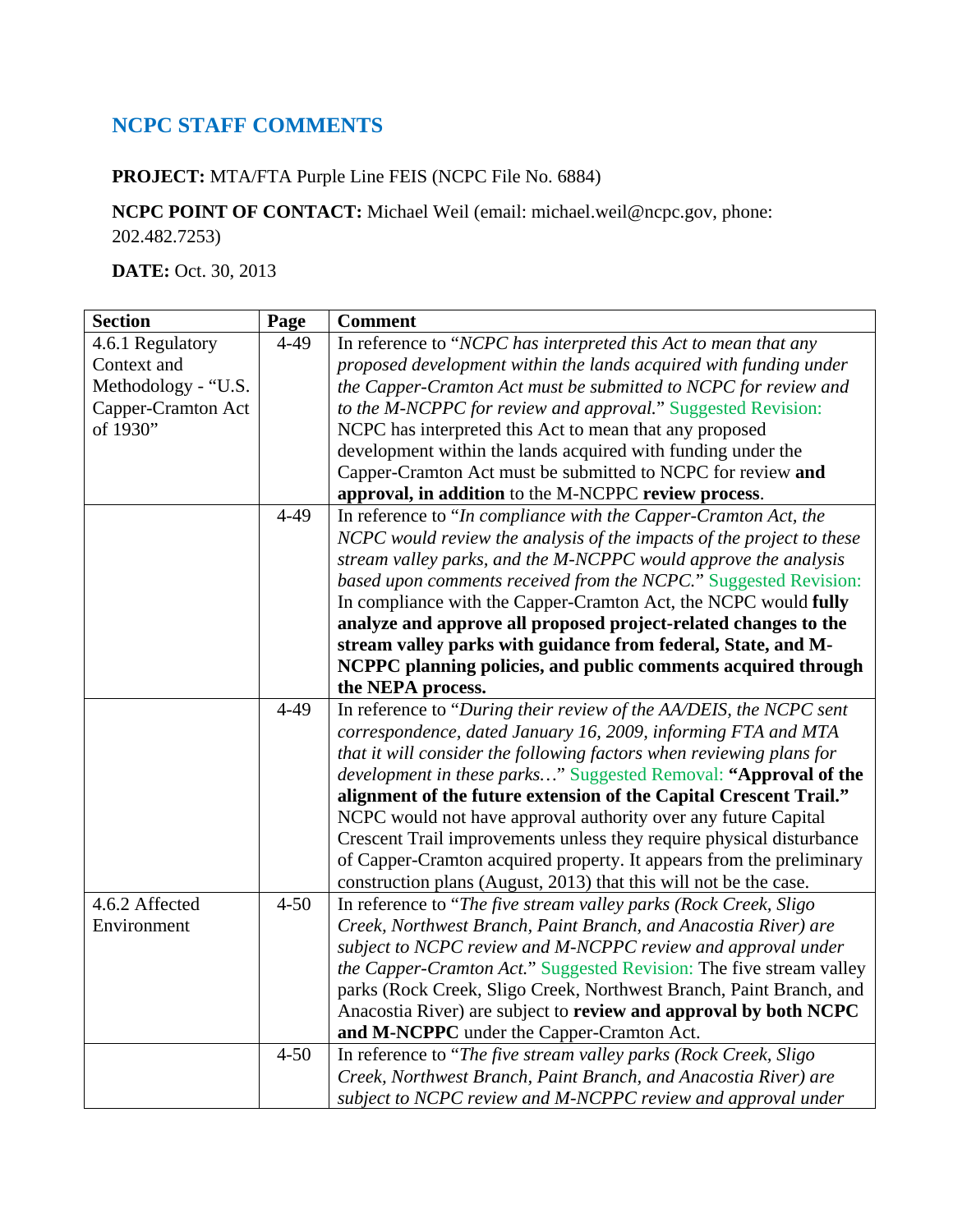|                                       |          | the Capper-Cramton Act." Suggested Additional Text: However,                                                                   |
|---------------------------------------|----------|--------------------------------------------------------------------------------------------------------------------------------|
|                                       |          | based on the preliminary engineering plans (August, 2013)                                                                      |
|                                       |          | analyzed by the FEIS, the project's "limit of disturbance" will                                                                |
|                                       |          | only impact Capper-Cramton acquired property within the Sligo                                                                  |
|                                       |          | Creek, Northwest Branch, and Anacostia River Stream Valley                                                                     |
|                                       |          | Parks. Physical improvements within Rock Creek Park are fully                                                                  |
|                                       |          | contained within county-owned right-of-way, and proposed                                                                       |
|                                       |          | improvements near Paint Branch Stream Valley Park are fully                                                                    |
|                                       |          | contained within the Paint Branch Parkway right-of-way.                                                                        |
| 4.6.3 Preferred                       | $4 - 51$ | In reference to "Approval of the alignment of the future extension of                                                          |
| Alternative $-Long-$                  |          | the Capital Crescent Trail" Suggested Removal (listed item). While                                                             |
| Term Operational                      |          | NCPC is always supportive of local/regional trail construction;                                                                |
| Effects                               |          | promoting walking, recreation, and bicycling; and interested in the                                                            |
|                                       |          | visual impacts of the proposed new bridges on Rock Creek Park as                                                               |
|                                       |          | well as connecting the Rock Creek and Capital Crescent Trails, NCPC                                                            |
|                                       |          |                                                                                                                                |
|                                       |          | would not have approval authority over any future Capital Crescent                                                             |
|                                       |          | Trail improvements unless they require physical disturbance of                                                                 |
|                                       |          | Capper-Cramton acquired property. It appears from the preliminary                                                              |
|                                       |          | construction plans (August, 2013) that this will not be the case.                                                              |
| Table 4-18                            | $4 - 57$ | In reference to "Rock Creek Stream Valley Park" item (row #6).                                                                 |
|                                       |          | Suggested Revision: The park and trail were purchased and developed                                                            |
|                                       |          | using Capper-Cramton Act and POS funding.                                                                                      |
|                                       | $4 - 57$ | In reference to "Sligo Creek Stream Valley Park" item (row #10).                                                               |
|                                       |          |                                                                                                                                |
|                                       |          | Suggested Addition: The park was purchased and developed using                                                                 |
|                                       |          | <b>Capper-Cramton funding.</b>                                                                                                 |
|                                       | $4 - 57$ | In reference to "Paint Branch Stream Valley Park" item (row #17).                                                              |
|                                       |          | Suggested Revision: The park was purchased using Capper-                                                                       |
|                                       |          | <b>Cramton Act and POS Funds.</b>                                                                                              |
| 4.9.3 Long-Term                       | $4 - 85$ | In reference to "The trail connection from the Capital Crescent Trail                                                          |
| <b>Operational Effects</b>            |          | to the Rock Creek Trail would be a switchback path on the northeast                                                            |
| $-$ VAU 1                             |          | side of the Preferred Alternative; while designated to minimize tree                                                           |
|                                       |          | removal, it would nonetheless result in visual changes due to tree                                                             |
|                                       |          | removal". Additional Information Requested: Provide 1 or 2 photo                                                               |
|                                       |          | simulations that show the area where the new switchback trail will be                                                          |
|                                       |          | located (after construction) to show future visual conditions.                                                                 |
|                                       | $4 - 87$ |                                                                                                                                |
| 4.9.3 Long-Term                       |          | In reference to "In this residential area of high sensitivity the                                                              |
| <b>Operational Effects</b><br>– VAU 4 |          | Preferred Alternative would have a high visual impact particularly to                                                          |
|                                       |          | residents". Additional Information Requested: Provide 1 or 2 photo                                                             |
|                                       |          | simulations of the facility through Sligo Creek Park to illustrate its                                                         |
|                                       |          | "high visual impact" to the area. One photo-simulation could show a                                                            |
|                                       |          | view along Wayne Avenue (after construction), through the parkland,                                                            |
|                                       |          | and the other could show the facility crossing through the park at a                                                           |
|                                       |          | view perpendicular to the Sligo Creek Parkway.                                                                                 |
| 4.13.3 Preferred                      | 4-119    | In reference to "Where forest impacts occur, MTA will comply with                                                              |
| Alternative -<br>Mitigation           |          | MDNR requirements for the final forest planting obligation."<br>Additional Information Requested: Please provide a little more |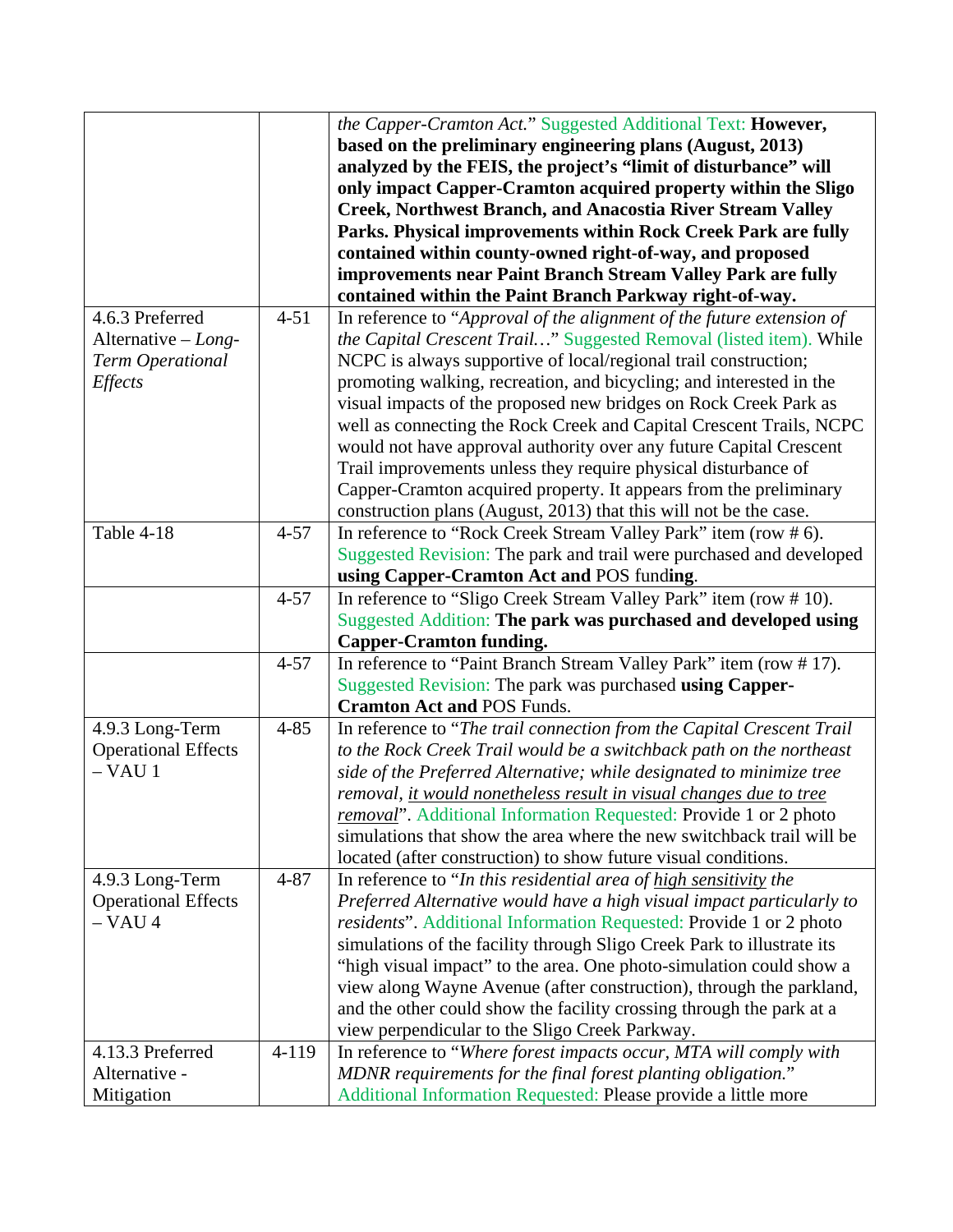|                   |            | information that summarizes the MDNR requirements in this section -           |
|-------------------|------------|-------------------------------------------------------------------------------|
|                   |            | including the tree replacement ratio/formula.                                 |
| 4.13.3 Preferred  | 4-119      | In reference to "The CRZ of specimen trees to be retained will be             |
| Alternative -     |            | protected during construction through the installation of tree                |
| Avoidance and     |            | protection strategies as detailed in the FCP that will be prepared for        |
| Minimization      |            | the project." Additional Information Requested: What are the current          |
|                   |            | tree removal estimates for each park crossing (Rock Creek Park, Sligo         |
|                   |            | Creek, NW Branch, Anacostia, B-W Parkway)? Using current                      |
|                   |            | preliminary plans, how many trees will need to be re-planted based on         |
|                   |            | MDNR requirements (for each park crossing)?                                   |
| 4.14.1 Regulatory | $4 - 120,$ | Energy Independence and Security Act (EISA), Section 438. EISA,               |
| Context and       | 121        | Section 438 contains federal stormwater runoff requirements for               |
| Methodology       |            | projects on federal property (B-W Parkway) with a footprint that              |
|                   |            | exceeds 5,000 square feet. If applicable, please add this to the list of      |
|                   |            | requirements and provide supporting information about project                 |
|                   |            | compliance where appropriate. For more information, please access             |
|                   |            | the EPA's technical memorandum on Section 438 at the following                |
|                   |            | web address - http://water.epa.gov/polwaste/nps/upload/eisa-438.pdf           |
| 4.14.2 Affected   | $4 - 122$  | In reference to "Several WQL segments have been identified by MDE             |
| Environment       |            | within the project area, and the status and results of the TMDL               |
|                   |            | process are summarized as follows: Sligo Creek, Northwest Branch              |
|                   |            | - TMDLs approved for bacteria, sediment impairments, nutrients,               |
|                   |            | trash, and polychlorinated biphenyls (PCBs)." Additional Information          |
|                   |            | Requested: Please provide specific TMDL information (numeric and              |
|                   |            | pollutant type) under existing conditions in a summary table for each         |
|                   |            | of these streams from the Purple Line Water Resources Technical               |
|                   |            | Report (2013).                                                                |
| 4.14.3 Preferred  | $4 - 127$  | In reference to "While MTA has strived to avoid or minimize the water         |
| Alternative       |            | quality impacts, the project would increase impervious surfaces in the        |
|                   |            | study area, which could increase the amount of surface runoff and             |
|                   |            | potentially increase the level of contaminants such as heavy metals,          |
|                   |            | salt, organic molecules, and nutrients in the surface runoff."                |
|                   |            | Additional Information Requested: Please provide specific                     |
|                   |            | information (numeric) related to the potential contaminant increases          |
|                   |            | for each of the stream crossings, within the LOD, from the Purple             |
|                   |            | Line Water Resources Technical Report (2013).                                 |
|                   | $4 - 128$  | In reference to "To the extent that <b>TMDL</b> thresholds pertain to typical |
|                   |            | contaminants from impervious surfaces and transportation                      |
|                   |            | operations, the project stormwater BMPs designed in coordination              |
|                   |            | with the MDE would minimize adverse impacts." Additional                      |
|                   |            | Information Requested: Please describe the specific thresholds and            |
|                   |            | contaminants that apply to each of the parkland crossings (in                 |
|                   |            | particular, Sligo Creek, NW Branch, Anacostia, Rock Creek Park),              |
|                   |            | and provide examples of BMPs that could be used to minimize future            |
|                   |            | potential adverse impacts. Also, please describe what is allowable by         |
|                   |            | MDE standards related to future impacts from contaminant increases?           |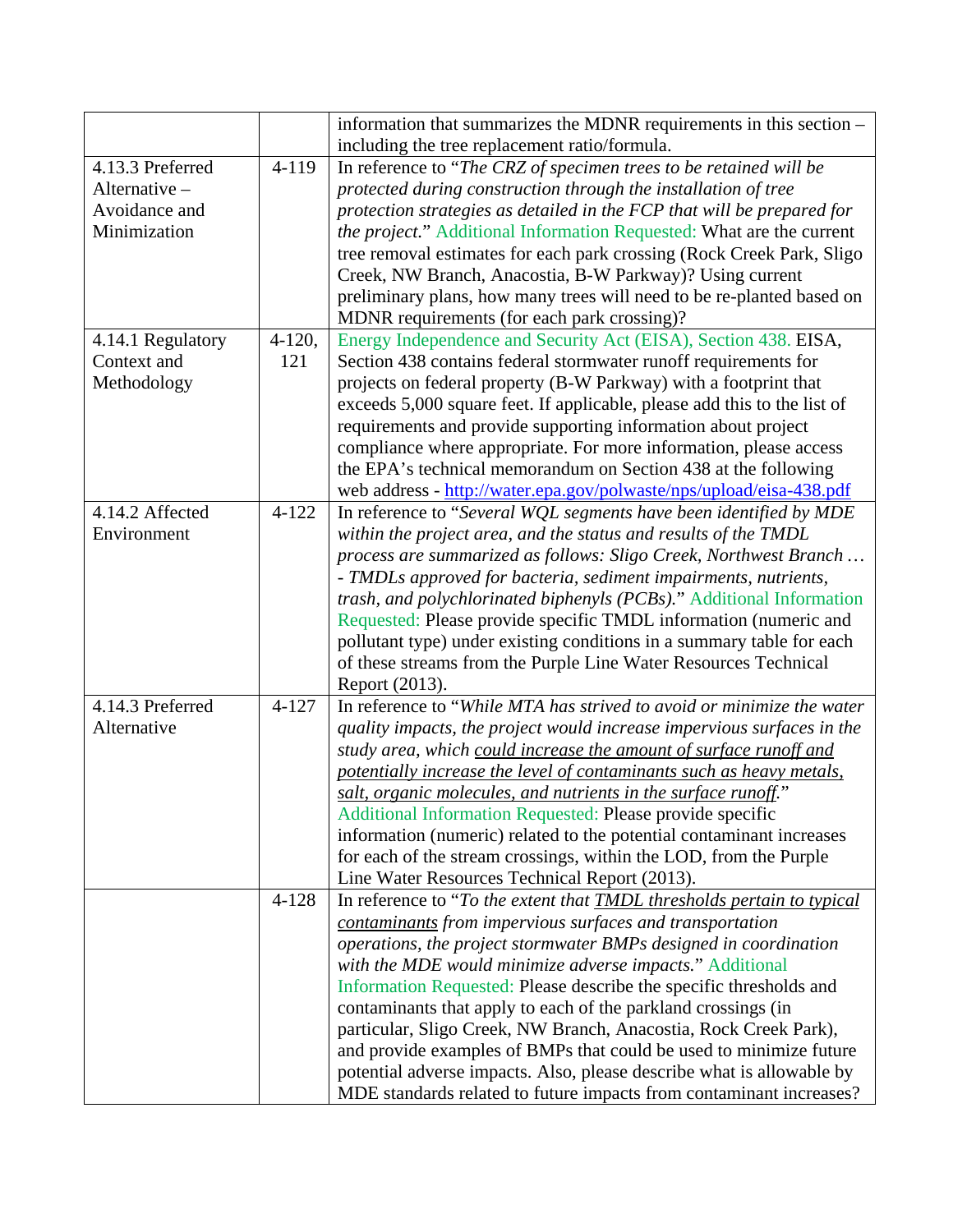|                             |           | Do all resulting increases have to be entirely mitigated or are there    |
|-----------------------------|-----------|--------------------------------------------------------------------------|
|                             |           | "acceptable" increase levels for each type of contaminant? Provide       |
|                             |           | relevant information from the Purple Line Water Resources Technical      |
|                             |           | Report (2013).                                                           |
|                             | $4 - 128$ | In reference to "The relocation of a section of Sligo Creek north of     |
|                             |           | Wayne Avenue would result in the greatest impact." Additional            |
|                             |           | Information Requested: Please describe the impact in more detail,        |
|                             |           | reinforced by data from the Purple Line Water Resources Technical        |
|                             |           | Report (2013).                                                           |
| Short-Term                  | $4 - 129$ | Sligo Creek and Northeast Branch. Should these two streams be            |
| <b>Construction Effects</b> |           | included in the Short-Term Construction Effects list? If so, please      |
| $-$ Waters of the U.S.      |           | describe the project's construction impacts to these streams,            |
| and Wetlands                |           | reinforced by data from the Purple Line Water Resources Technical        |
|                             |           | Report (2013).                                                           |
|                             | $4 - 130$ | In reference to "MTA will restore Sligo Creek approximately 180 feet     |
|                             |           | upstream and 180 feet downstream of the project bridge to provide        |
|                             |           | long-term benefits and enhance its inherent characteristics."            |
|                             |           | Additional Information Requested: Insert a photo simulation to           |
|                             |           | illustrate the future condition of the stream once constriction is       |
|                             |           | complete.                                                                |
| 4.19.5 Preferred            | $4 - 156$ | In reference to "Both the Lyttonsville Yard and the Glenridge            |
| Alternative                 |           | Maintenance Facility have been planned and designed in close             |
|                             |           | coordination with neighborhood stakeholders and county officials to      |
|                             |           | address community concerns and minimize adverse effects on               |
|                             |           | <i>residents.</i> " Comment: Please continue to involve the Army (Forest |
|                             |           | Glen Annex) in planning for the Purple Line/Lyttonsville Maintenance     |
|                             |           | Facility as those plans are further refined.                             |
| 4.20 Commitments -          | $4 - 170$ | In reference to "Coordinate selective tree clearing and identification   |
| Parks, Recreational         |           | of significant or champion trees with agencies having jurisdiction".     |
| Facilities, and Open        |           | Suggested Revision: Coordinate selective tree clearing, identification   |
| Space (Section 4.6)         |           | of significant or champion trees, and plan refinement with               |
|                             |           | agencies having jurisdiction to minimize the project's impact to         |
|                             |           | visual and park resources, stormwater management, and water              |
|                             |           | quality.                                                                 |
| <b>Visual Resources</b>     | $4 - 171$ | Suggested Additional Bullet: MTA will continue to coordinate with        |
| (Section 4.9)               |           | M-NCPPC and NCPC in the stream valley parks that were                    |
|                             |           | funded through the Capper-Cramton Act as project plans are               |
|                             |           | further refined.                                                         |
| Habitat and Wildlife        | $4-172,$  | Suggested Additional Bullet: MTA will continue to coordinate with        |
| <b>Section</b> (Section     | 173       | M-NCPPC and NCPC in the stream valley parks that were                    |
| 4.13)                       |           | funded through the Capper-Cramton Act as project plans are               |
|                             |           | further refined.                                                         |
| <b>Water Resources</b>      | $4 - 173$ | Suggested Additional Bullet: MTA will continue to coordinate with        |
| (Section 4.14)              |           | M-NCPPC and NCPC in the stream valley parks that were                    |
|                             |           | funded through the Capper-Cramton Act as project plans are               |
|                             |           | further refined.                                                         |
|                             |           |                                                                          |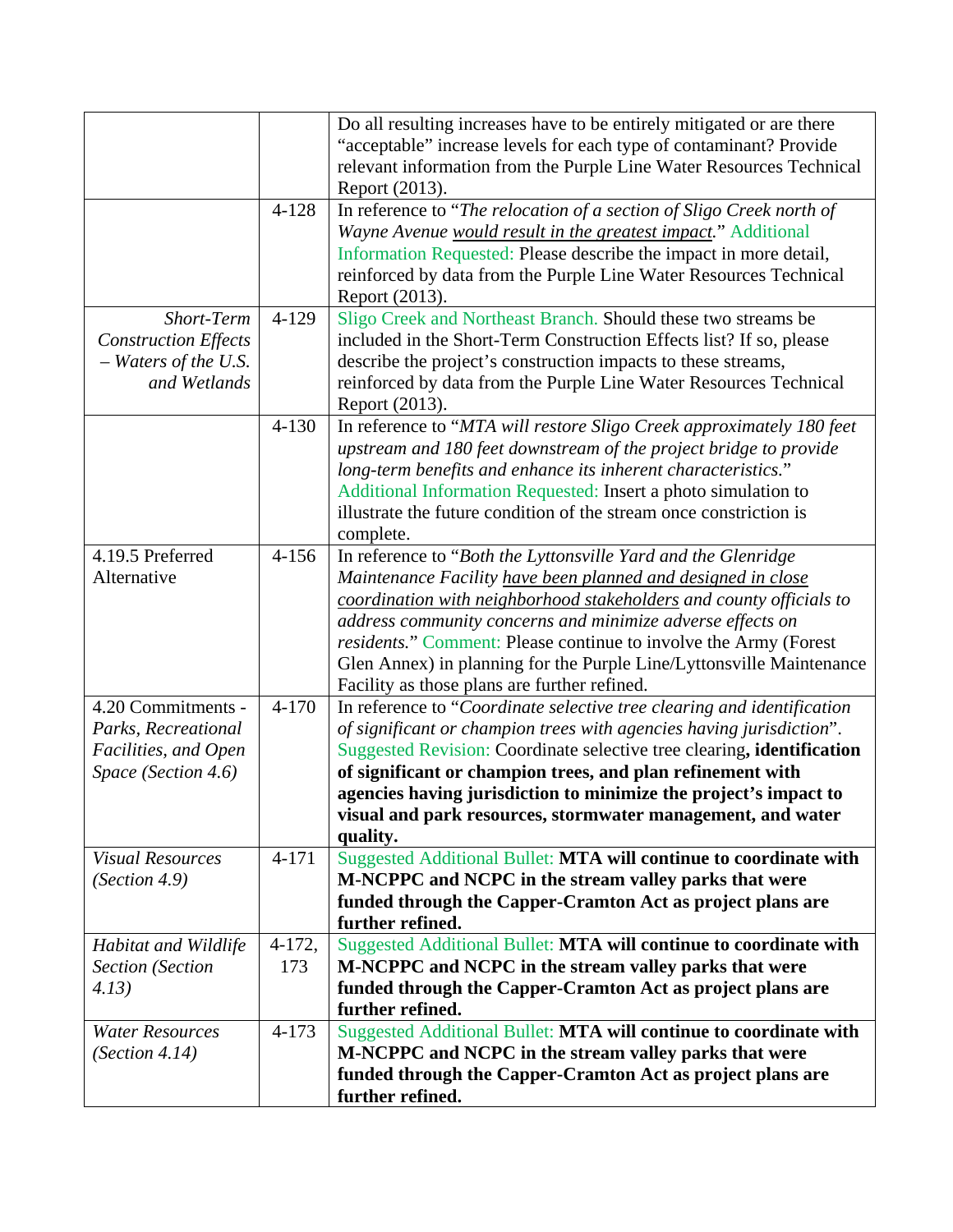| 4.22 Anticipated          | $4 - 176$ | In reference to Table 4-54. Additional Row Required: NCPC: Final                                                                     |
|---------------------------|-----------|--------------------------------------------------------------------------------------------------------------------------------------|
| Permits and               |           | approval of construction (minimum of 60-70% complete) and                                                                            |
| Approvals                 |           | <b>Environmental Compliance Plans for each of the affected</b>                                                                       |
|                           |           | "Capper-Cramton" stream valley parks. NCPC will be included                                                                          |
|                           |           | in the coordination/review process for the Environmental                                                                             |
|                           |           | Compliance Plans as they are developed to ensure project                                                                             |
|                           |           | consistency with federal regional planning policies. Additionally,                                                                   |
|                           |           | project plans for the alignment's crossing under the Baltimore-                                                                      |
|                           |           | Washington Parkway will be coordinated with NPS and NCPC as                                                                          |
|                           |           | they are refined, and submitted for Commission action at a final                                                                     |
|                           |           | $(60-70\%)$ level of detail.                                                                                                         |
| 6.4.1 Publicly            | $6 - 30$  | In reference to "The FEIS Chapter 4.0 assessment of effects indicates                                                                |
| <b>Owned Parks and</b>    |           | that the Preferred Alternative would not cause noise, vibration, or                                                                  |
| Recreational Areas -      |           | visual effects on Rock Creek Stream Valley Park and Rock Creek                                                                       |
| <b>Rock Creek Stream</b>  |           | <b>National Recreational Trial." Additional Information Requested:</b>                                                               |
| Valley Park               |           | Provide 1 or 2 photo simulations (either in this section or Section 4.0)                                                             |
|                           |           | to show the switchback trail area (after construction) to help illustrate                                                            |
|                           |           | future visual conditions, since this area will likely experience the                                                                 |
|                           |           | greatest tree removal. In addition, provide estimates for the proposed                                                               |
|                           |           | tree removal and new tree plantings (to mitigate the removal) in the                                                                 |
|                           |           | park, as well as a comparison of specific stormwater management and                                                                  |
|                           |           | water quality-related measures between pre-project and post-project                                                                  |
|                           |           | conditions from the Purple Line Water Resources Technical Report                                                                     |
|                           |           | (2013).                                                                                                                              |
| <b>Sligo Creek Stream</b> | $6 - 34$  | In reference to "While MTA intends to minimize tree removal during                                                                   |
| <b>Valley Park</b>        |           | construction and implement selective clearing techniques, trees within                                                               |
|                           |           | the proposed work area would be impacted." NCPC staff comment/                                                                       |
|                           |           | recommendation: The meeting notes with M-NCPPC (in Appendix I)<br>indicate that approximately 29 trees will be removed. Include this |
|                           |           | information within the text for easier reference.                                                                                    |
|                           | $6 - 34$  | In reference to "Trees will be planted within Sligo Creek Stream"                                                                    |
|                           |           | Valley Park, where practical, to mitigate tree loss that occurs as a                                                                 |
|                           |           | result of the proposed project." Additional Information Requested /                                                                  |
|                           |           | NCPC staff comment: Provide an estimate for how many trees will be                                                                   |
|                           |           | planted to mitigate the tree removal, pursuant to applicable (State or                                                               |
|                           |           | County) requirements. The NCPC Comprehensive Plan includes a no                                                                      |
|                           |           | net tree loss policy for projects within the National Capital Region. A                                                              |
|                           |           | photo simulation of the project area (looking towards the Wayne                                                                      |
|                           |           | Avenue / Sligo Creek Parkway) once complete would help illustrate                                                                    |
|                           |           | visual impacts. Lastly, provide a comparison of specific stormwater                                                                  |
|                           |           | management and water quality-related measures between pre-project                                                                    |
|                           |           | and post-project conditions from the Purple Line Water Resources                                                                     |
|                           |           | Technical Report (2013).                                                                                                             |
| Northwest Branch          | $6 - 48$  | In reference to "FTA is proposing a de minimis use determination for                                                                 |
| <b>Stream Valley Park</b> |           | the Preferred Alternative at Northwest Branch Stream Valley Park."                                                                   |
|                           |           | Additional Information Requested / NCPC staff comment: Provide                                                                       |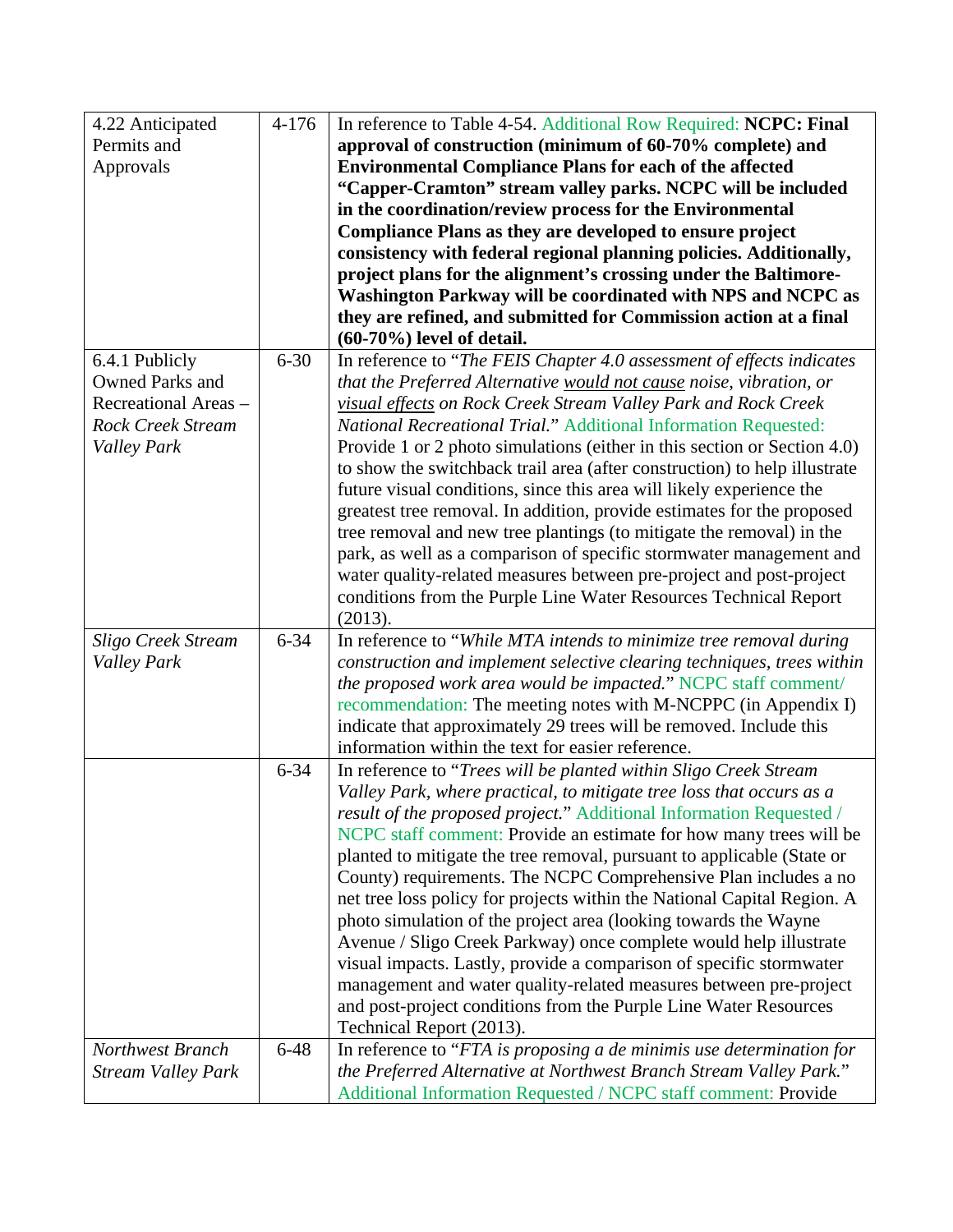|                                                                   |                 | estimates for number of trees to be removed and new trees planted as<br>mitigation. The NCPC Comprehensive Plan includes a no net tree loss<br>policy for projects within the National Capital Region. Lastly, provide                                                                                                                                                                                                                                                                                                                                                                                                                                                                                                                                            |
|-------------------------------------------------------------------|-----------------|-------------------------------------------------------------------------------------------------------------------------------------------------------------------------------------------------------------------------------------------------------------------------------------------------------------------------------------------------------------------------------------------------------------------------------------------------------------------------------------------------------------------------------------------------------------------------------------------------------------------------------------------------------------------------------------------------------------------------------------------------------------------|
|                                                                   |                 | a comparison of specific stormwater management and water quality-<br>related measures between pre-project and post-project conditions from<br>the Purple Line Water Resources Technical Report (2013).                                                                                                                                                                                                                                                                                                                                                                                                                                                                                                                                                            |
| Anacostia River<br><b>Stream Valley Park</b>                      | $6 - 51$        | In reference to "FTA is proposing a de minimis use determination for<br>the Preferred Alternative at Anacostia River Stream Valley Park."<br>Additional Information Requested: Provide estimates for number of<br>trees to be removed and new trees planted as mitigation, as well as a<br>comparison of specific stormwater management and water quality-<br>related measures between pre-project and post-project conditions from<br>the Purple Line Water Resources Technical Report (2013).                                                                                                                                                                                                                                                                   |
| Baltimore-<br>Washington<br>Parkway                               | $6 - 54$        | In reference to "FTA is proposing a de minimis use determination for<br>the Preferred Alternative at the Baltimore-Washington Parkway<br>because of the mitigation measures proposed and the coordination<br>undertaken with NPS to minimize harm" Additional Information<br>Requested: Provide estimates for number of trees to be removed, new<br>trees planted as mitigation, and a comparison of specific stormwater<br>management and water quality-related measures between pre-project<br>and post-project conditions from the Purple Line Water Resources<br>Technical Report (2013). Also, provide one post-project photo<br>simulation from a driver's perspective along the B-W Parkway,<br>approaching the re-constructed bridge over Riverdale Road. |
| <b>Rock Creek Park</b><br><b>Montgomery County</b><br>Survey Area | $6 - 65$        | In reference to " <i>Tree removal would be required within the</i><br>Montgomery County right-of-way for the construction of the proposed<br>transitway and trail structures." Suggestion: Reference earlier FEIS<br>sections where more detailed estimates and photo simulations will be<br>provided.                                                                                                                                                                                                                                                                                                                                                                                                                                                            |
| Baltimore-<br>Washington<br>Parkway                               | $6 - 68$        | In reference to "By refining the transitway alignment along the south<br>side of Riverdale Road, MTA would permanently use approximately<br>0.54 acres of land from the Baltimore-Washignton Parkway."<br>Suggested Revision: Change "0.54" to "0.61" for consistency with<br>information provided in the rest of the document.                                                                                                                                                                                                                                                                                                                                                                                                                                   |
|                                                                   | 6-68,<br>69     | Suggested Revisions: Change "6.61" to "6.72" (temporary occupancy<br>area) and "0.54" to "0.61" (permanent use) throughout the remainder<br>of the section (including Figure 6-42) for consistency.                                                                                                                                                                                                                                                                                                                                                                                                                                                                                                                                                               |
| Sligo Creek<br>Parkway                                            | $6 - 70,$<br>71 | Suggested Revisions: Update Temporary Occupancy and Permanent<br>Park Use figures on page 6-70 and in Figure 6-44 to make consistent<br>with information provided earlier in the FEIS.                                                                                                                                                                                                                                                                                                                                                                                                                                                                                                                                                                            |
|                                                                   | $6 - 70$        | In reference to "In addition, FTA, MTA, and the MHT are preparing a<br>Section 106 Programmatic Agreement that outlines commitments and<br>mitigation concerning the Sligo Creek Parkway." Suggested Revision<br>/ NCPC staff comment: Please add "NCPC" to this sentence and<br>contact us regarding this PA. To date, NCPC has not been involved<br>with the Sligo Creek Parkway PA and with NCPC's approval                                                                                                                                                                                                                                                                                                                                                    |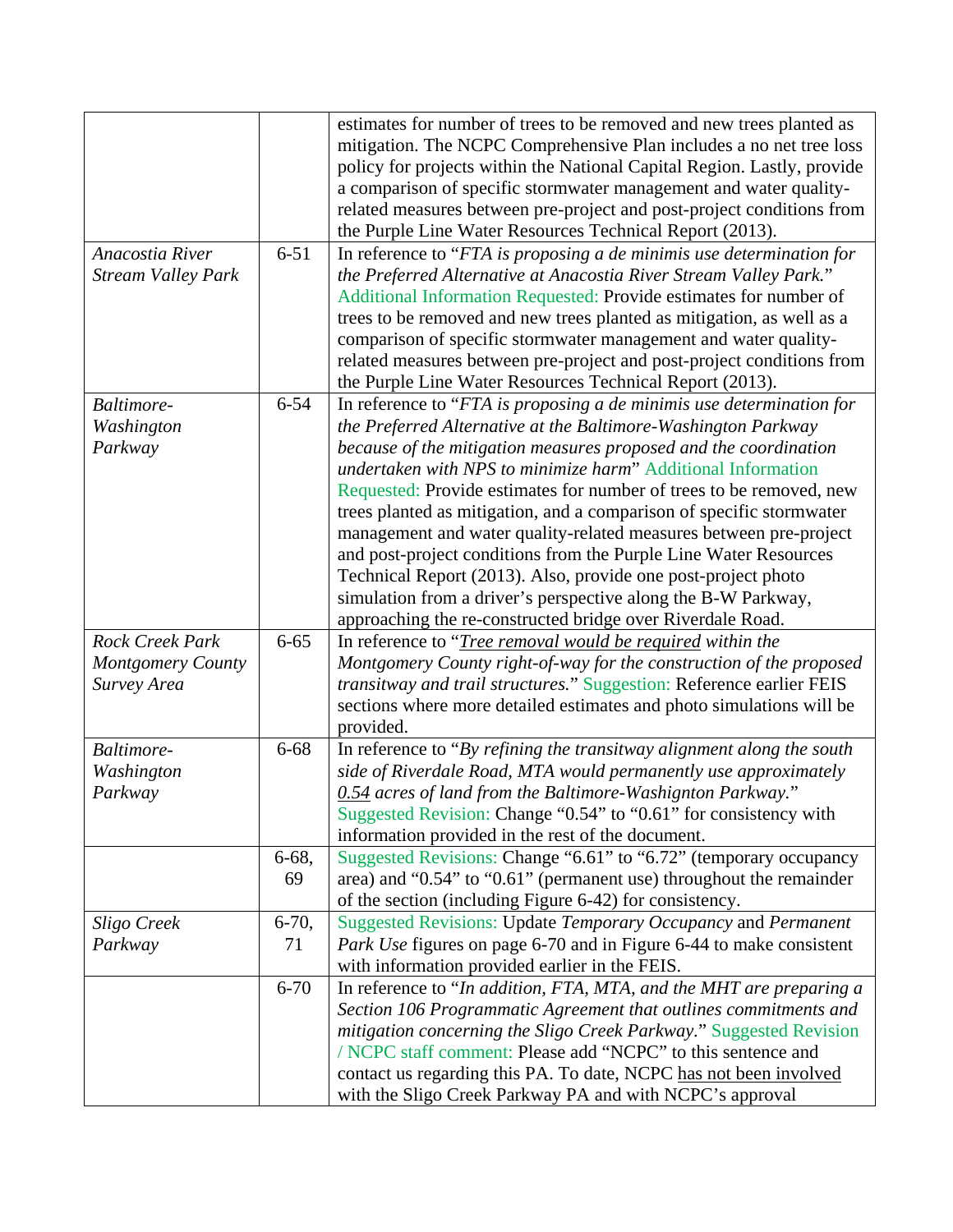|                   |          | authority (with Section 106 responsibility) over any physical<br>modifications to the park pursuant to the Capper-Cramton Act; staff     |
|-------------------|----------|------------------------------------------------------------------------------------------------------------------------------------------|
|                   |          | should be included in the process as soon as possible.                                                                                   |
|                   | $6 - 70$ | In reference to "FTA is proposing a no adverse effect determination                                                                      |
|                   |          | regarding the Sligo Creek Parkway." and "The proposed permanent"<br>and temporary uses by the Preferred Alternative would not adversely  |
|                   |          | affect the features, attributes or activities - historic parkway - that                                                                  |
|                   |          | qualify the Sligo Creek Parkway for Section 4(f) protection."                                                                            |
|                   |          | Additional Information Requested: As previously suggested, provide 1<br>or 2 photo simulations of the Wayne Avenue / Sligo Creek Parkway |
|                   |          | here to show the project after completion.                                                                                               |
| 6.5.1 Park Agency | 6-96     | In reference to "The Baltimore-Washington Parkway is owned by the                                                                        |
| Coordination      |          | NPS, and as such, the NCPC has approval authority over this                                                                              |
|                   |          | <i>property as well.</i> " Suggested Revision: The Baltimore-Washington                                                                  |
|                   |          | Parkway is owned by the federal government, under the                                                                                    |
|                   |          | jurisdiction of the National Park Service. As federal property                                                                           |
|                   |          | located within the National Capital Region, outside of the District                                                                      |
|                   |          | of Columbia, the NCPC has advisory review authority over                                                                                 |
|                   |          | projects within the park.                                                                                                                |
|                   | 6-96     | In reference to "NCPC's formal review process consists of three steps:                                                                   |
|                   |          | " Suggested Revision: NCPC's formal process can consist of one,                                                                          |
|                   |          | two, or three stages of Commission review, depending on the                                                                              |
|                   |          | location and complexity of a project. Regarding the Purple Line,                                                                         |
|                   |          | the Commission will likely review the project either as a two-stage                                                                      |
|                   |          | (separate Preliminary and Final actions) or one-stage (combined                                                                          |
|                   |          | Preliminary/Final action) review. NCPC's future review timetable                                                                         |
|                   |          | will depend on when detailed plans are available that adequately                                                                         |
|                   |          | describe the project's impacts/mitigation related to visual                                                                              |
|                   |          | resources, water quality, stormwater management, and other                                                                               |
|                   |          | environmental factors within the B-W Parkway and parklands                                                                               |
|                   |          | acquired through Capper-Cramton funding.                                                                                                 |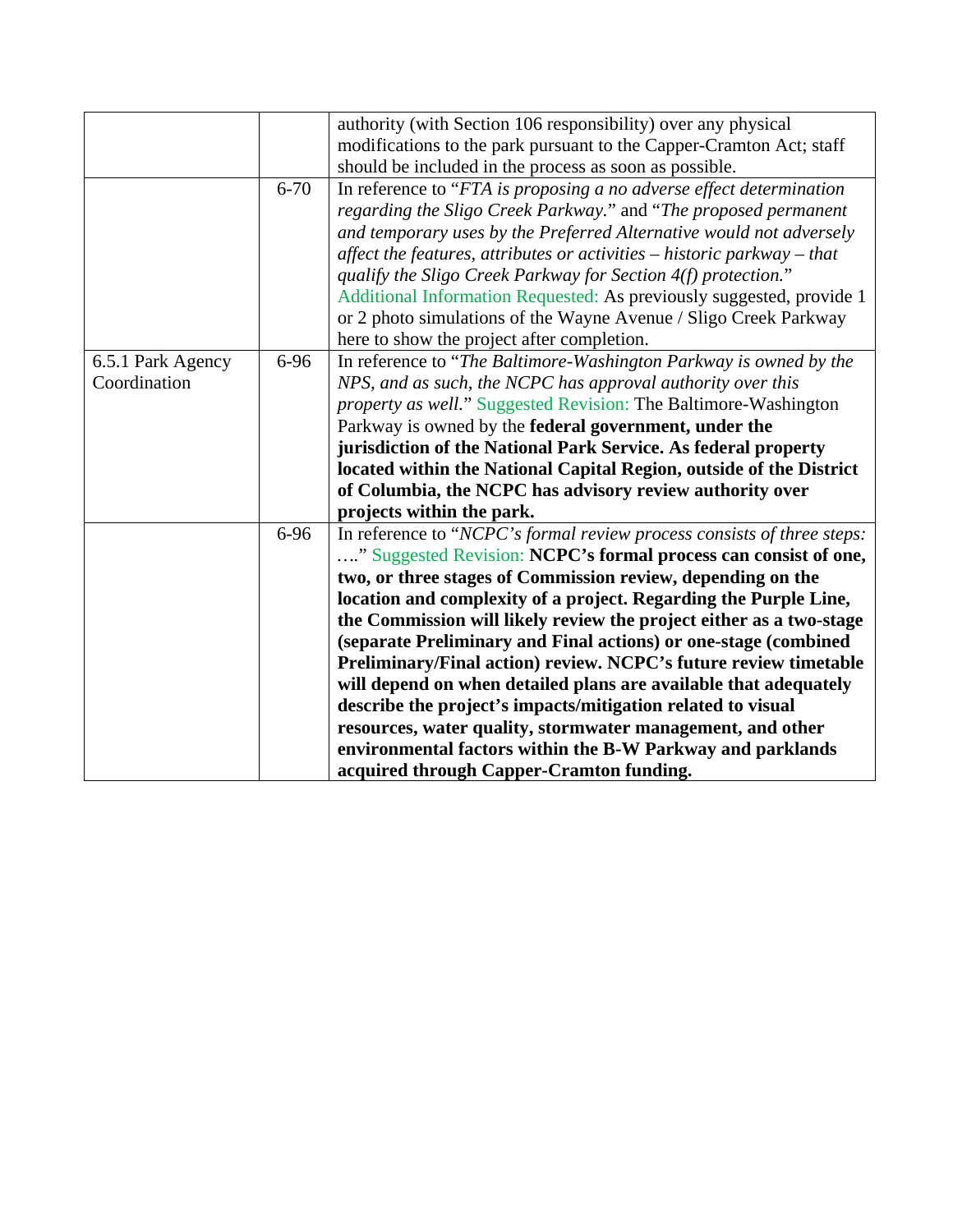# **Purple Line FEIS - RECORD #1043 DETAIL**

| <b>Comment Date:</b>                      | 1/8/2014                                            |
|-------------------------------------------|-----------------------------------------------------|
| <b>First Name:</b>                        | Elder                                               |
| Last Name:                                | Ghigiarelli Jr.                                     |
| Business/Agency/Associati MDE<br>on Name: |                                                     |
| Address:                                  | 1800 Washington Blvd                                |
| City:                                     | <b>Baltimore</b>                                    |
| State:                                    | MD.                                                 |
| Zip Code:                                 | 21230                                               |
| <b>Attachments:</b>                       | Purple Line FEIS Comments_MDE_10152013.pdf (101 kb) |